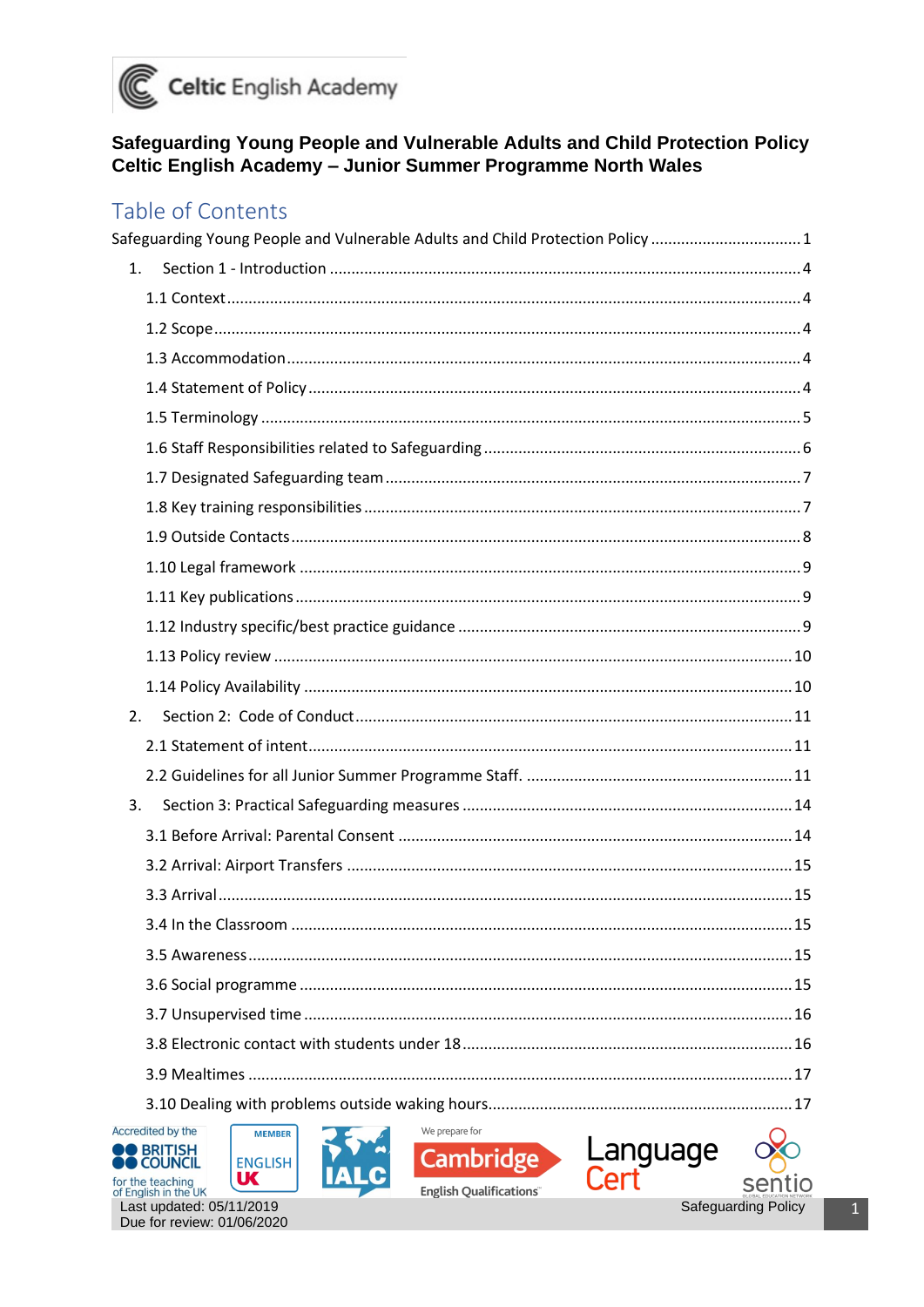| 4.                                                                                             |    |
|------------------------------------------------------------------------------------------------|----|
|                                                                                                |    |
| 4.2 Practical measures for staff to take in relation to safeguarding students in accommodation |    |
|                                                                                                |    |
| 5.                                                                                             |    |
|                                                                                                |    |
|                                                                                                |    |
|                                                                                                |    |
|                                                                                                |    |
|                                                                                                |    |
|                                                                                                |    |
|                                                                                                |    |
| 6.                                                                                             |    |
|                                                                                                |    |
|                                                                                                |    |
|                                                                                                |    |
|                                                                                                |    |
|                                                                                                |    |
|                                                                                                |    |
|                                                                                                |    |
|                                                                                                |    |
| 6.8 If an adult is accused                                                                     | 27 |
|                                                                                                |    |
|                                                                                                |    |
| 7 <sub>1</sub>                                                                                 |    |
|                                                                                                |    |
| 8.                                                                                             |    |
|                                                                                                |    |
|                                                                                                |    |
| 9.                                                                                             |    |
| 10.                                                                                            |    |
|                                                                                                |    |
| Accredited by the<br>We prepare for<br><b>MEMBER</b>                                           |    |
| Language<br><b>BRITISH</b><br><b>Cambridge</b><br><b>ENGLISH</b>                               |    |







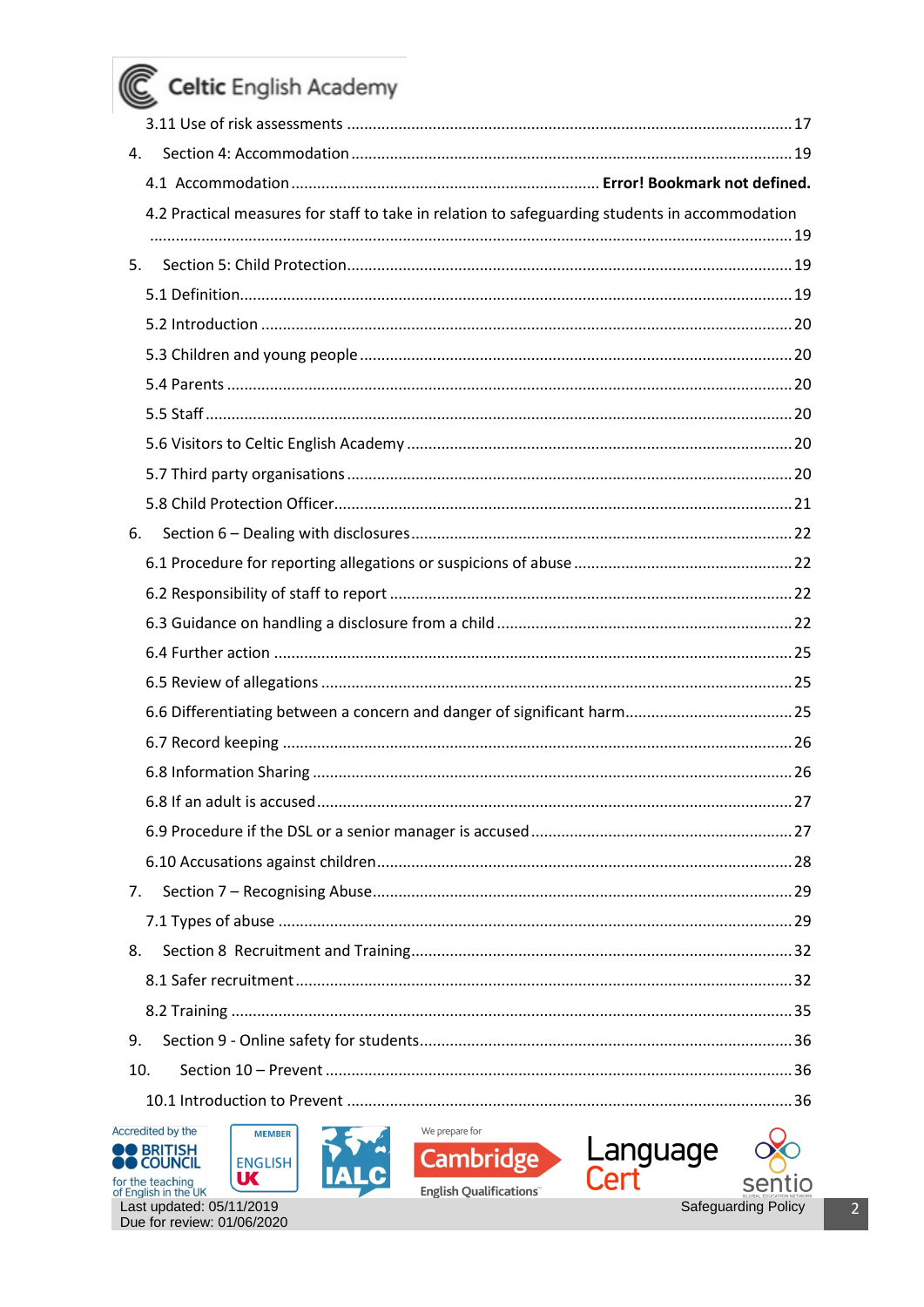| 11. |  |
|-----|--|
| 12. |  |

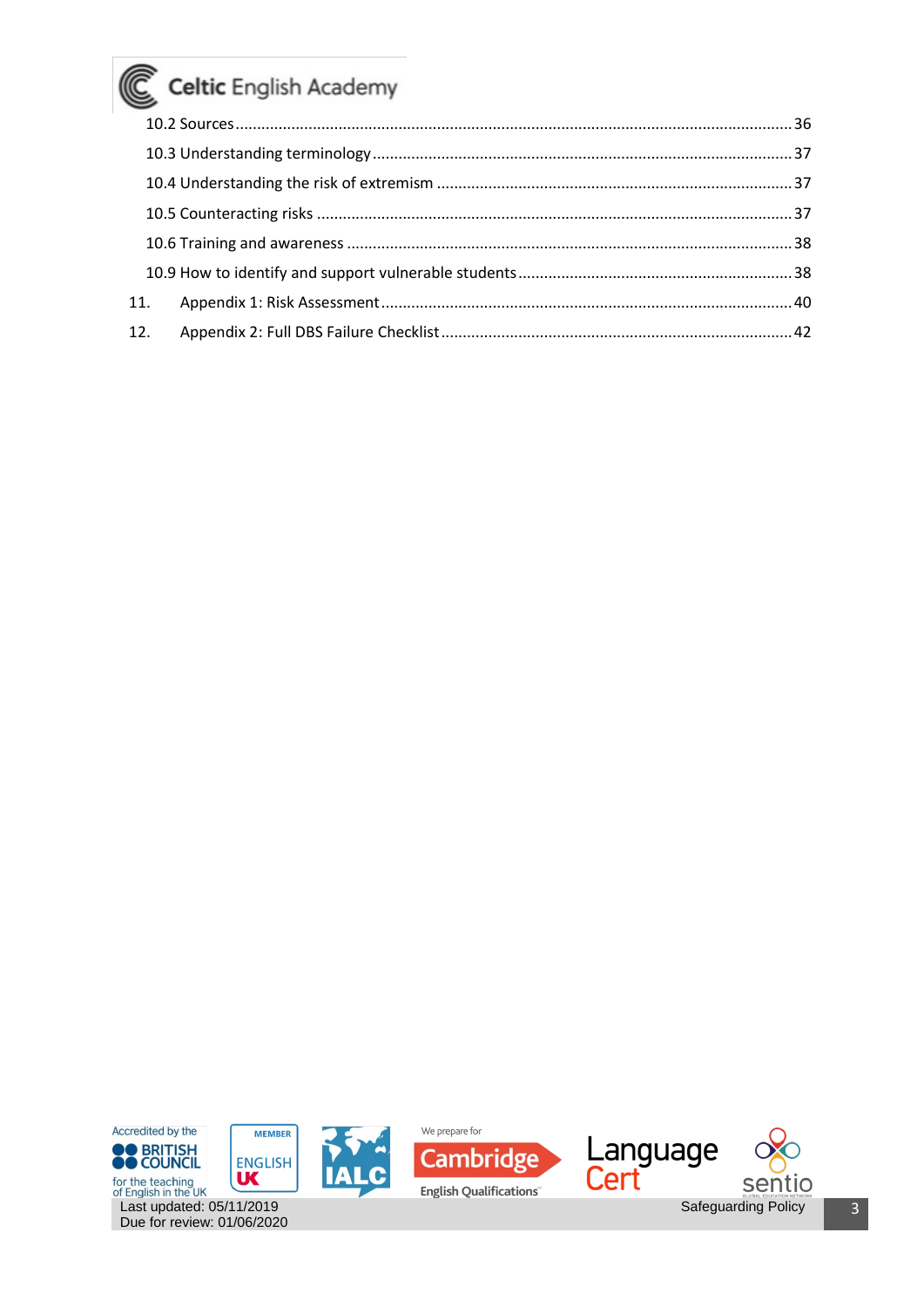

| Policy reviewed and amended: | 05/11/2019 |
|------------------------------|------------|
| Next scheduled review:       | 01/06/2020 |

#### **1. Section 1 - Introduction**

#### <span id="page-3-1"></span><span id="page-3-0"></span>**1.1 Context**

Celtic English Academy (CEA) is a private language school which offers English language tuition in Cardiff and started trading in 2004. The year-round academy is situated in three Edwardian properties on a quiet street in central Cardiff: 12, 14 and 18 Park Grove.

Celtic English Academy ran its first Junior Summer Programme in North Wales in 2018. The programme takes place for five weeks in July and early August and CEA accepts 11 to 17 year olds on its Junior Summer Programme, which is located in at the following centre:

Bangor University Bangor LL57 2DG

The aim of this policy is to ensure that all stakeholders connected to our Junior Summer Programme are aware of their roles and responsibilities with regards to safeguarding so as to ensure the health, safety and well-being of under 18 students.

The person with overall responsibility for this policy is Shoko Doherty.

#### **1.2 Scope**

<span id="page-3-2"></span>This policy relates to CEA's Junior Summer Programme in North Wales. A separate safeguarding policy and procedures are in place for the year-round centre in Cardiff.

#### **1.3 Accommodation**

<span id="page-3-3"></span>Accommodation is provided in individual en-suite rooms in Bangor University halls of residence at its Ffriddoedd Road site. Entry to the buildings is by key card with the key card needing to be presented at the main front door to each block, each individual flat and each room. No other accommodation options are available at the Junior Summer Programme.

#### **1.4 Statement of Policy**

<span id="page-3-4"></span>We recognise our duties in caring for the welfare of all students – inclusive of those under 18 and vulnerable adults - regardless of race, nationality, sex, gender identify, religious beliefs or sexual orientation.

We believe all children are entitled to protection from harm and recognise the role we play in this.

As well as our child protection duties (protecting children from direct harmful behaviour), we also recognise our wider responsibility for the safeguarding of under 18 year old students, that is, looking after their overall welfare (including health, safety, and pastoral care) and ensuring that sufficient measures are in place to prevent any harm.

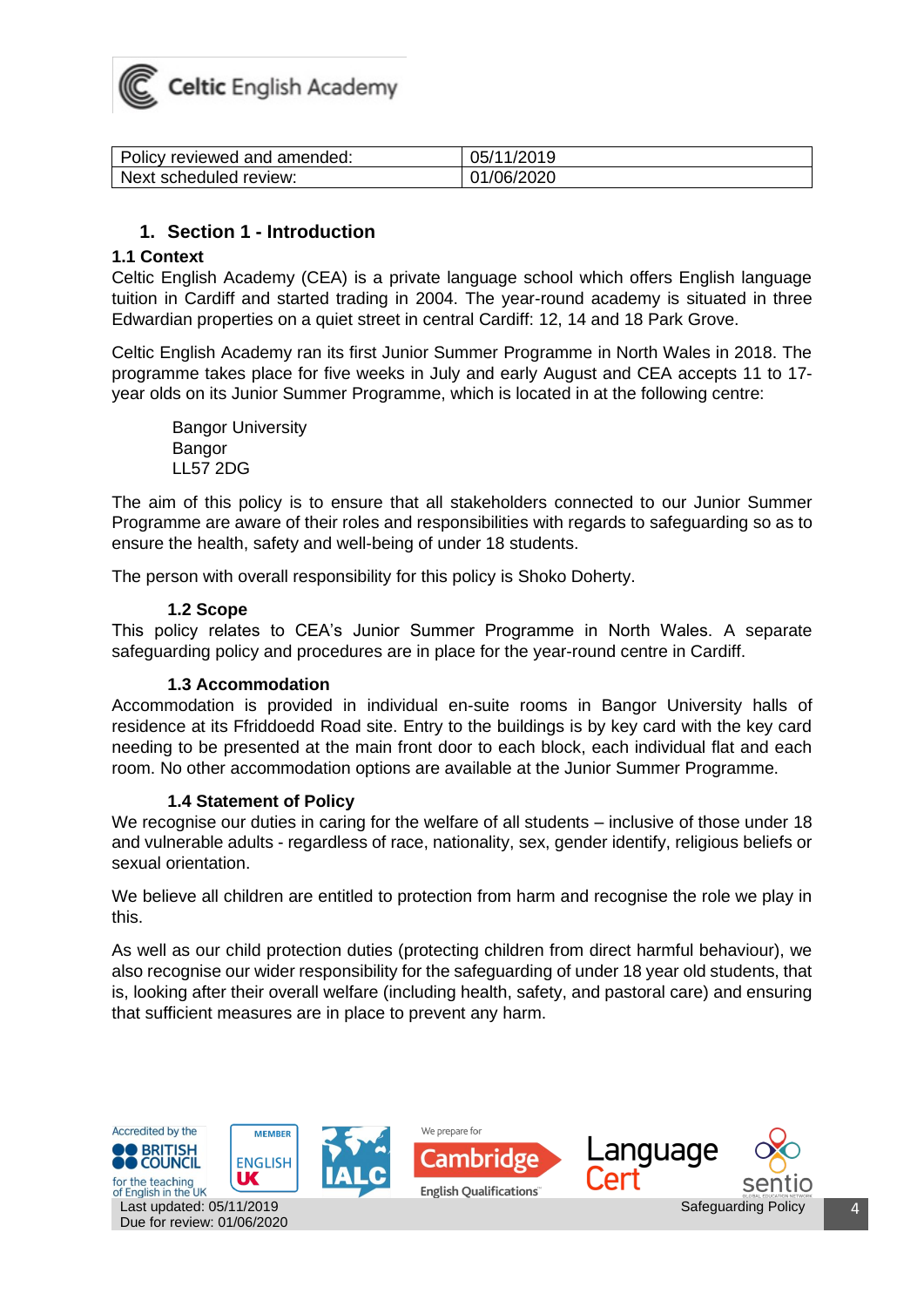

#### **1.5 Terminology**

<span id="page-4-0"></span>For the purposes of clarity and accessibility, common terms used in this policy and their acronyms are outlined below.

**Safeguarding** - Safeguarding is an umbrella term. It can apply to:

- children (aged under 18) or
- vulnerable adults.

Safeguarding is the action that is taken to promote the welfare of children and protect them from harm. Practical safeguarding can include (depending on age of students / situation):

- food and eating
- medical needs
- pastoral care
- supervision and security
- smoking, alcohol and substance misuse
- e-safety
- visitors to site
- preventing radicalisation
- child protection.

| <b>Child protection</b>                                                                                                                                                                                                                                                                | A part of safeguarding: This is the need to protect under 18s<br>from direct harmful behaviour, e.g. abuse.                                                                                                                                                                                                                                                                                                                                                                                               |  |  |  |
|----------------------------------------------------------------------------------------------------------------------------------------------------------------------------------------------------------------------------------------------------------------------------------------|-----------------------------------------------------------------------------------------------------------------------------------------------------------------------------------------------------------------------------------------------------------------------------------------------------------------------------------------------------------------------------------------------------------------------------------------------------------------------------------------------------------|--|--|--|
| <b>Under 18s</b>                                                                                                                                                                                                                                                                       | Any students who have not yet reached their 18th birthday<br>$\bullet$<br>irrespective of the age of majority in their home country or the<br>location of the English Language Tuition (ELT) provision.                                                                                                                                                                                                                                                                                                   |  |  |  |
| Duty of care is the moral and legal obligation to ensure the<br>$\bullet$<br>safety and wellbeing of others.<br>Duty of care<br>This applies particularly adults working with under 18s to look<br>after them and to 'protect them from that which is not in their<br>best interests.' |                                                                                                                                                                                                                                                                                                                                                                                                                                                                                                           |  |  |  |
| <b>Vulnerable adult</b>                                                                                                                                                                                                                                                                | A vulnerable adult is a student or visitor to the academy over<br>the age of 18 who is or may be for any reason unable to take<br>care of him or herself, or unable to protect him or herself<br>against significant harm or exploitation.<br>Individuals may be considered to be more vulnerable if they<br>have one or more of the following attributes:<br>Physical (e.g. sight or hearing impediment, mobility)<br>$\circ$<br>Psychological (e.g. emotional or mental health difficulties)<br>$\circ$ |  |  |  |
|                                                                                                                                                                                                                                                                                        | Special needs (e.g. dyslexia, behavioural difficulties)<br>$\circ$<br>Low level of English<br>$\circ$<br>Unfamiliarity with local area and local customs.<br>$\circ$                                                                                                                                                                                                                                                                                                                                      |  |  |  |
| <b>Designated</b><br>Safeguarding<br>Lead (DSL)                                                                                                                                                                                                                                        | A person who has undertaken specialist safeguarding (level 3)<br>for designated lead training, and<br>Has overall responsibility for ensuring this policy is<br>implemented at a practical and operational level. Responsibilities<br>fall into three broad areas: Managing referrals, training and raising<br>awareness. At CEA's Junior Summer Programme, this person is                                                                                                                                |  |  |  |









Safeguarding Policy | 5

for the teaching<br>of English in the UK<br>Last updated:  $05/11/2019$ Due for review: 01/06/2020

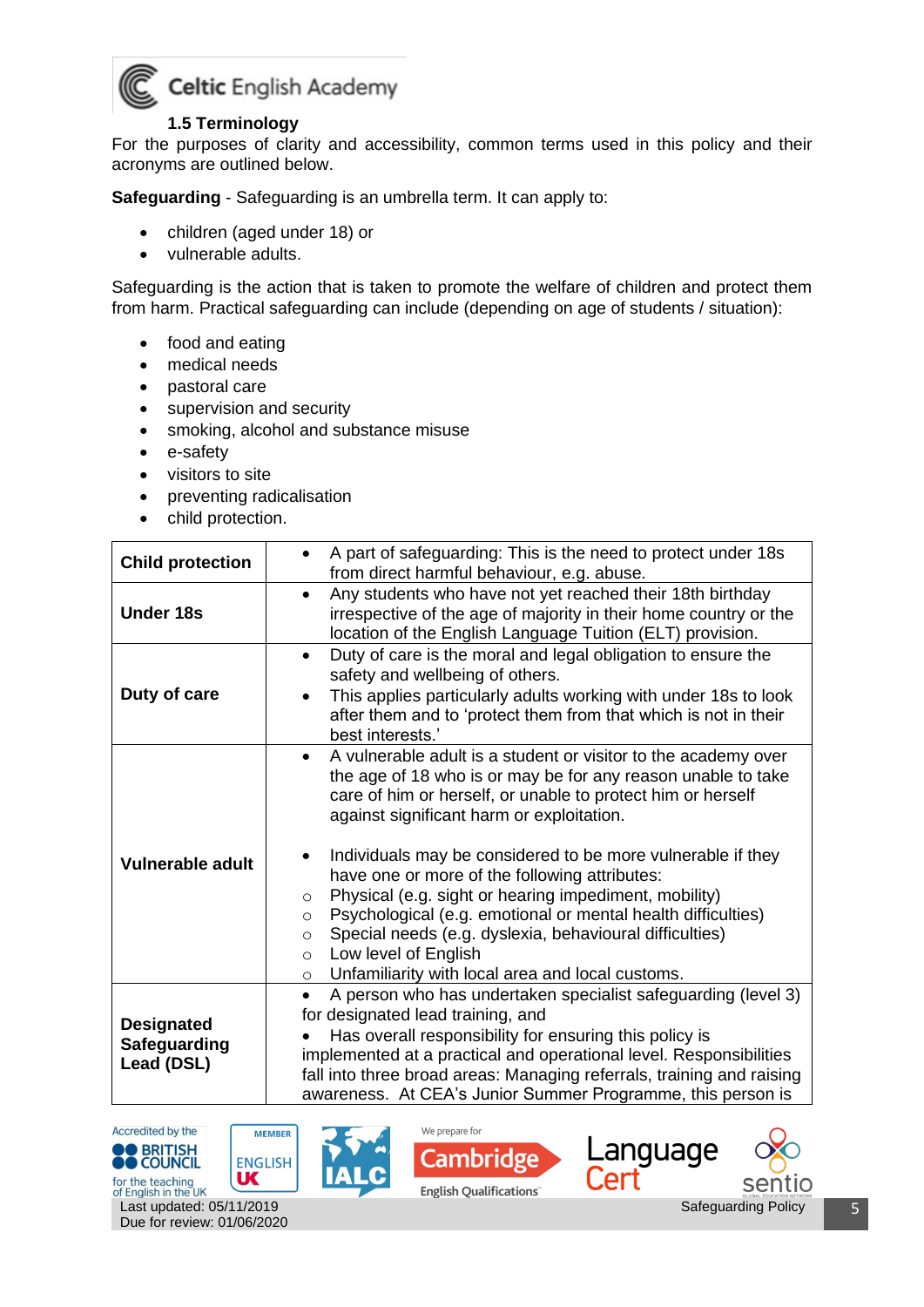

|                                                                                                                                                                                                                                                                                                                                            | Cara Douglas-Jones. In her absence, this role is undertaken by<br>Chelsea Trythall-Barbery.                                                                                                                                                                                                  |
|--------------------------------------------------------------------------------------------------------------------------------------------------------------------------------------------------------------------------------------------------------------------------------------------------------------------------------------------|----------------------------------------------------------------------------------------------------------------------------------------------------------------------------------------------------------------------------------------------------------------------------------------------|
| Members of staff who have undertaken Advanced<br>safeguarding for designated staff (level 2), and<br><b>Designated</b><br>Are responsible for ensuring safeguarding measures are<br>Safeguarding<br>implemented on a day to day basis and maintaining records.<br>Staff (DSS)<br>The DSS at CEA's Junior Summer Programme is Louise Ellis. |                                                                                                                                                                                                                                                                                              |
| Local<br><b>Safeguarding</b><br>Children's board                                                                                                                                                                                                                                                                                           | Responsible for ensuring effective safeguarding services<br>$\bullet$<br>within every local authority.<br>LSCB website provides contact details, for e.g. Children's<br>Social Care for concerns about children and the Local Area<br>Designated Officer (LADO) for allegations about staff. |

Throughout this policy, "We" pertains to all adults with regulated activity/substantial access to under-18s, including teachers, administrative/reception staff, additional service providers (e.g. taxi drivers), junior activity leaders and visiting group leaders.

#### **1.6 Staff Responsibilities related to Safeguarding**

<span id="page-5-0"></span>All staff are responsible for safeguarding under 18s and vulnerable adults, and to aid them in this they are all trained in Safeguarding Basic Awareness. As part of the staff induction, all staff are made aware of the need to report any concerns or allegations and who the current DSL at the Junior Summer Programme.

At least two members of staff at the Junior Summer Programme are trained to level 3 to ensure there is always cover in the case of absence.

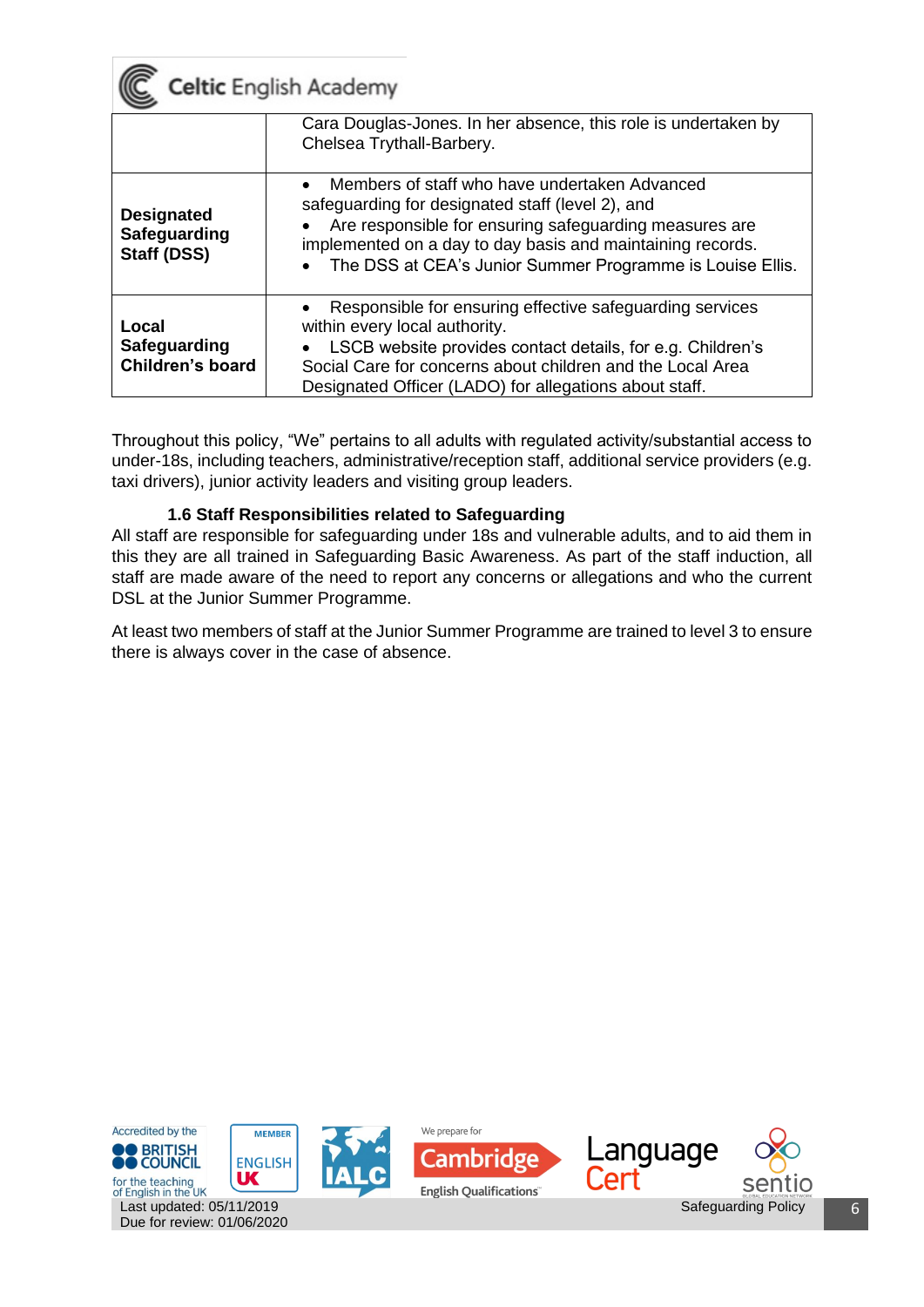

.

#### **1.7 Designated Safeguarding team**

| <b>CEO</b>                                               |                                                       |  |
|----------------------------------------------------------|-------------------------------------------------------|--|
|                                                          | <b>Shoko Doherty (CEO)</b>                            |  |
|                                                          | Trained to level 3                                    |  |
|                                                          | Location: Management Office, Top Floor, 18 Park Grove |  |
|                                                          | Email: shoko@celticenglish.co.uk                      |  |
|                                                          | Tel: 02920 828287                                     |  |
|                                                          | <b>Designated Safeguarding Lead</b>                   |  |
| <b>Cara Douglas-Jones (Centre Manager)</b>               |                                                       |  |
|                                                          | <b>Designated Safeguarding Lead</b>                   |  |
| Trained to level 3                                       |                                                       |  |
|                                                          | Email: cara@celticenglish.co.uk                       |  |
|                                                          | <b>Designated Safeguarding Persons</b>                |  |
| <b>Chelsea Trythall-Barbery (Activities Coordinator)</b> | <b>Louise Ellis (JSP Director of Studies)</b>         |  |
| <b>Secondary DSL</b>                                     | Designated safeguarding member of staff               |  |
| Trained to level 3                                       | Trained to level 2                                    |  |
| Email: chelsea@celticenglish.co.uk                       | Email: louise@celticenglish.co.uk                     |  |
|                                                          |                                                       |  |

**1.8 Key training responsibilities**

- <span id="page-6-0"></span>• The **Centre Manager** has overall responsibility for training and is responsible for organising the training of activity leaders.
- The **DoS** is responsible for the training of teachers.

<span id="page-6-1"></span>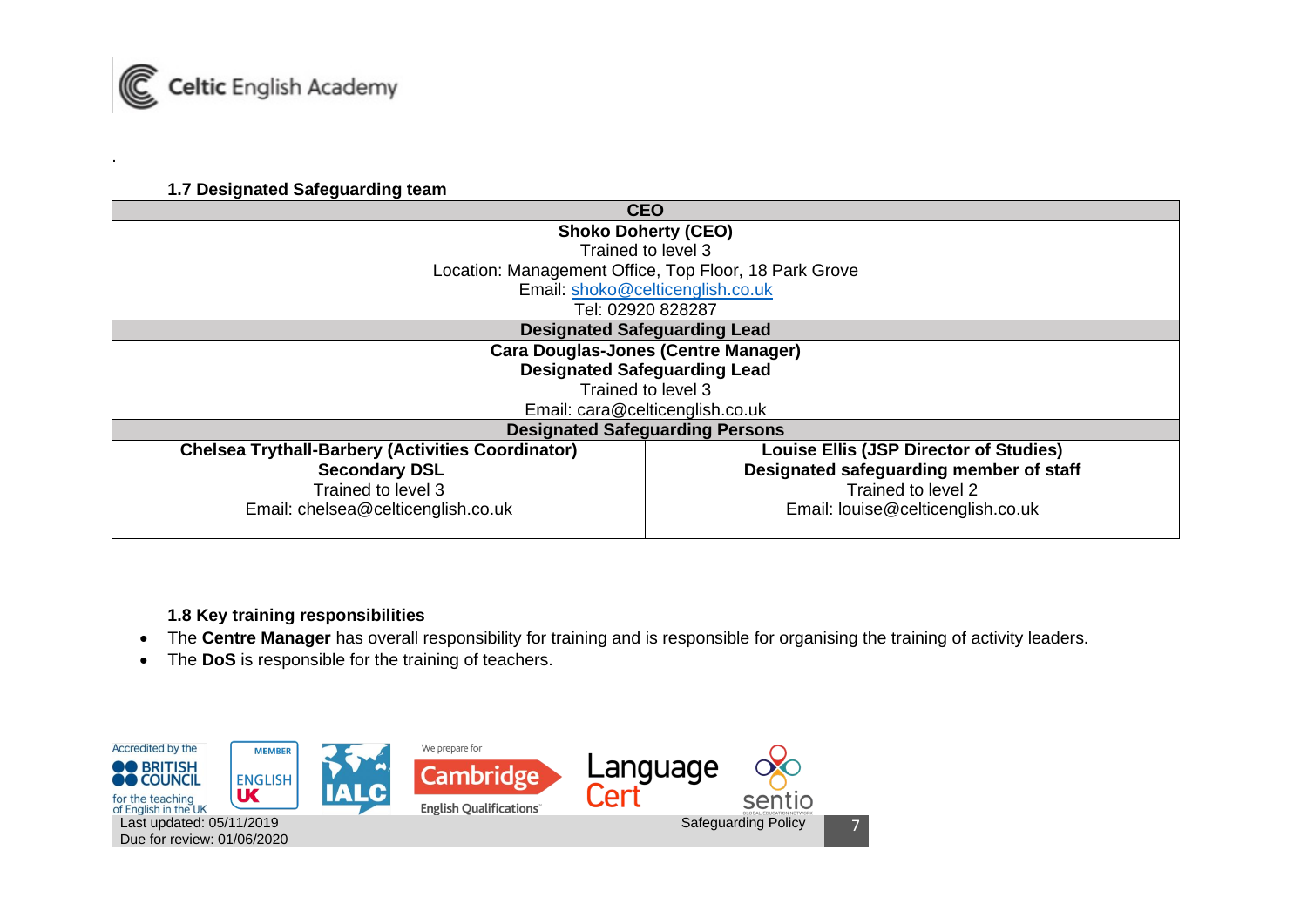

#### **1.9 Outside Contacts**

Local and regional services can provide professional advice and support with regard to any safeguarding concerns. We recognise that as an English language provider within Wales there are differences to policy and procedures here compared to those in other parts of the U.K.

#### **If a child or adult is in immediate risk of harm or danger call 999 and speak to the police.**

Below is a list of key contacts which Celtic English Academy can work with in regard to safeguarding at its Junior Summer Programme.

| Organisation                                                                                          | <b>Details</b>                                                                                        | <b>Contact Information</b>                                       |
|-------------------------------------------------------------------------------------------------------|-------------------------------------------------------------------------------------------------------|------------------------------------------------------------------|
| <b>Regional Safeguarding Board:</b><br><b>Gwynedd and Anglesey Local</b>                              |                                                                                                       | Tel: 01766 772 577<br>Email: cyfeiriadauplant@gwynedd.llyw.cymru |
| <b>Safeguarding Board</b>                                                                             |                                                                                                       |                                                                  |
| <b>NSPCC</b><br><b>National Society for the</b><br><b>Prevention of Cruelty to</b><br><b>Children</b> | If cannot contact LSCB or not satisfied with<br>LSCB's advice.                                        | Tel: 0808 800 5000                                               |
| <b>Disclosure and Barring</b><br><b>Services</b>                                                      | Forms and Guidance:<br>https://www.gov.uk/government/publications/dbs-<br>referrals-form-and-guidance | Tel: 01325 953795                                                |
| <b>Bangor Police Station</b>                                                                          | Ffordd Gwynedd, Bangor LL57 1DT                                                                       | Tel: 0300 330 0101                                               |

<span id="page-7-0"></span>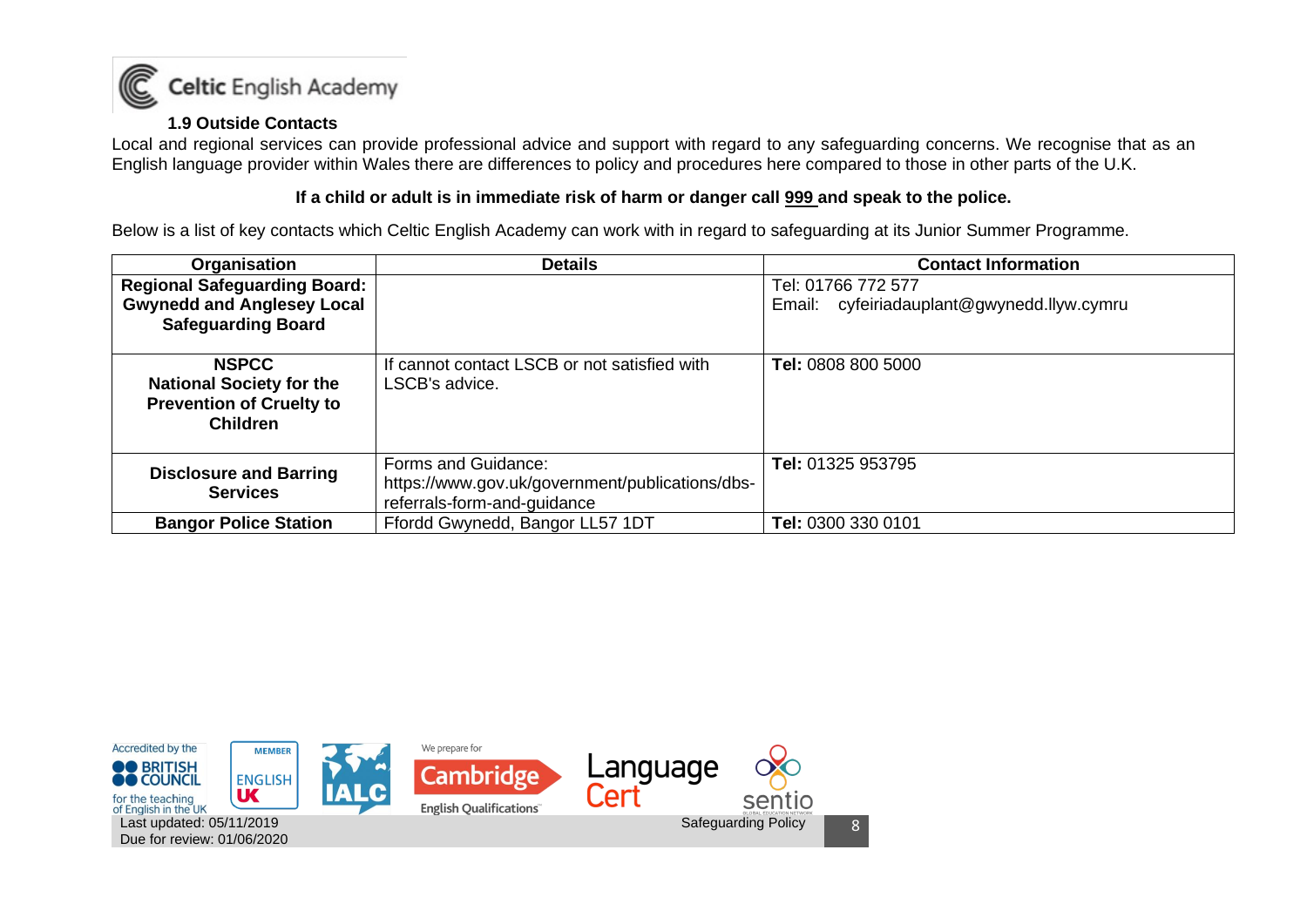

#### **1.10 Legal framework**

| <b>Children Act 1989</b>                  | Duty to safeguard and promote the welfare of children                                      |  |  |
|-------------------------------------------|--------------------------------------------------------------------------------------------|--|--|
| <b>Children Act 2004</b>                  | Safeguarding Children Boards established                                                   |  |  |
| <b>Equality Act 2010</b>                  | Protection against discrimination                                                          |  |  |
| <b>Rights of Children and Young</b>       | Placing the United Nations Convention on the Rights of the Child into law                  |  |  |
| Persons (Wales) Measure 2011              |                                                                                            |  |  |
| <b>Social Services and Well-being</b>     | Became law in April 2016; far-reaching changes in social care provision in Wales, based on |  |  |
| (Wales) Act 2014                          | need.                                                                                      |  |  |
| <b>Counter-Terrorism and Security Act</b> | Prevent Duty: action to counter radicalisation/extremism                                   |  |  |
| 2015                                      |                                                                                            |  |  |
| <b>Well-being of Future Generations</b>   | well-being goals, core aims linked to articles in UNCRC, for everyone living in Wales      |  |  |
| (Wales) Act 2015                          |                                                                                            |  |  |

#### **1.11 Key publications**

- Keeping Learners Safe (issued by Dept for Education & Skills)
- Safeguarding Children in education: handling allegations of abuse against teachers and other staff (Welsh Government circular no: 009/2014. April 2014)
- Working Together to Safeguard People in Wales 2018
- <span id="page-8-0"></span>• Keeping Children Safe in Education 2018

#### **1.12 Industry specific/best practice guidance**

- Accreditation UK Criteria, Requirements and Guidance Document (specifically criteria S1 S8)
- Accreditation UK https://www.britishcouncil.org/education/accreditation/information-centres/care-children
- The Independent School Inspectorate's framework (2015)

<span id="page-8-2"></span><span id="page-8-1"></span>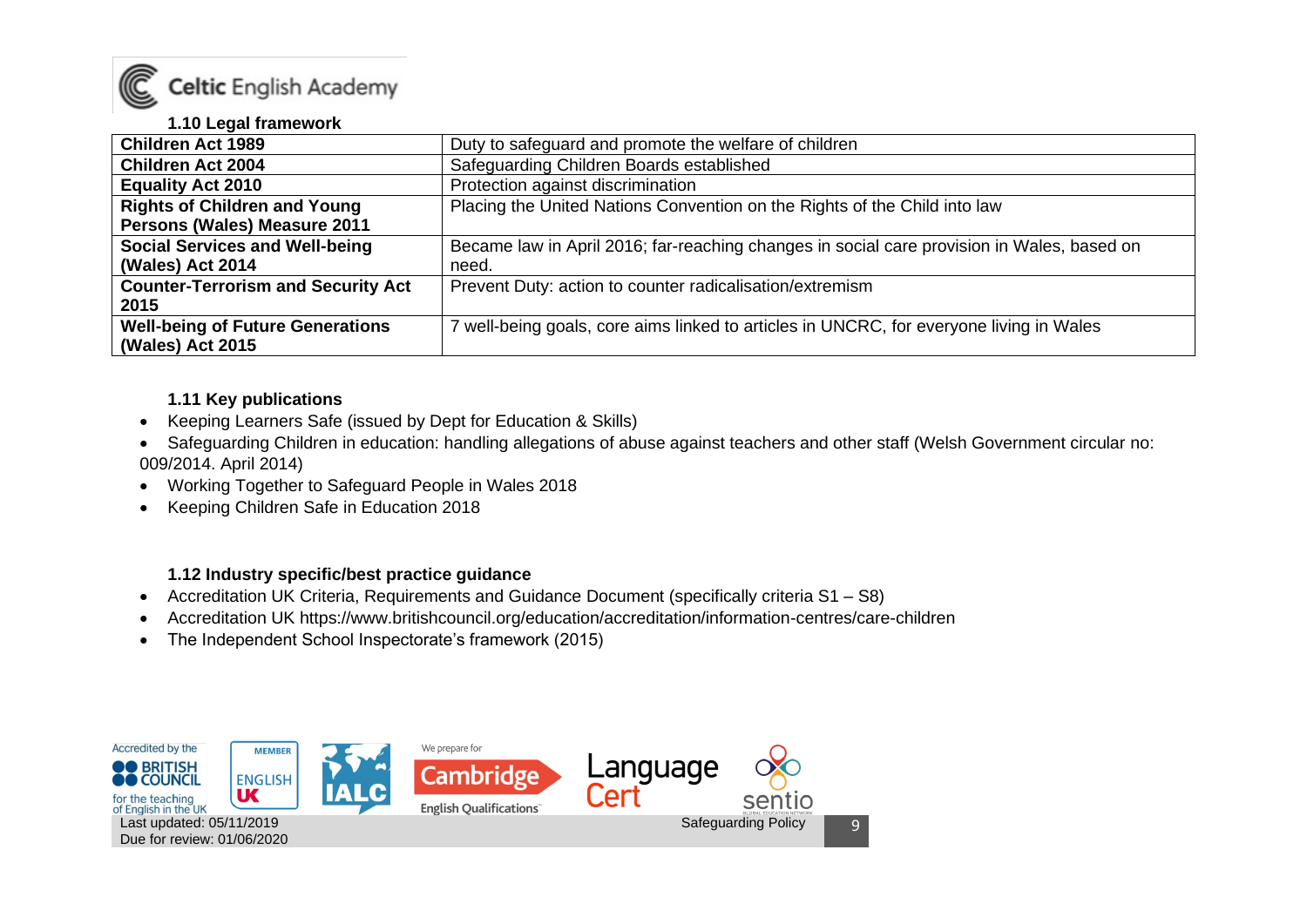

#### **1.13 Policy review**

<span id="page-9-0"></span>This policy is reviewed at least annually prior to the start of that years' Junior Summer Programme and is updated whenever legislation or guidance changes or when a named person in the policy changes. The policy may also be updated following inspections and guidance from external bodies.

The last time the policy has been reviewed is recorded in the start of the policy and within the footer, along with a date for review.

#### **1.14 Policy Availability**

Due for review: 01/06/2020

<span id="page-9-1"></span>This policy can be found on the academy's google drive in the Staff Policies folder to which all staff have read only rights. Print copies are also available in the Management Flat, Activity Leaders Flat and Teachers Flat. The policy is also available electronically on CEA's website.

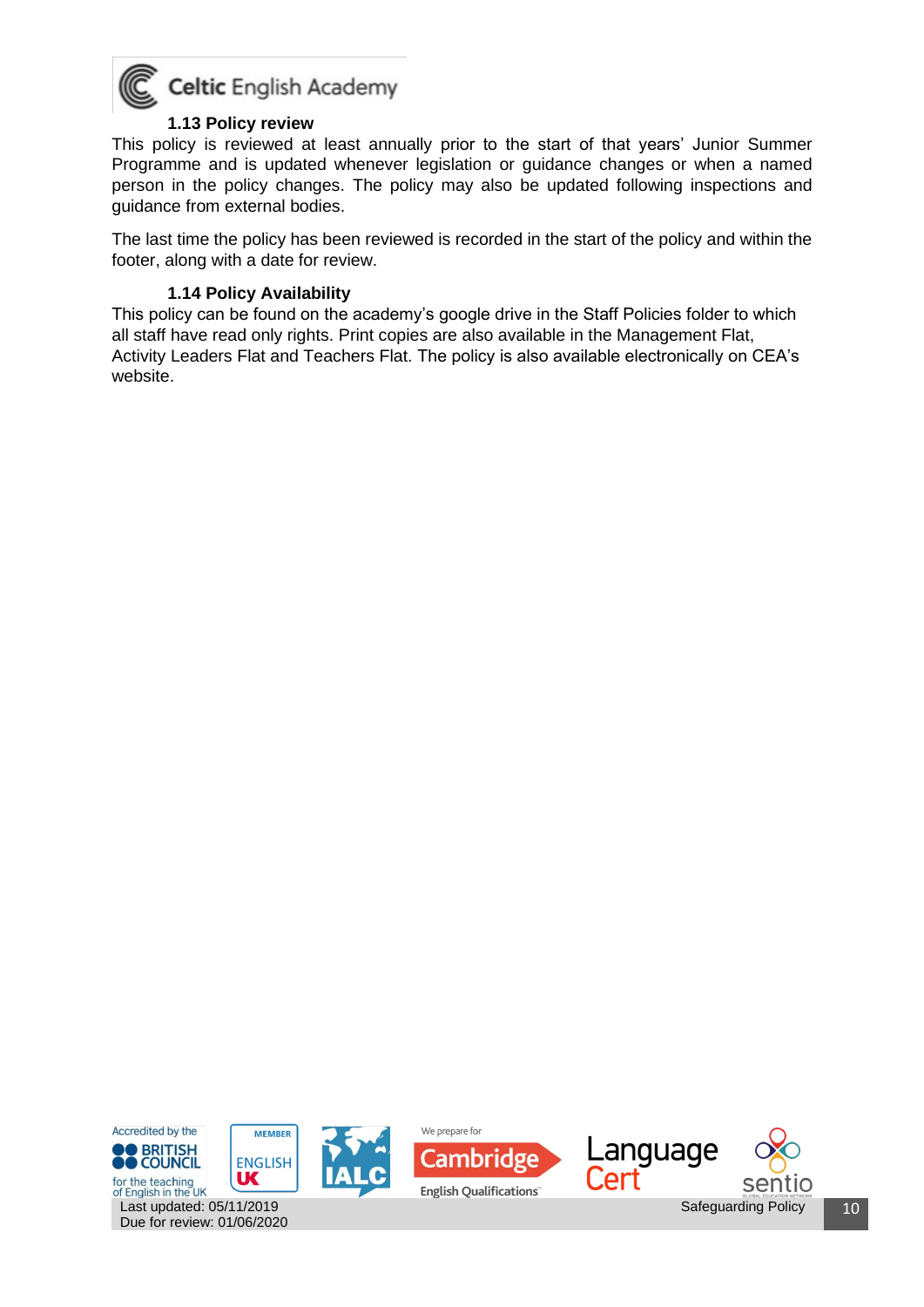<span id="page-10-0"></span>

#### <span id="page-10-1"></span>**2.1 Statement of intent**

First and foremost, we seek to establish a safe and trusting environment for our students. This helps to ensure that students feel secure, and happy, and reduces the risk of actions by adults being misconstrued.

#### <span id="page-10-2"></span>**2.2 Guidelines for all Junior Summer Programme Staff.**

#### **Attitudes**

We expect the best possible conduct of ourselves and colleagues, remembering that:

- We are role models for under 18s in our care
- We consider at all times how our actions will be construed by under 18s
- We dress appropriately for interacting with under 18s (i.e. clothing should not be too revealing or feature sexual or offensive slogans)
- We recognise under 18s as different to adults, even if they are mature
- We are aware, approachable, and understanding
- We report to a DSL/DSP anything we (or other members of staff) may have done accidentally which may have been misconstrued by a child or may turn into an allegation (e.g. if the child seems to become infatuated with a member of staff)

#### **Prohibited Actions**

We abide by the following rules of best practice when dealing with under 18s. We

- Do not use inappropriate language
- Do not encourage the use of drugs and alcohol
- Do not shout, threaten or be aggressive
- Do not connect with under 18s on social media or give them our personal phone number
- Do not make physical contact *(except in the case of administering first aid)*
- Do not contact or socialise with them alone outside of school
- Do not force an under 18 to do something they do not want to do.

#### **Ensuring General Well-Being**

The following applies to all students; however, staff need to consider the implications of the following to our under-18s and vulnerable adults.

• All students should be dressed appropriately for school and should not wear any clothes that would offend anyone, e.g. clothes that are too revealing or T-shirts with offensive slogans or images. If you see anyone who is dressed inappropriately or is wearing something which may cause offence, please speak to them, or ask a member of staff of the same gender as the student to speak to them.

• While bullying is clearly against the school rules, staff should be particularly sensitive to the possibility of under-18s being bullied. Ensure that all students treat others with







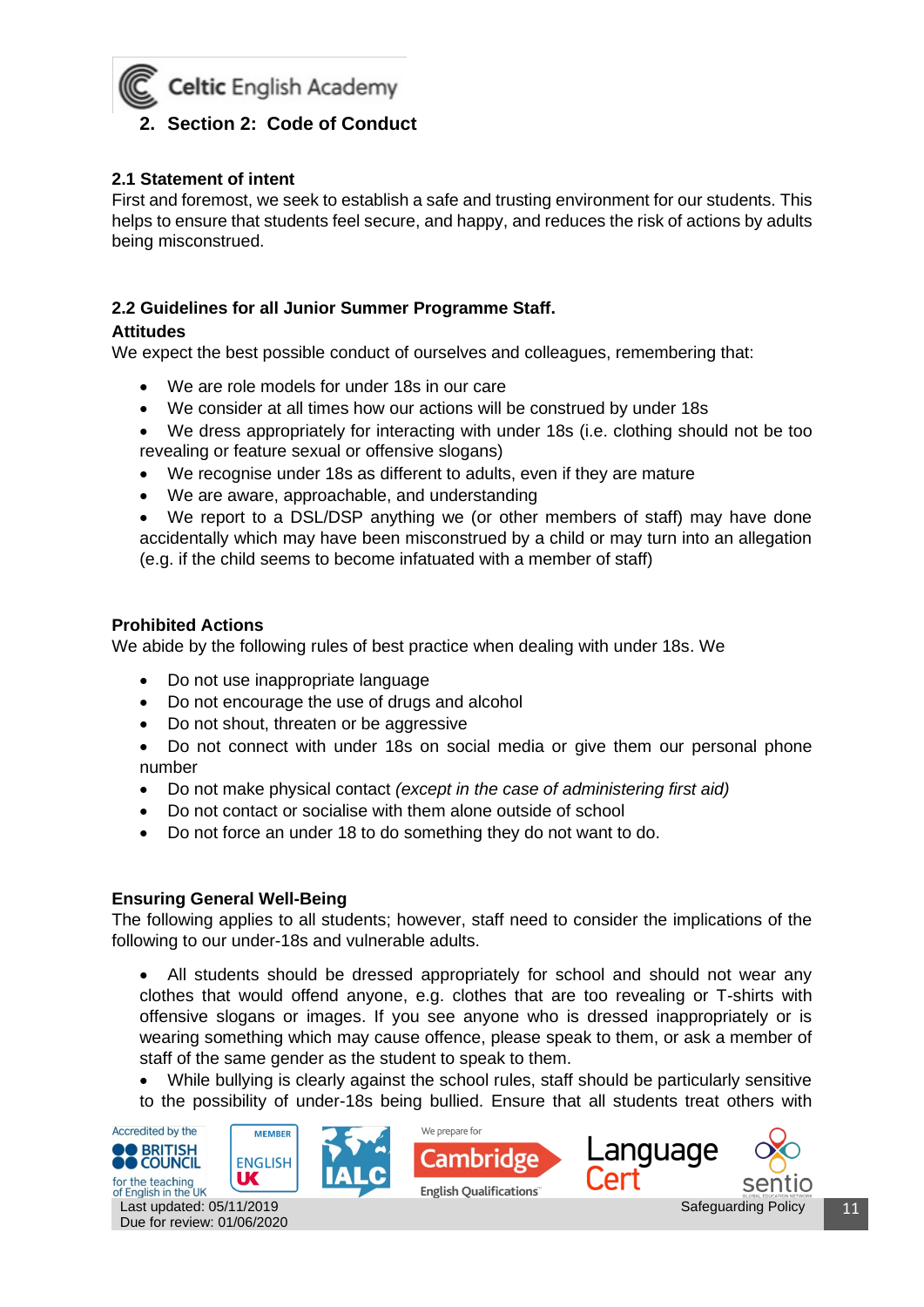

respect and don't allow students to talk to one another in an inappropriate way even if they say it's just a joke or they don't really mean it. Please refer to the section on Recognising Abuse under Child Protection below.

• Keep an eye on who under-18s appear to be socialising with. Do they appear to be uncomfortable with the people they are with?

#### **Welfare provision**

Looking after the welfare of students is the responsibility of all staff and in most cases, can be attended to by the receiving member of staff. If the student is upset about a specific area of their experience, for instance, their accommodation, then they should be directed to the appropriate member of staff.

If the student is upset about a personal problem, they should be listened to and the matter reported to the DSL/ DSP. If appropriate, signpost the student should be signposted to the mental health first aider or to external services they can access through their GP or local charities.

If relevant, their group leader should be spoken to and a monitoring process agreed to make sure someone is keeping them under observation.

#### **One-to-One contact with students**

Staff should:

- Not spend excessive amounts of time alone with any student away from others.
- In the event of having to meet with an individual vulnerable adult, child or young person make every effort to keep this meeting as open as possible.

If privacy is needed, ensure that other staff are informed of the meeting and its location. For these meetings there should be two members of staff, one male and one female, present. Staff are strongly advised against meeting any student, especially of the opposite sex, alone in a closed space.

#### **Whistleblowing**

The Academy recognises that effective and honest communication is essential if concerns about breaches or failures are to be effectively dealt with and the Academy's success ensured.

This policy applies where a staff member reasonably believes that one of the following sets of circumstances is occurring, has occurred, or may occur within the Academy and that the disclosure is in the public interest.

- A criminal offence has been committed, is being committed or is likely to be committed.
- A person has failed, is failing or is likely to fail to comply with any legal obligation to which he or she is subject.

In the context of Safeguarding, this would be any instance when a member of staff is worried a colleague may be engaging or may have engaged or may be at risk of engaging in any inappropriate or illegal activity with students.

If a staff member believes that any of the above practices are happening in the Academy, they should initially raise the issues with their Line Manager, who will treat the matter in confidence.

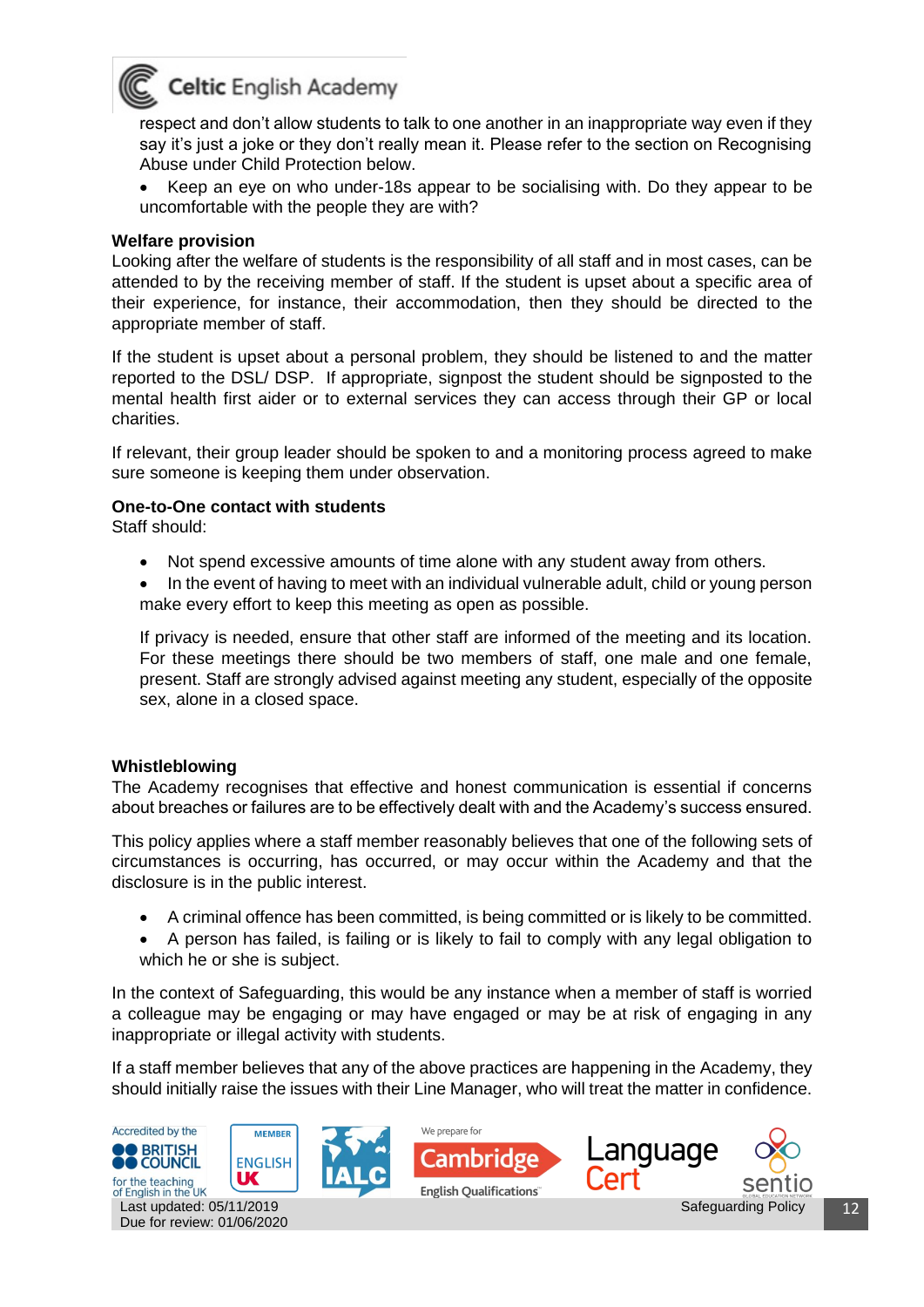

It is not necessary to prove the alleged breach or failure has occurred or is likely to occur, it is enough to simply raise a reasonable suspicion.

For more information, please consult the Employee Handbook.

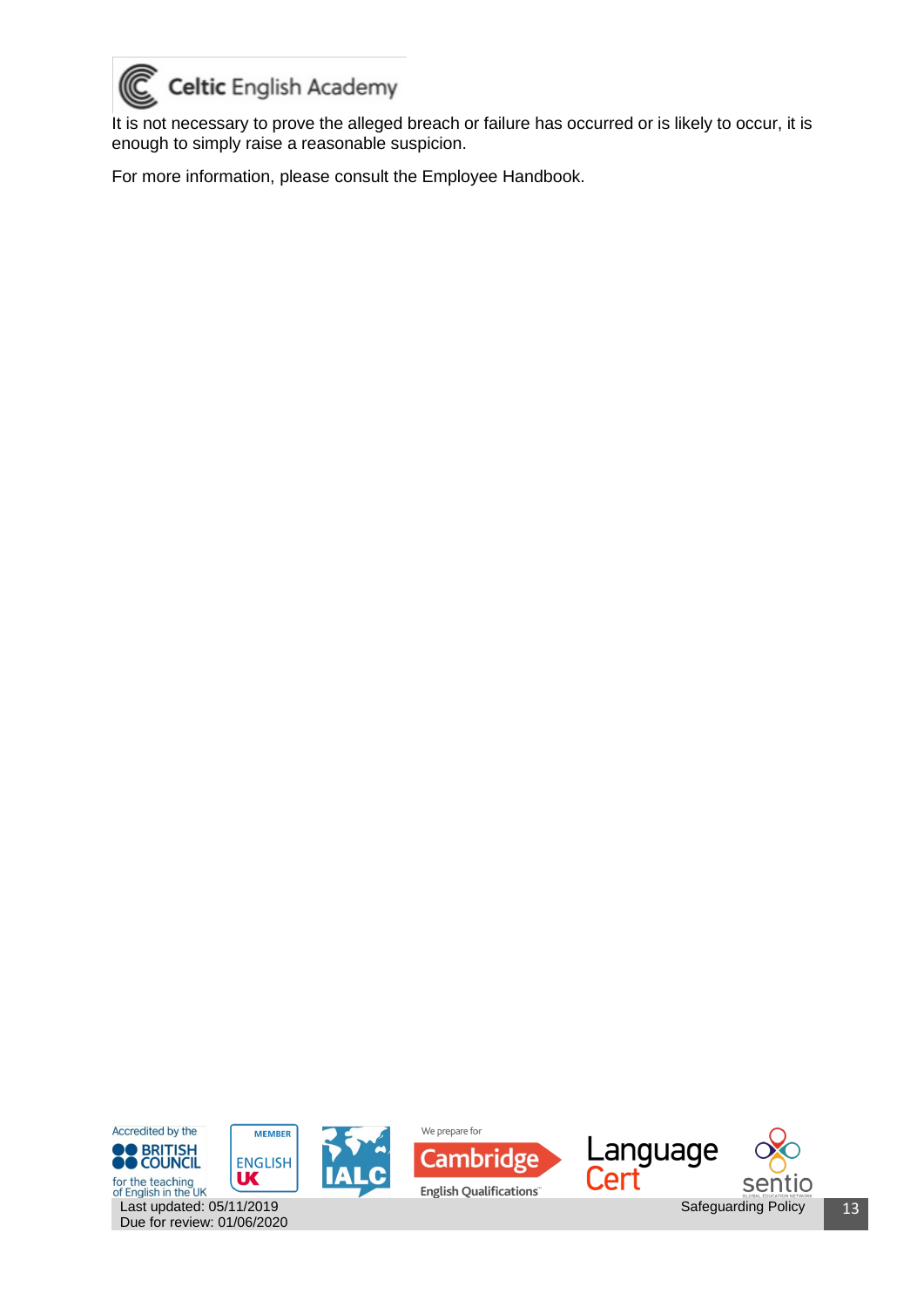

#### <span id="page-13-0"></span>**3. Section 3: Practical Safeguarding measures**

#### **3.1 Before Arrival: Parental Consent**

<span id="page-13-1"></span>A parental consent form is required for all students under 18 years old and is sent by email for completion by a parent or guardian prior to the student's arrival.

#### **The form asks for the following:**

*Whether or not permission is given for:*

The student to receive emergency medical or dental treatment if a specialist should decide this is necessary.

• The student may participate in all aspects of the course including various activities on campus e.g. football, cricket, basketball, badminton and tennis. I give permission for the student to attend the organised activity programme.

• The student may participate in organised adventure activities that could be part of the social, cultural and education activities and excursion programme including climbing, watersports (kayaking, paddle boarding, windsurfing, sailing etc.), rugby, horse riding, surfing, zip wire, underground trampoline park, slate and/or coal mine visit, boat ride and swimming

- The student to appear in photographs or videos of students attending the Junior Summer Programme; and
- If the student is 15 years or over, that they may be allowed to leave the main campus without Celtic English Academy staff to enjoy free time within restrictions determined by the Centre Manager.
- If the parent/ guardian agrees for to the student being given non-prescription medicine for minor illnesses.

#### **In addition, the form asks parents and guardians to:**

- Agree to CEA collecting, storing and processing of data
- Agree that the student has the correct visa, if required, to enter the UK and a valid passport

#### **It also asks parents and guardians to state:**

- Any dietary requirements or religious requests
- Contact details of the student's doctor in their home country

• Whether or not the student has any medical conditions including: Asthma / bronchitis, heart condition, fits / fainting / blackouts, severe headaches / migraine, eczema / skin condition, hay fever, diabetes, any known allergies to medication (e.g. penicillin) other allergies (e.g. nut, lactose, gluten, chlorine, Velcro, etc.), travel sickness, convulsions / epilepsy, regular hospital treatment, dyslexia, autism, Asperger, learning difficulties or psychological condition, ADHD, mental health problems (e.g. depression), anxiety, anorexia, bulimia, OCD – Obsessive Compulsive Disorder, acrophobia, claustrophobia or nyctophobia

- Any vaccinations which the student may have had
- If the student takes any medication and/ or injections and if he/ she will be bringing any medication with him/ her

• The student's ability to swim<br>Accredited by the  $\sqrt{\frac{M_{\text{EMBER}}}{M_{\text{EMBER}}}}$ 







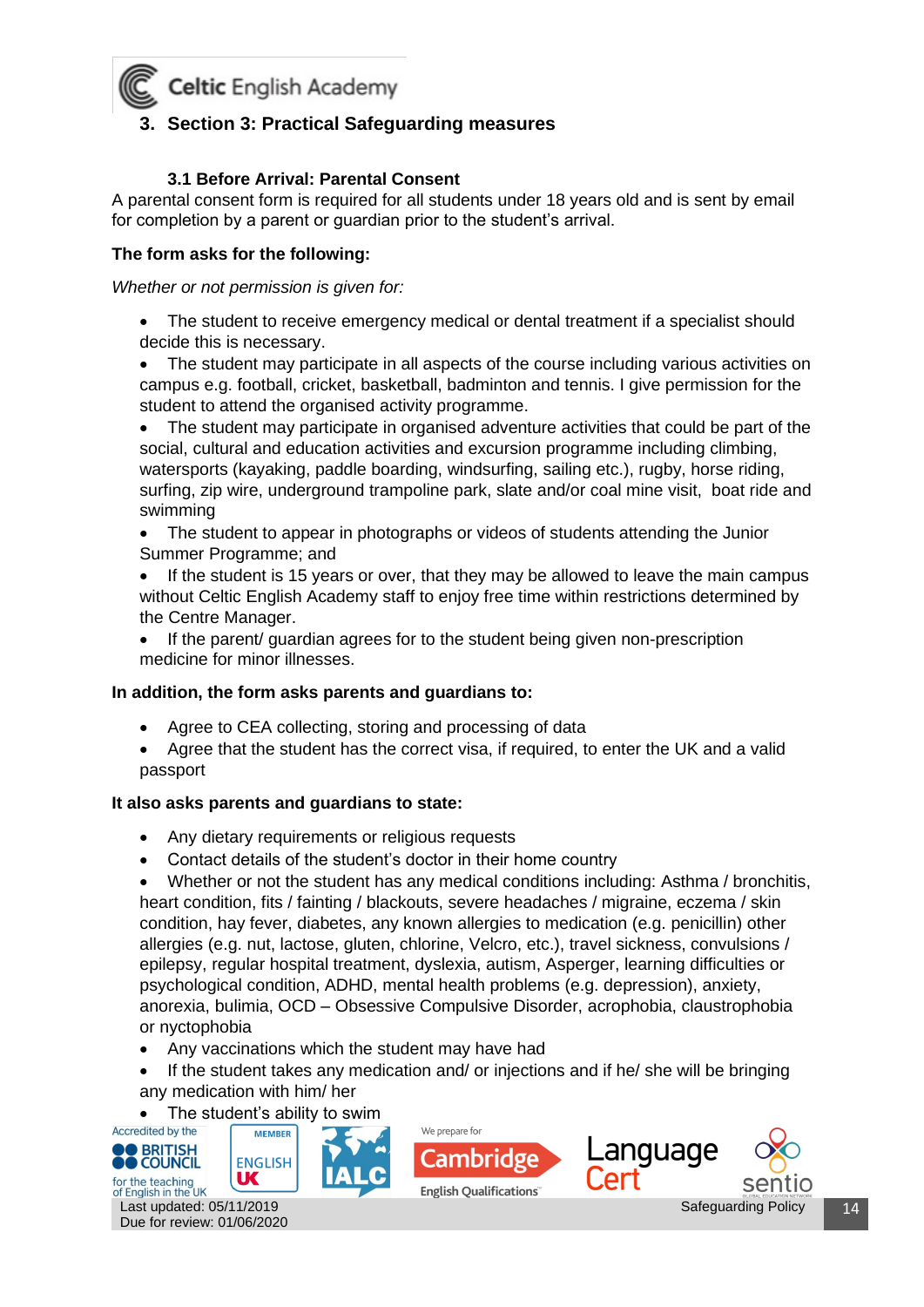

- The student's eyesight
- Whether or not the student requires any support in the classroom.

In the event that the form is returned and raises a cause for concern, the parent/ guardian will be contacted so that additional control measures can be put in place.

Two emergency contacts are requested to include telephone number, email address and the relationship to the student.

Parents or guardians also are provided with an emergency phone number that can be used outside of office hours if they have concerns about the welfare of their child. This number is also given to the student in case of problems with their arrival.

Parents are made aware that students may have periods of unsupervised time outside the scheduled lesson or activity times, appropriate to the age of the students and the location.

#### **3.2 Arrival: Airport Transfers**

<span id="page-14-0"></span>Under 18s are required to book an airport transfer with Celtic English Academy for their arrival and departure. However, in some cases parent/ guardians may make alternative arrangements. If an airport transfer is not booked through the academy, additional details are requested as to whom will accompany the student, a contact name and number and confirmation of flight details

#### **3.3 Arrival**

- <span id="page-14-1"></span>• Students are issued with a lanyard. Under 18s are differentiated between with an orange lanyard (16+) and a red lanyard (11-15).
- A DSL identifies themselves to all students on their first day at the Junior Programme and all students are given an emergency phone number for use 24-hours a day.

#### **3.4 In the Classroom**

<span id="page-14-2"></span>Students are supervised during their journey from the residence to classrooms. All students are normally expected to attend classes and be on time every day. Any students who are unable to attend class due to sickness will have supervision arranged by the Centre Manager (or Duty Manager in his/ her absence) and the DoS will be informed of this. The DoS (or another member of staff if delegated) will check each class within 10 minutes of the lesson starting to ensure that all students are present.

#### **3.5 Awareness**

<span id="page-14-3"></span>A 'Safeguarding Awareness' poster is displayed in the residential accommodation to communicate to all students who the DSSs and who the primary and secondary DSL are and what to do if faced with a concern, allegation or disclosure.

#### **3.6 Social programme**

<span id="page-14-4"></span>Events on the social programme take a range of forms, such as afternoon, evening or full-day excursions or activities

All activity leaders should be aware of the potential risks for the activity they are leading. If in doubt, they must consult the Social Activity Organiser before undertaking an event. All activity

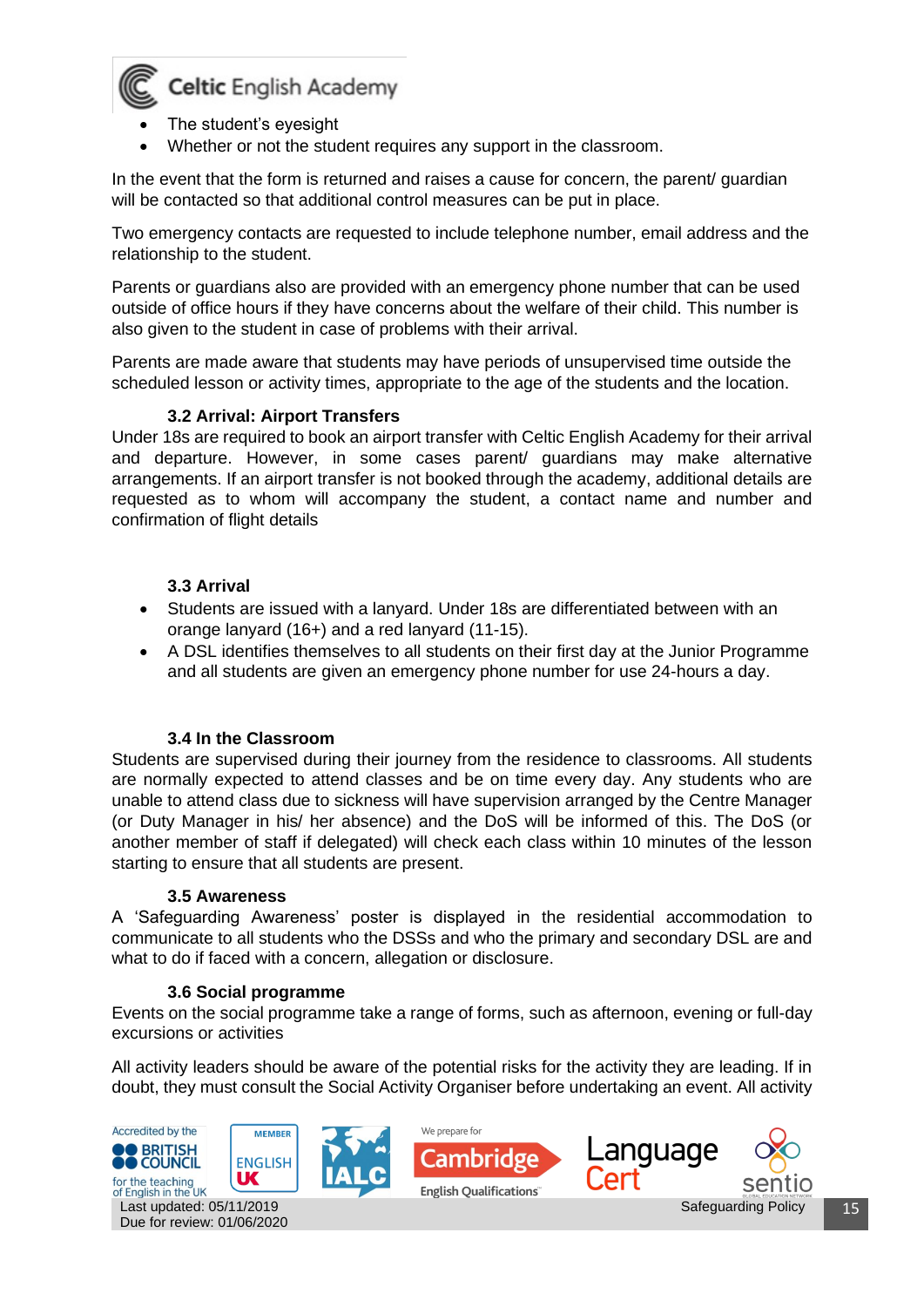

leaders and teachers are issued with the related risk assessment and instructions related to the Social Programme activity they are about to lead.

Students under 15 will not have free time to themselves during excursions. Students aged 15 and above may be given free time to explore within specified boundaries. Students will be told to stay in groups of at least 3. In case of difficulty, all students will have a written copy of the emergency number on their student card.

Transportation is undertaken using private coaches. Activity leaders should carry out a roll call when boarding/ leaving coaches to ensure that no students are left behind.

It is the responsibility of the activity leader to be aware of the environment that they are taking students into. They must check websites for any potential danger (such as heavy traffic, crowded trains, demonstrations)

Activity learners should ensure that all students understand where and at what time to meet the group after their free time is over.

The staff-student ratio on social activities for ages 11+ is 1:15-20. This ratio is adhered to under the advice of the 1998 DfEE publication Health and Safety of Pupils on Educational Visits, which was included in the British Council Care of Under 18s Guidance 2016, as accessed from the British Council website on 5th June 2018.

If group leaders from organised groups are present, they may be included as supervisors, but must be fully briefed on safety and transport arrangements and are only responsible for their own group.

Risk assessments given to activity staff cover issues that may arise from having under 18s on the activity provided as part of itinerary packs supplied by the Activities Coordinator.

#### **3.7 Unsupervised time**

<span id="page-15-0"></span>Students aged 15 or over may be granted free time to explore Bangor at specified times within the daily schedule provided written parental consent has been given; that if they are in a group and the group leader has also consented. Students must stay in groups of at least three. If any suspicious behaviour is thought to take place, the right to leave site may be removed at the discretion of the Centre Manager.

#### **3.8 Electronic contact with students under 18**

<span id="page-15-1"></span>Electronic contact is defined as the communication of publication of information including images between two or more people using an electronic device. An electronic device in this instance is most likely to be a mobile phone, but may also be a landline, other handheld device, gaming console or software or computers or similar.

Electronic contact may include but is not limited to voice calling or voice messages, text messaging, instant messaging, email, social networking sites, apps, blogs, photos and videos.

We abide by the following rules of best practice when dealing with under 18s:

• Do not connect with under 18s on social media or give them your personal phone number.

• Social media includes but is not limited to Facebook, Snapchat, WhatsApp, Viber, WeChat or any other similar site or app.









Safeguarding Policy | 16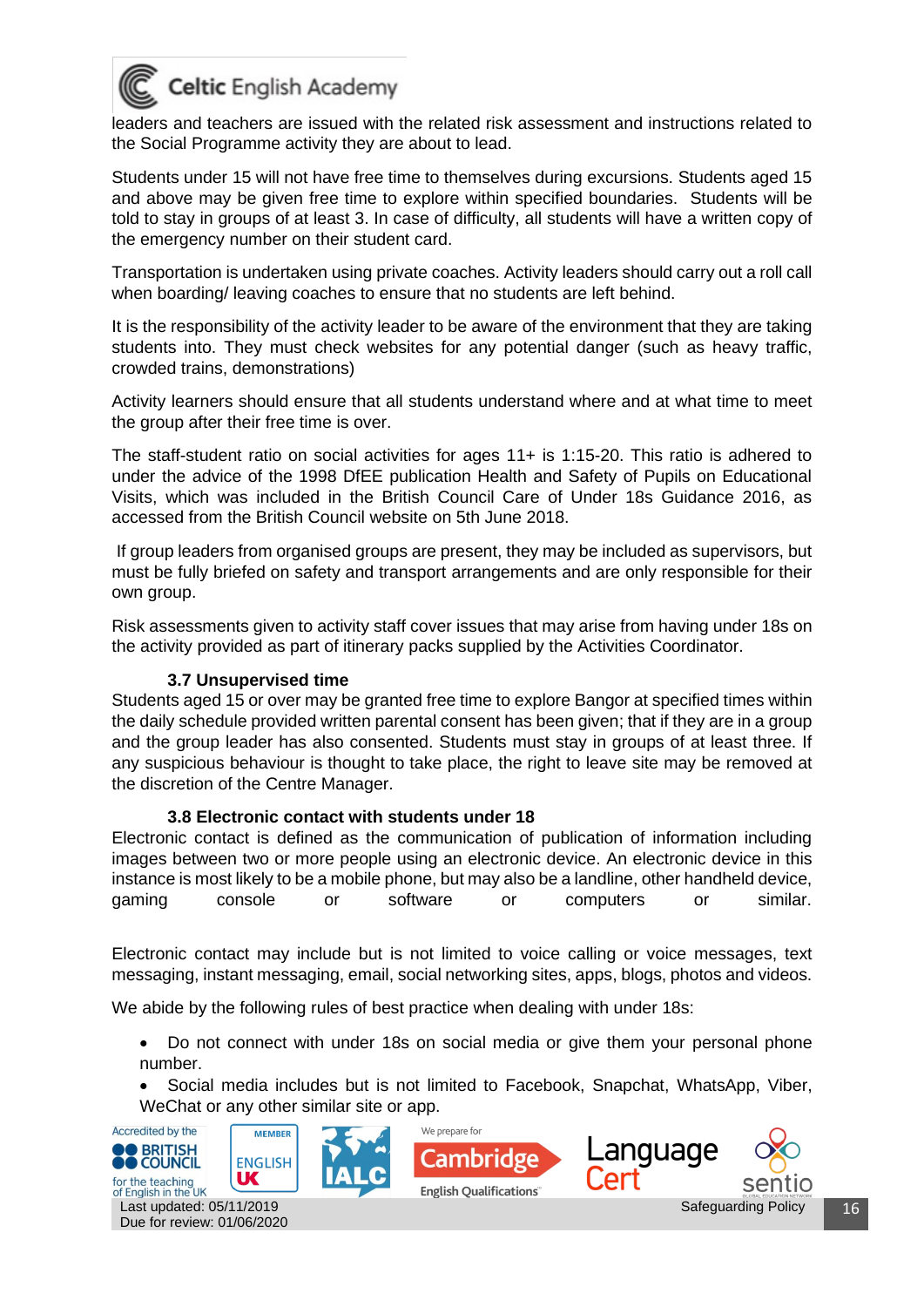

If contact with an U18 is necessary, such as in the event of an emergency if they are missing, consider your language making sure it is simple, factual, unemotive and has no risk of being misconstrued.

• If there is a reason other an in an emergency when you feel it is necessary to contact an U18, gain permission from the DSP, the Director of Studies or the CEO.

Further information is in the Safe Internet Use Policy distributed to agents and parents at the point of booking.

#### **3.9 Mealtimes**

<span id="page-16-0"></span>To safeguard students at mealtimes and ensure that they do not consume food which they be allergic to, have an intolerance to or are not supposed to consume for religious reasons, the following measures have been put in place:

- Students who have an intolerance or allergy can be identified by the wristband they wear.
- All food is labelled (with pictures) so they are aware of any potential ingredients they should not consume.
- A member of staff is present at the point of service to ensure food is not accidentally served to a student who may have an intolerance and/ or allergy
- Parents are asked to declare any allergies/ intolerances which the student may have before the programme.
- Bangor University Catering team is informed of any intolerances/ allergies any students may have.
- The programme is kept pork and nut-free as a minimum.
- Vegetarian options are available each day.

#### **3.10 Dealing with problems outside waking hours**

<span id="page-16-1"></span>Celtic's duty of care extends outside of waking hours.

The Junior Summer Programme is residential, and all students will be in the building by 22:00. All students and staff are within the same residential block. Group Leaders will be present as additional adults available for pastoral care but are not relied upon in staff:student ratios.

ALs check students are in their bedroom every evening and students are expected to be in their rooms and asleep between 11pm and 7am. Lights out will be at 11pm every evening. Activity Leaders will monitor the corridors from 11pm to 11.30pm every night.

Between 11pm and 7am, students are able to contact a member of staff to help deal with a problem by either calling the emergency number or ringing the doorbell to the staff flats which are clearly identified.

#### **3.11 Use of risk assessments**

<span id="page-16-2"></span>Underpinning the above provision is CEAs use of risk assessments and a comprehensive range of Risk Assessments are carried out at prior to the start of the programme when needed.

Before engaging in any activity with students, teachers and Social Programme activity leaders must read the relevant risk assessment and sign to say they have read and understood it.

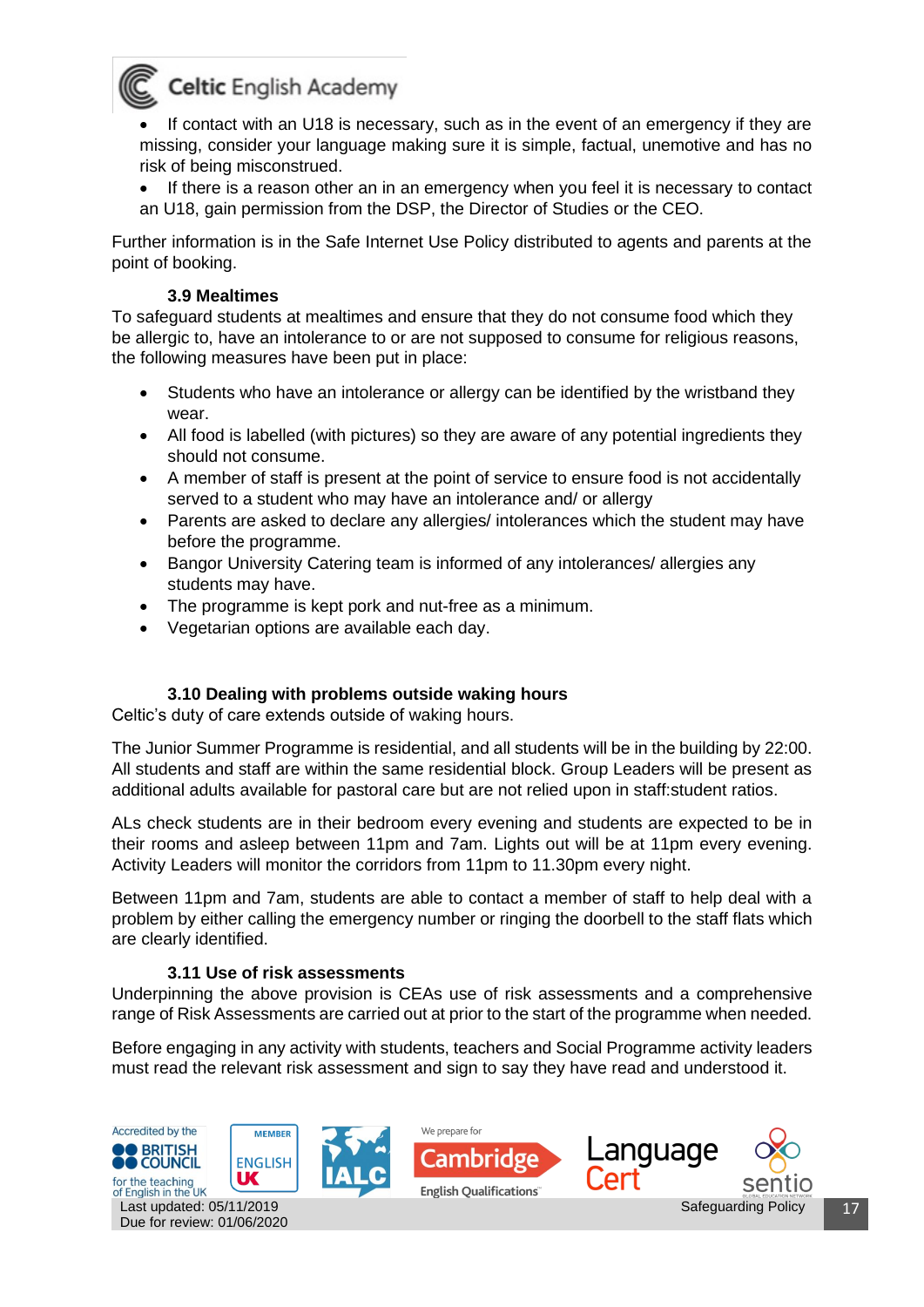

Due for review: 01/06/2020

The fact that an activity has been risk assessed does not mean that there are no risks to students. However, potential risks to students can be significantly reduced when staff follow safety provisions outlined in the risk assessment.

Further information regarding risk assessments can be found in the Health & Safety Policy in Appendix 1 of the employee handbook

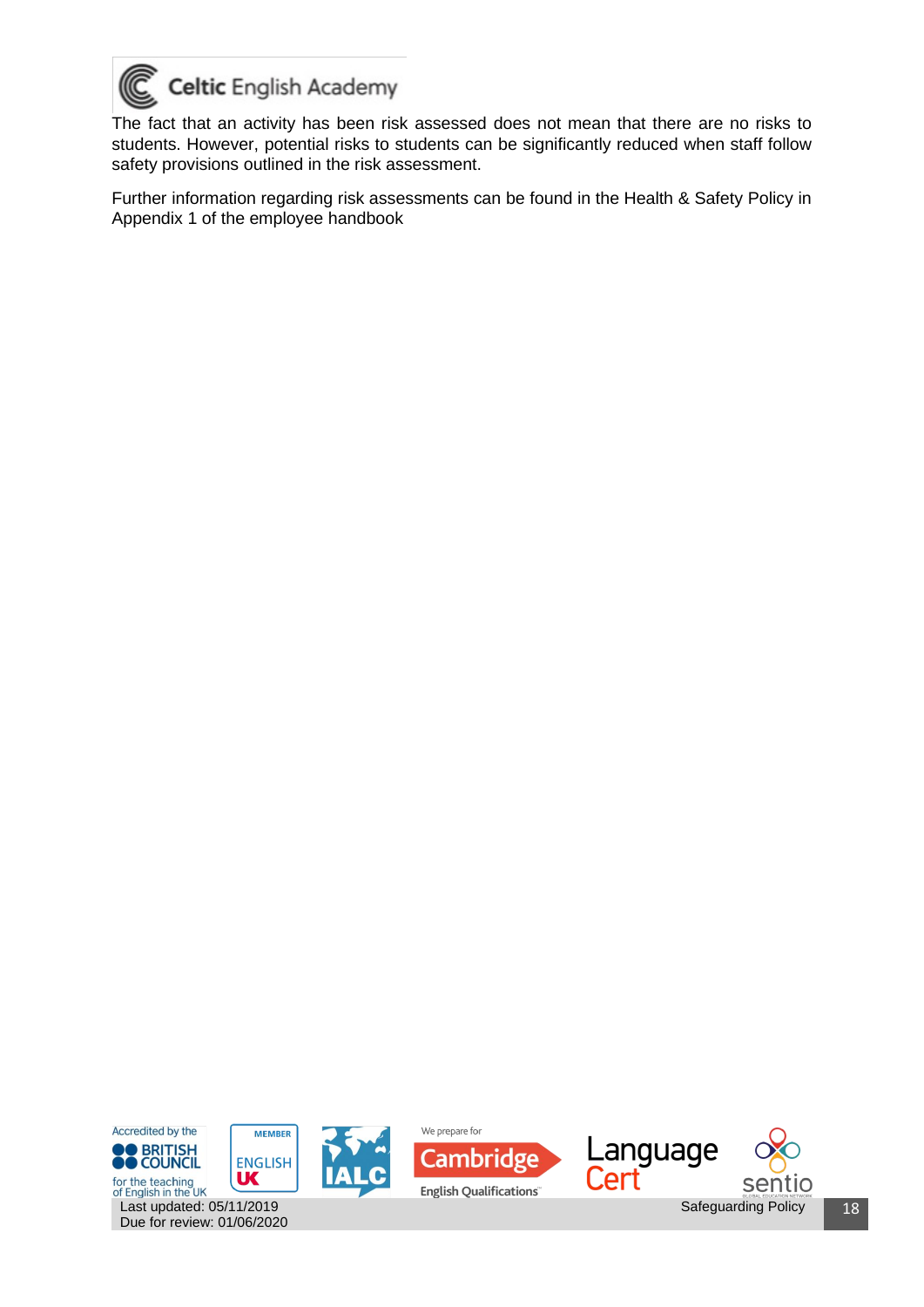

#### <span id="page-18-0"></span>**4. Section 4: Accommodation**

#### **4.1 Accommodation**

The only form of accommodation available at Celtic English Academy's Junior Summer Programme is in private en-suite rooms at Bangor University's Ffriddoedd site which CEA risk assesses annually. In order to ensure the health, safety and well-being of students, the following measures are put in place:

- Flats are separated by gender with live-in group leaders where possible
- Staff flats are clearly identified
- Rooms are inspected on a weekly basis whilst students are in class.
- Kitchens are checked daily for cleanliness, prohibited items and to ensure adequate stock of breakfast items
- Fire drills take place during the programme.
- Entry is by secure key card both at the, main access point and each individual flat and room.
- Further support is provided by the security team at Bangor University who are available 24-7.
- Rooms are cleaned once a week

#### **4.2 Practical measures for staff to take in relation to safeguarding students in accommodation**

<span id="page-18-1"></span>Care must be taken by staff when they enter the students' flats and should be sensitive to the need for students to have a reasonable degree of privacy, particularly in their bedroom and bathroom. Staff must ensure:

- They are dressed appropriately when they enter students' flats.
- They seek permission from the student before entering their bedroom and must knock and wait before entering.
- They should not allow the door to the bedroom to be closed when inside the room.
- They work in pairs rather than individually as far as is reasonably possible.

#### <span id="page-18-2"></span>**5. Section 5: Child Protection**

#### **5.1 Definition**

<span id="page-18-3"></span>Child protection means protecting children from abuse. Celtic English Academy uses the definition of abuse adopted by the British Council and commonly used by the World Health Organisation:

*'Child abuse' or 'maltreatment' constitutes all forms of physical and/or emotional ill-treatment, sexual abuse, neglect or negligent treatment or commercial or other exploitation, resulting in actual or potential harm to the child's health, survival, development or dignity in the context of a relationship of responsibility, trust or power.'* 

Abuse is also defined by inflicting harm or by failing to act to prevent harm (*Working together*, 2013). It can be inflicted by a child to another child as well as an adult to a child.

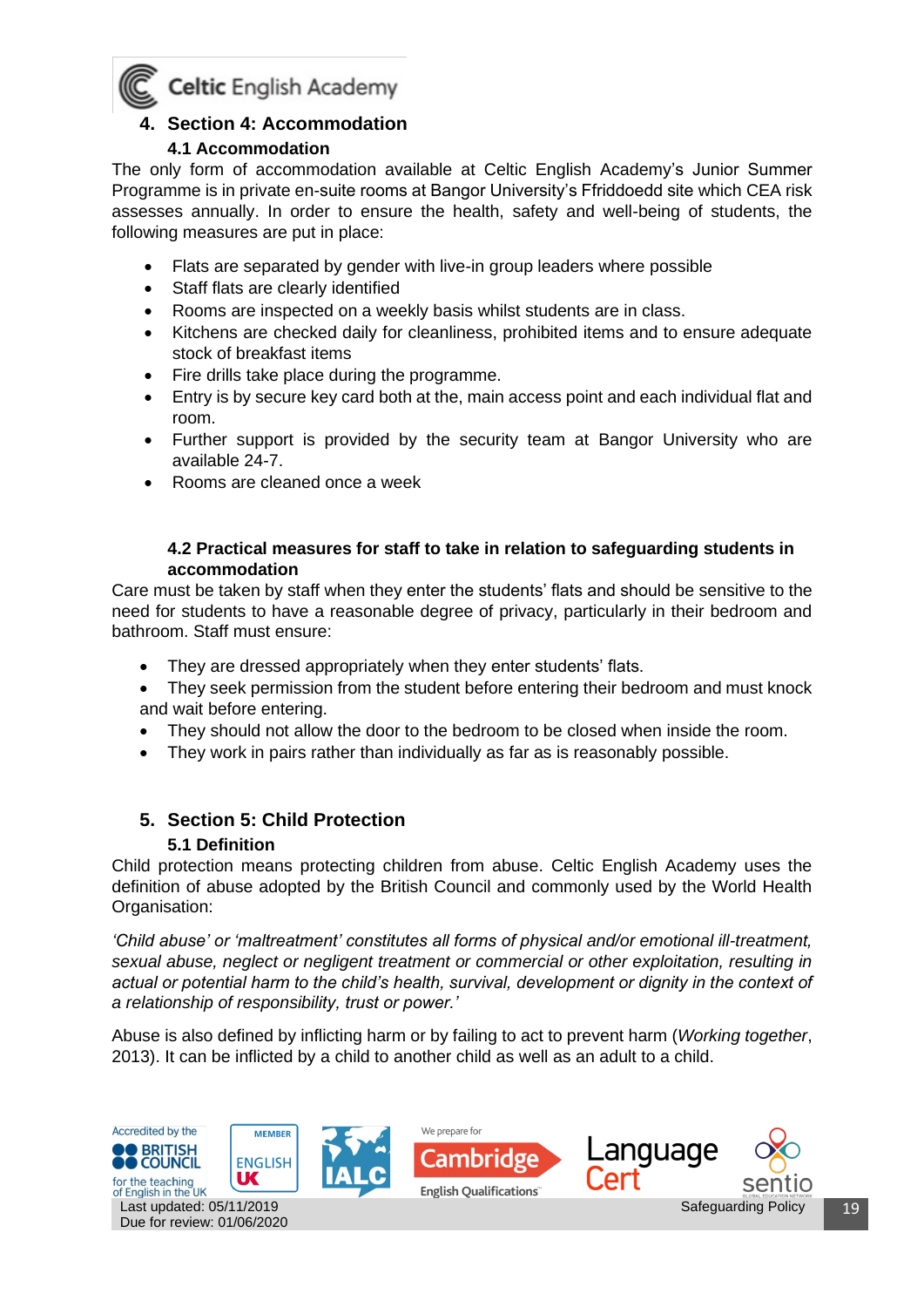

#### **5.2 Introduction**

<span id="page-19-0"></span>Celtic English Academy recognises and is committed to its child protection duties, protecting children from direct harmful behaviour or abuse. We recognise our duties in caring for the protection of all students under 18, regardless of race, nationality, sex, gender identify, religious beliefs or sexual orientation.

Through training, all staff are aware of the recognised types of abuse including neglect, physical, sexual and psychological and how the signs of these can present themselves.

All staff are trained in awareness of child protection as part of their induction. This training is set by the HR Officer and overseen by the line manager. The CEO has overall responsibility that this is in place, as part of their DSL responsibility.

#### **5.3 Children and young people**

<span id="page-19-1"></span>Celtic English Academy ensures it provides its young learners with the information they need in order to recognise how to access help if they need it and who are the best people to ask for help rom. This includes how to identify Celtic staff, first aiders, the emergency contact number and, if present, group leader contact information.

#### **5.4 Parents**

<span id="page-19-2"></span>Celtic English Academy needs to assure parents and guardians that they are making an informed choice when placing the safety and welfare of their child temporarily in our hands.

We do this by providing a clear and accessible Safeguarding policy, available for all to download via our website, and distributed to agents on an annual basis. There is also a dedicated page on our website which explains that level of care that parents can expect of under 18s.

#### **5.5 Staff**

<span id="page-19-3"></span>As a part of Safeguarding training, all staff aware of their responsibilities under Child Protection legislation and as employees of our organisation. We ensure we equip them for this with Safeguarding L1 training during their initial induction and training at least annually with the DSP.

#### **5.6 Visitors to Celtic English Academy**

<span id="page-19-4"></span>Visitors are required to follow this procedure:

- Report to the reception
- The Centre Manager will meet the visitor at reception and check the reason for the visit and ask for ID if appropriate
- The Centre Manager will brief the visitor on the standards to be expected with regards to safeguarding and identify the appropriate level of supervision for their visit.

Unexpected visitors are unusual as visitors are usually required to make an appointment with the Centre Manager prior to arrival.

#### **5.7 Third party organisations**

<span id="page-19-5"></span>Celtic English Academy recognises our responsibility to ensure the organisations we work with uphold our values and share our commitment to safeguarding children. As such we try wherever possible to work with companies that can evidence this, and where this is not possible, we share our expectations with them through our U18 Code of Conduct and Safeguarding Policy.

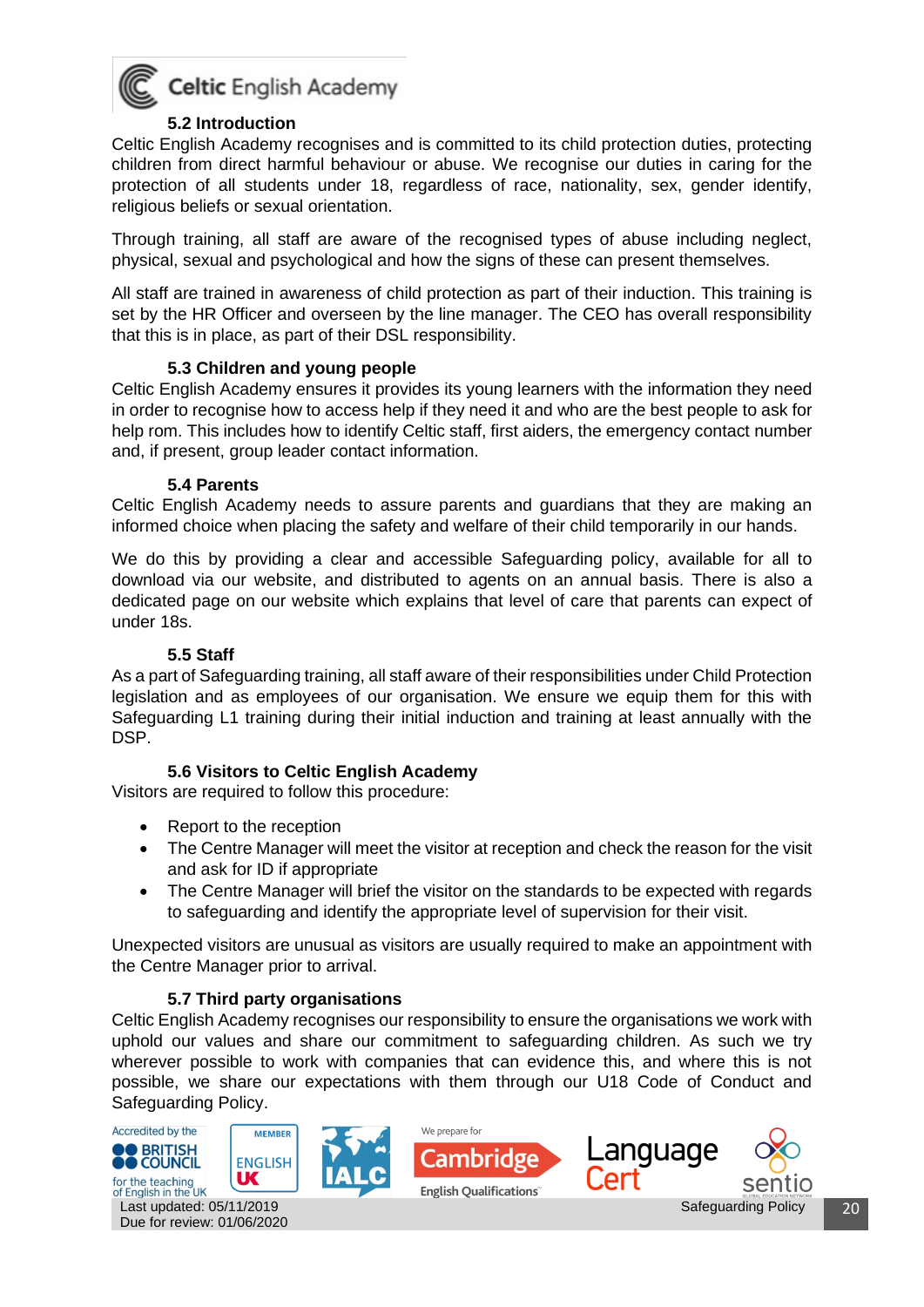

#### **5.8 Child Protection Officer**

<span id="page-20-0"></span>The Designated Safeguarding Lead is the Child Protection Officer and is responsible for handling any concerns, allegations or incidents. The Designated Safeguarding Person deputises the DSL in their absence. Please see the Designated Safeguarding Team organogram for more information.



Due for review: 01/06/2020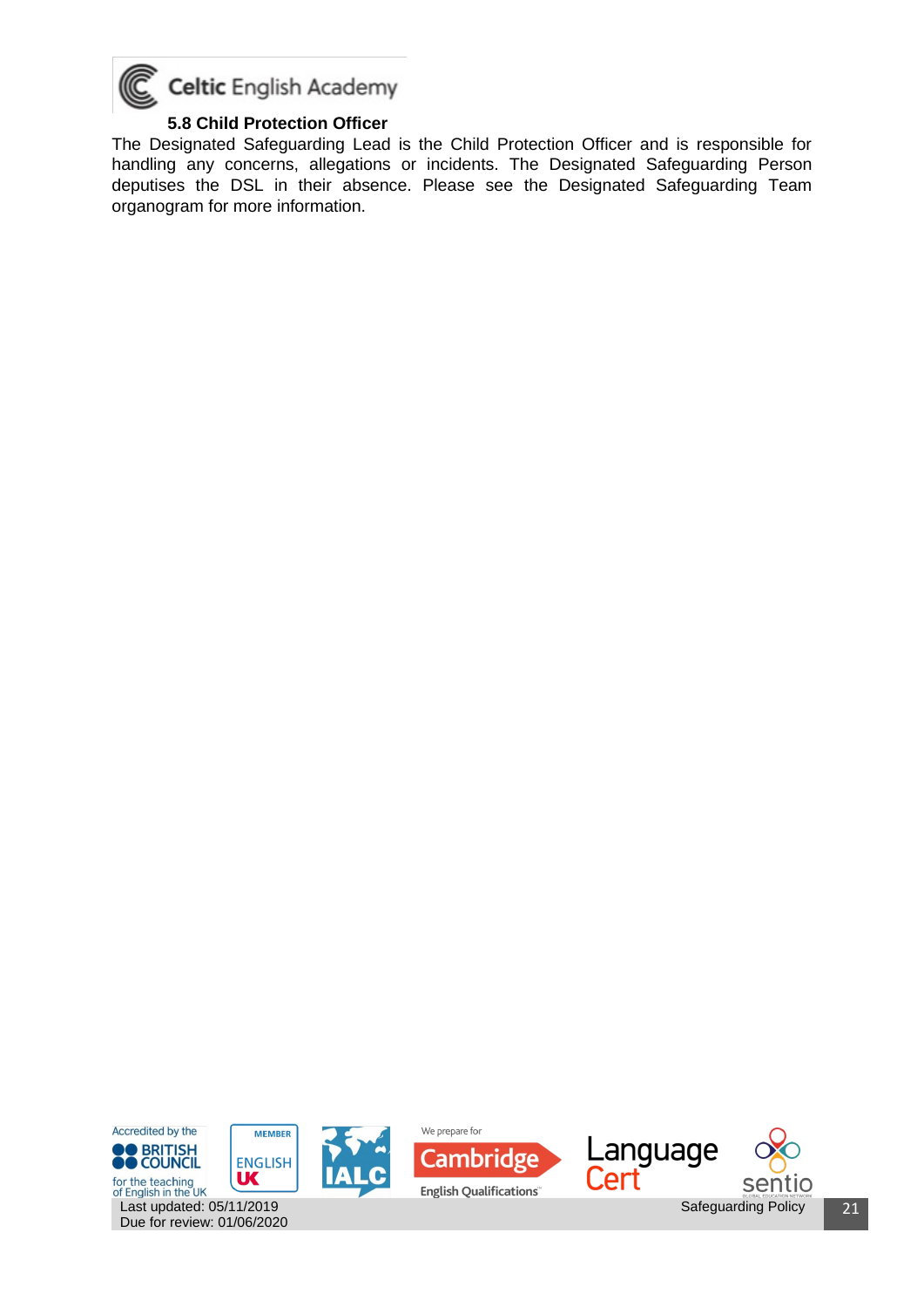<span id="page-21-0"></span>

#### **6.1 Procedure for reporting allegations or suspicions of abuse**

<span id="page-21-1"></span>Celtic English Academy has a clear procedure for reporting allegations or suspicions of abuse that is made known to all staff.

#### **6.2 Responsibility of staff to report**

<span id="page-21-2"></span>Celtic English Academy staff are advised to always raise any disclosure of abuse or allegations of abuse to the Designated Safeguarding Lead without hesitation or delay.

It is not for a member of staff to pass judgment on any disclosure of abuse or allegation; their role is to pass on any and all disclosures or allegations in confidence and to take them seriously.

#### **6.3 Guidance on handling a disclosure from a child**

<span id="page-21-3"></span>Child abuse is a difficult subject that can be hard to accept and even harder to talk about. Children who are abused are often threatened by the perpetrators to keep the abuse a secret. Thus, telling an adult takes a great amount of courage.

All members of staff should be prepared to receive a disclosure. They may not always be part of the Designated Safeguarding Team.

Children have may find it difficult to deal with a lot of issues, including the fear that no one will believe them. So, care must be taken to remain calm and to show support to the child throughout the disclosure phase.

If a child has started to disclose, you should allow them to continue to talk without interrupting using the following guidance.

The following guidelines will help lessen the risk of causing more trauma to the child and/or compromising a criminal investigation during the disclosure phase.

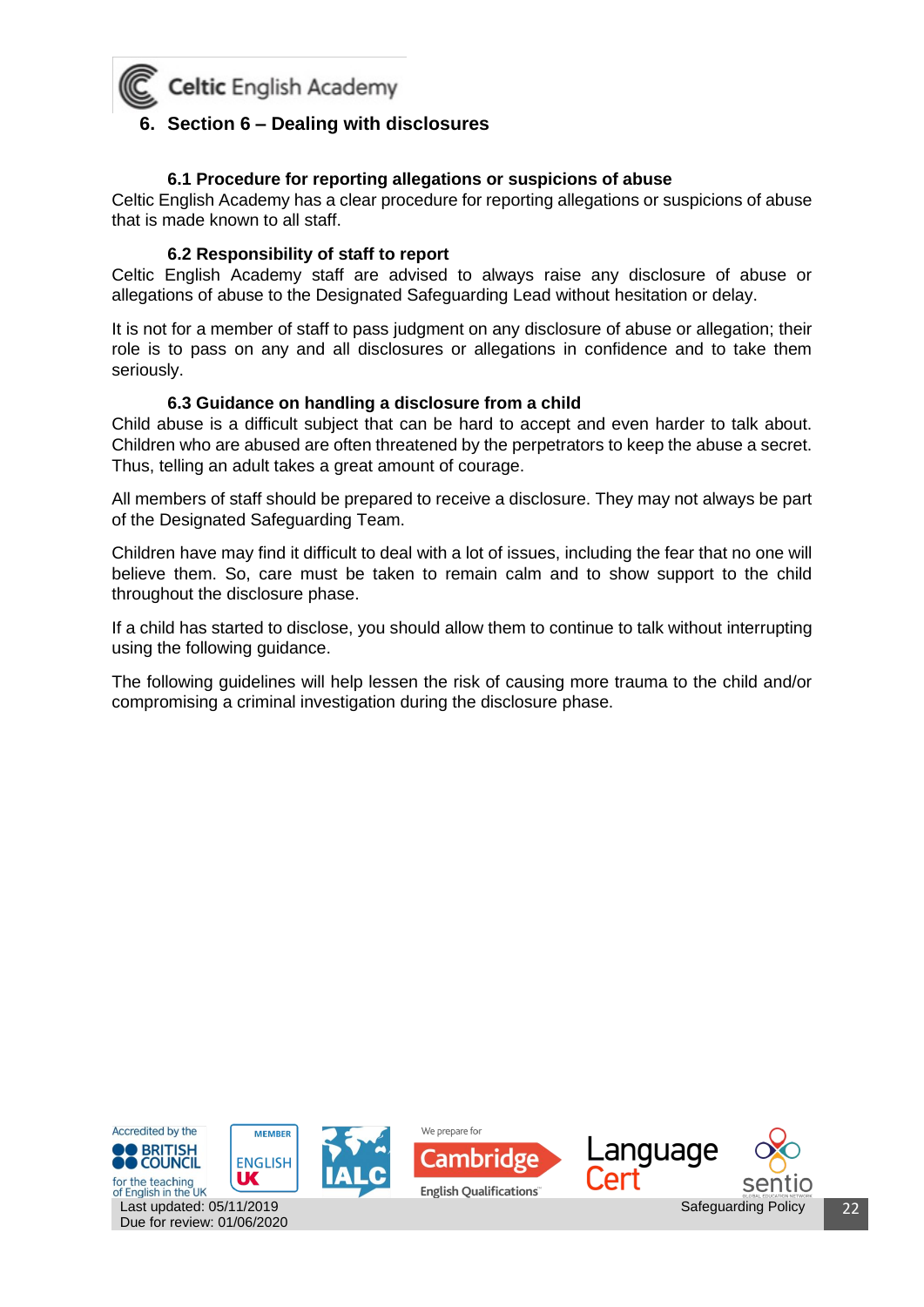

| <b>Steps</b>                                                                                                                                                                  | <b>Actions</b>                                                               | <b>Dos</b>                                                                                                                                                                                                                                                                                                                                                                                                                                                                                                 | Don'ts                                                                                                                                                                                                                                                                                                                                                                                                                                                                                    |
|-------------------------------------------------------------------------------------------------------------------------------------------------------------------------------|------------------------------------------------------------------------------|------------------------------------------------------------------------------------------------------------------------------------------------------------------------------------------------------------------------------------------------------------------------------------------------------------------------------------------------------------------------------------------------------------------------------------------------------------------------------------------------------------|-------------------------------------------------------------------------------------------------------------------------------------------------------------------------------------------------------------------------------------------------------------------------------------------------------------------------------------------------------------------------------------------------------------------------------------------------------------------------------------------|
| <b>Receive</b>                                                                                                                                                                | Listen to what is<br>being said without<br>displaying shock or<br>disbelief. | Accept what is being said without<br>judgement.<br>$\checkmark$<br>Take it seriously.<br>$\checkmark$<br>Make an attempt to ensure a safe space is<br>created for disclosure (quiet, away from<br>immediate others) whilst also making sure<br>the meeting is visible and known (tell<br>another member of staff 'I am having a<br>meeting with a student').                                                                                                                                               | A common reaction to news as unpleasant<br>$\boldsymbol{\mathsf{x}}$<br>and shocking as child abuse is denial.<br>However, if you display denial to a child, or<br>show shock or disgust at what they are<br>saying, the child may be afraid to continue<br>and will shut down.                                                                                                                                                                                                           |
| <b>Reassure</b>                                                                                                                                                               | Reassure the child,<br>but only so far as is<br>honest and reliable.         | Reassure the child that they did nothing<br>wrong and that you take what is said<br>seriously.<br>Tell the child that you will need to tell some<br>$\checkmark$<br>people, but only those whose job it is to<br>protect children.<br>Acknowledge how difficult it must have been<br>to talk. It takes a lot for a child to come<br>forward about abuse.                                                                                                                                                   | Don't make promises that you can't be sure<br>$\boldsymbol{\mathsf{x}}$<br>to keep, e.g. "everything will be all right<br>now".<br>Don't promise confidentiality – never agree<br>$\boldsymbol{\mathsf{x}}$<br>to keep secrets. You have a duty to report<br>your concerns.                                                                                                                                                                                                               |
| <b>React</b>                                                                                                                                                                  | Listen quietly,<br>carefully and<br>patiently.                               | Do ask open questions like "Is there<br>anything else that you want to tell me?"<br>Communicate with the child in a way that is<br>✓<br>appropriate to their age, understanding and<br>preference. This is especially important for<br>children with disabilities and for children<br>whose preferred language is not English.<br>Refer directly to the named child protection<br>✓<br>officer or designated person in your<br>organisation (as set out in the organisation's<br>child protection policy). | Do not assume anything - don't speculate<br>$\boldsymbol{\mathsf{x}}$<br>or jump to conclusions.<br>Do not investigate, interrogate or decide if<br>$\boldsymbol{\mathsf{x}}$<br>the child is telling the truth. Remember that<br>an allegation of child abuse may lead to a<br>criminal investigation, so don't do anything<br>that may jeopardise a police investigation.<br>Let the child explain to you in his or her own<br>words what happened, but don't ask leading<br>questions. |
| Accredited by the<br><b>OO</b> BRITISH<br><b>D</b> COUNCIL<br><b>UK</b><br>for the teaching<br>of English in the UK<br>Last updated: 05/11/2019<br>Due for review: 01/06/2020 | <b>MEMBER</b><br><b>ENGLISH</b>                                              | We prepare for<br>Language<br>Cert<br><b>Cambridge</b><br>sentio<br><b>English Qualifications</b><br><b>Safeguarding Policy</b>                                                                                                                                                                                                                                                                                                                                                                            | 23                                                                                                                                                                                                                                                                                                                                                                                                                                                                                        |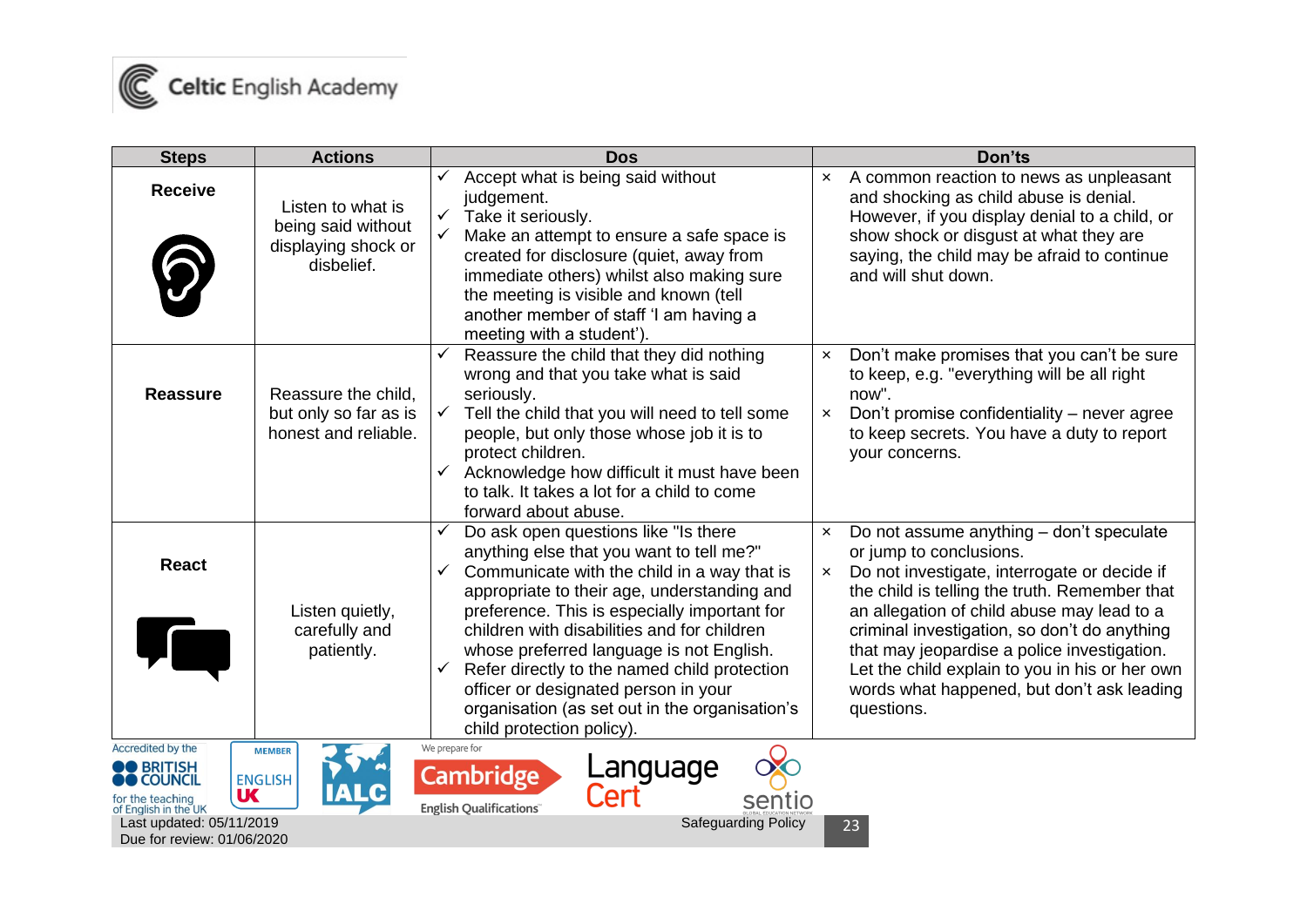

|               |                                                                                                     |                                              |                                                                                                                                                                                                                                                                                                     | $\boldsymbol{\mathsf{x}}$<br>$\mathsf{x}$ | Do not ask the child to repeat what they<br>have told you to another member of staff.<br>Explain what you have to do next and whom<br>you have to talk to.<br>Do not discuss the case with anyone<br>outside the child protection team. |
|---------------|-----------------------------------------------------------------------------------------------------|----------------------------------------------|-----------------------------------------------------------------------------------------------------------------------------------------------------------------------------------------------------------------------------------------------------------------------------------------------------|-------------------------------------------|-----------------------------------------------------------------------------------------------------------------------------------------------------------------------------------------------------------------------------------------|
| <b>Record</b> | Make some very<br>brief notes at the<br>time and write them<br>up in detail as soon<br>as possible. | $\checkmark$<br>$\checkmark$<br>$\checkmark$ | Record the date, time, place, words used by<br>the child and how the child appeared to you<br>$-$ be specific.<br>Record the actual words used; including any<br>swear words or slang.<br>Record statements and observable things,<br>not your interpretations or assumptions -<br>keep it factual. | $\times$                                  | Do not destroy your original notes in case<br>they are required by Court.                                                                                                                                                               |

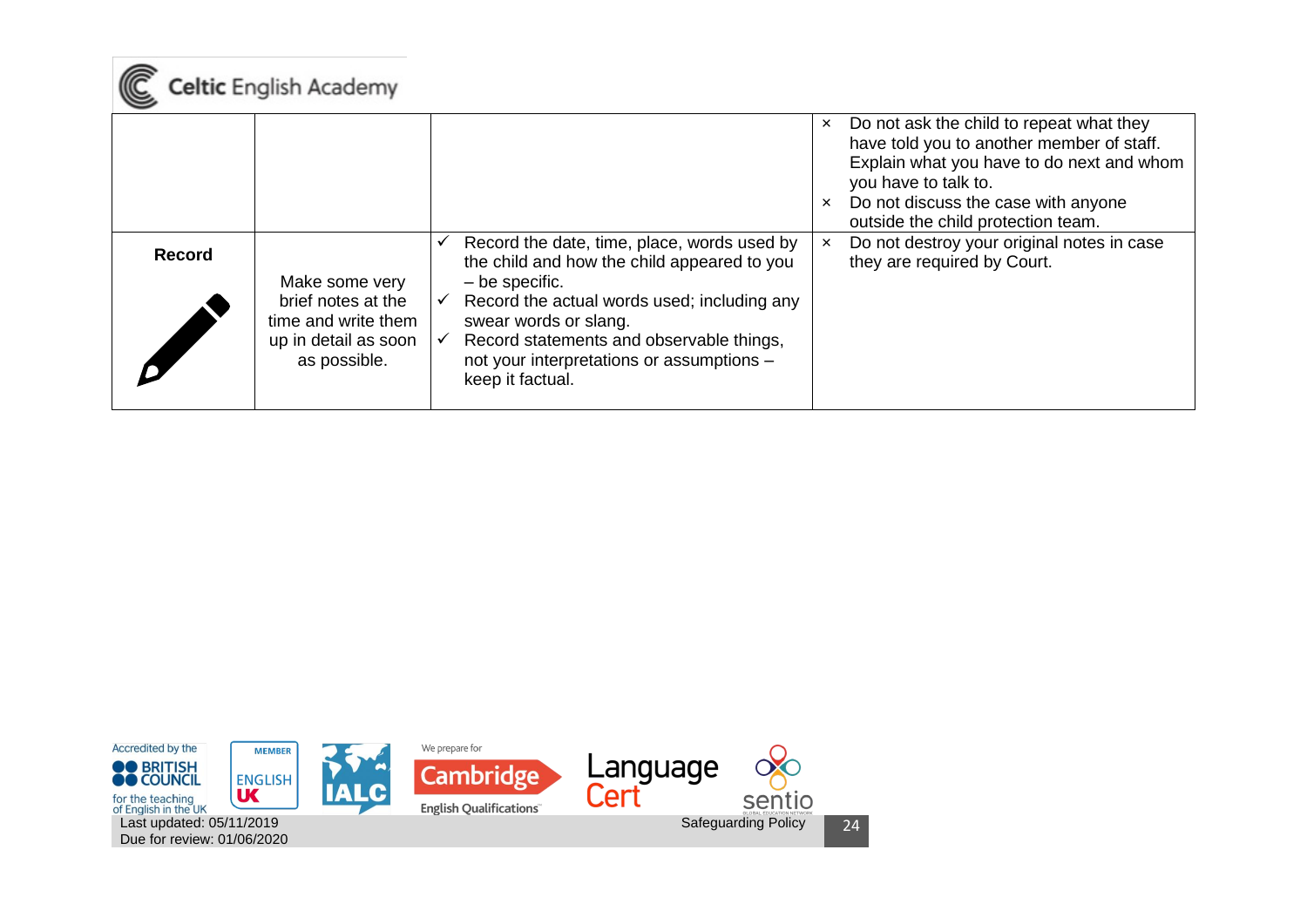

#### **6.4 Further action**

- <span id="page-24-0"></span>If an allegation or disclosure is made (e.g. that an adult may have harmed a child or behaved towards a child in a way that may cause harm), it is the DSP's responsibility to respond.
- The person making the allegation must fill in the Concern, Disclosure and Allegation Form. The person who heard the disclosure must fill in the Concern, Disclosure and Allegation Form.
- The priority of the is DSL is to ensure that the child concerned is safe, supported, and reassured.
- The DSL must inform the Chief Executive Officer immediately (or the Chairman of the Board if the allegation is against the Chief Executive Officer) in the case of allegations and disclosures.
- The DSL or Chief Executive Officer must report the issue to the LSCB immediately, and no decisions (e.g. immediate action, how to deal with the adult who the allegation is against) taken without the LSCB's advice.
- All communication with the LSCB must be recorded in writing with the time/date.
- If an allegation is against a member of staff, the academy's disciplinary policy will be employed whilst ensuring that they receive support as an employee in consultation with the academy's external HR consultancy firm.
- If an adult is suspended, transferred to another role or their employment terminated (whether they resign or are dismissed) due to their unsuitability to work with under 18s (following the outcome of an external investigation), the DSL or Chief Executive Officer will report it to the Disclosure and Barring Service.
- The DSP is responsible for maintaining accurate records of all child protection issues (concerns, allegations, disclosures and referrals).

#### **6.5 Review of allegations**

<span id="page-24-1"></span>The JSP DSL and Chief Executive Officer will meet at the end of the programme to discuss the following:

- The number of concerns/allegations made over the past year
- Staff training
- Any major safeguarding issues
- Feedback from staff
- Any areas of weakness identified
- Any new initiatives to be implemented over the next year

Should a case arise where the DSL is the subject of an allegation, the secondary DSL and Chief Executive Officer will take responsibility for the situation.

#### <span id="page-24-2"></span>**6.6 Differentiating between a concern and danger of significant harm**

It is essential that all staff know the difference between safeguarding and child protection, or abuse and that most of what ELT has to deal with is safeguarding.

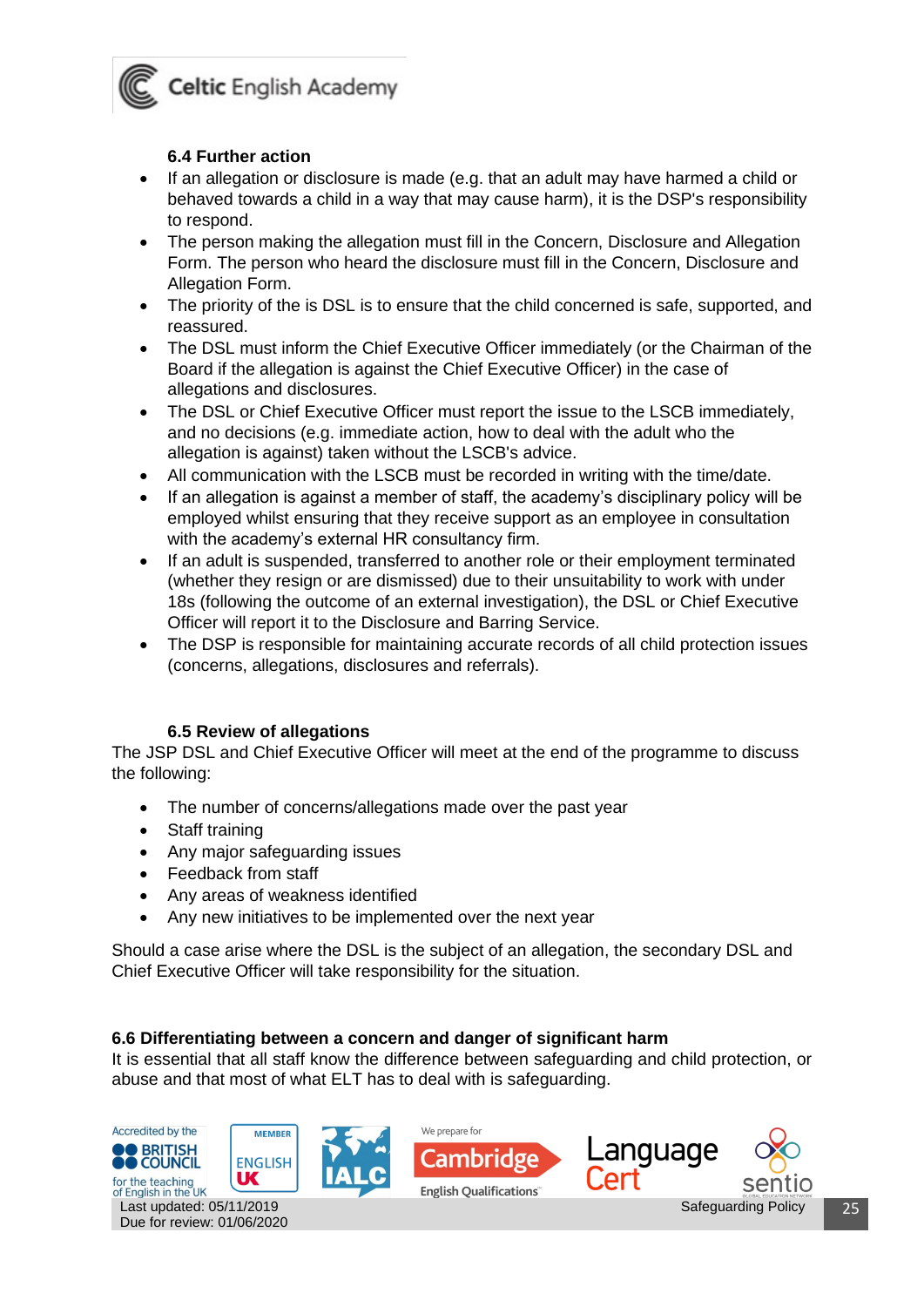

- A concern (safeguarding) should be raised with the DSP in a timely manner ideally the same day, but there is no danger of immediate harm.
- If there is a situation where an under 18 may be in immediate danger of significant harm (abuse) then the response should be immediate. The police should be called first, before alerting the DSP.

The speed of reaction required for significant harm or abuse is faster than for a concern/safeguarding, however, concerns may turn into danger of significant harm if not attended to promptly.

#### **6.7 Record keeping**

#### <span id="page-25-0"></span>**Records**

All records, information and confidential notes should be kept by the Designated Safeguarding Lead in secure electronic files. Only the Chief Executive Officer, Director of Studies and Operations Assistant Manager or another nominated senior manager and the Designated Safeguarding Lead and Designated Safeguarding Person will have access to these files, and only when necessary.

In any case where an allegation is made, or someone in Celtic English Academy has concerns, a record should be made. *Details must include, as far as practical:* 

- Name of vulnerable adult, child or young person
- Age
- Home address (if known)
- Date of birth (if known)
- Name/s and Address of parent/s or person/s with parental responsibility
- Telephone numbers if available
- Is the person making the report expressing their own concerns, or passing on those of somebody else? If so, record details
- What has prompted the concerns?
- Include dates and times of any specific incidents
- Has the vulnerable adult, child or young person been spoken to?
- If so, what was said?
- Has any individual been identified in the allegation?
- If so, record details
- Who has this been passed on to, in order that appropriate action is taken? E.g. CEO, DSL, DSP, Operations Manager, Director of Studies, local social services, police etc.
- Has anyone else been consulted?
- If so, record details
- Action Taken.

Due for review: 01/06/2020

#### <span id="page-25-1"></span>**6.8 Information Sharing Sharing information regarding child protection and confidentiality**

Information sharing is essential for effective safeguarding and promoting the welfare of children and young people. When sharing information about a child Celtic English Academy

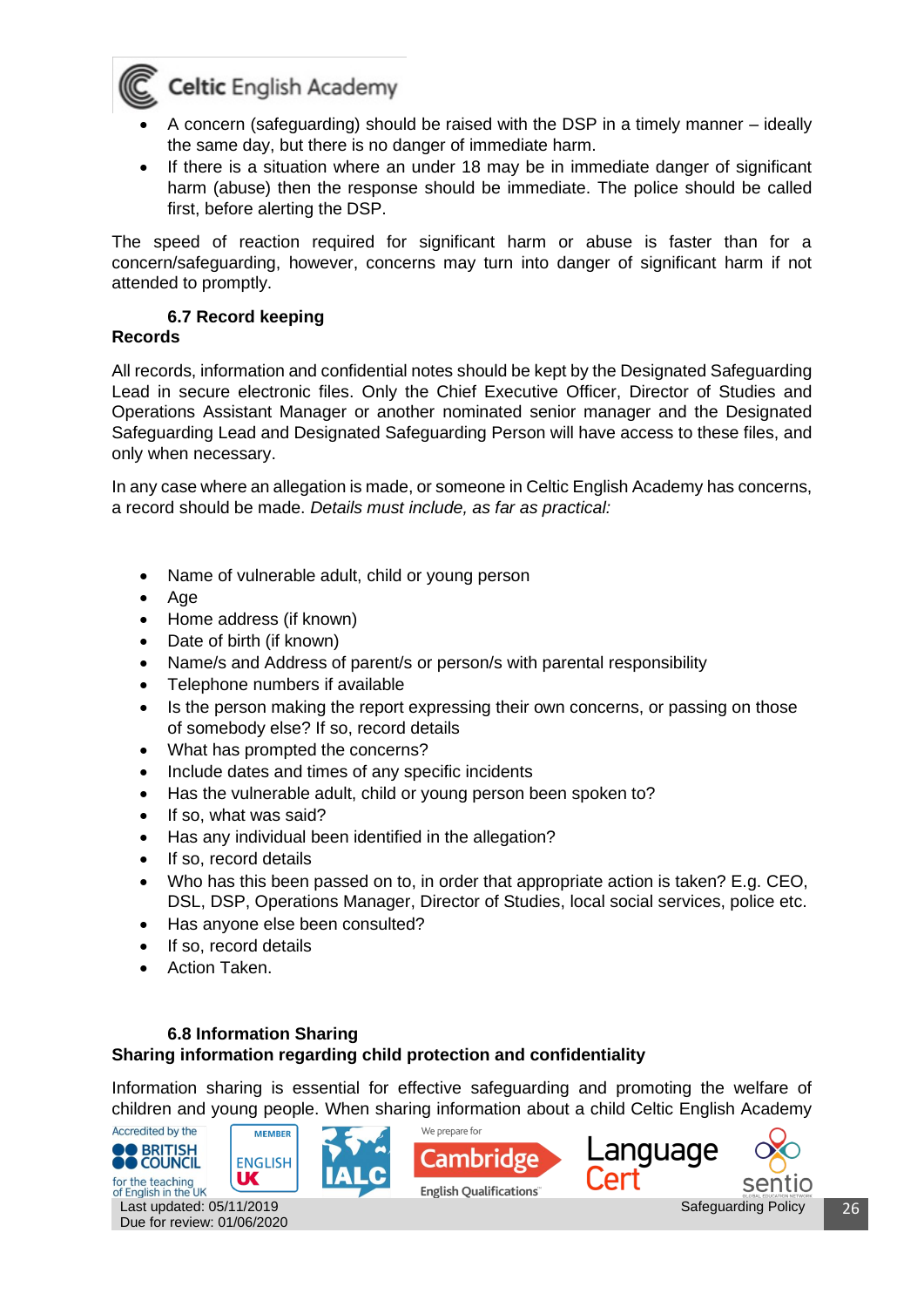

staff will consider the following consideration "whether sharing information is likely to support the safeguarding and protection of the child".

#### **If yes, it should be:**

- Necessary and proportionate
- Relevant
- Adequate
- Timely
- Secure
- Recorded

Information sharing surrounding Child Protection is on a 'need to know' basis. A member of staff who becomes aware of any child protection information should only share this with the Designated Safeguarding Lead or Designated Safeguarding Person.

Child protection information should not be shared with anyone else, including other colleagues, friends or members of the family.

Confidentiality for both the victim and the accused must be upheld.

Under the GDPR and Data Protection Act 2018, information may be shared without consent if there is a lawful basis to do so, such as where safety may be at risk such as in the case of suspicion of abuse.

A record of the decision must be kept and the reasons for it – whether it is to share information or not. If information is shared to share, then a record should be kept of what has been shared, with whom and for what purpose.

[https://assets.publishing.service.gov.uk/government/uploads/system/uploads/attachment\\_da](https://assets.publishing.service.gov.uk/government/uploads/system/uploads/attachment_data/file/721581/Information_sharing_advice_practitioners_safeguarding_services.pdf) [ta/file/721581/Information\\_sharing\\_advice\\_practitioners\\_safeguarding\\_services.pdf](https://assets.publishing.service.gov.uk/government/uploads/system/uploads/attachment_data/file/721581/Information_sharing_advice_practitioners_safeguarding_services.pdf)

#### **6.8 If an adult is accused**

<span id="page-26-0"></span>It is the duty of Celtic English Academy staff to disclose cases of abuse or allegations of abuse to the Designated Safeguarding Lead or Designated Safeguarding Person without delay.

It is NOT for staff to decide whether a suspicion or allegation is true. All suspicions or allegations of abuse must be taken seriously. If a member of staff has suspicions, they should contact the Designated Safeguarding Lead or Person in confidence. If a child starts to talk to the staff member directly, they should allow the child to continue talking following the guidelines above in Procedure for reporting allegations or suspicions of abuse.

It is important to ensure that the child is away from any possible harm. That may require changing the accused adult's work duties or accommodation house if they are a member of staff, or even requiring them to leave the school while the investigation takes place. At all times the Principal will be kept informed of events and the Designated Safeguarding Lead will decide on when it is appropriate to involve the local Safeguarding Board

#### **6.9 Procedure if the DSL or a senior manager is accused**

<span id="page-26-1"></span>If an accusation is made against the DSL, the matter must be reported to a senior manager (The Chief Operating Officer or the Director of Studies) immediately. If none of these are immediately on site, it should be reported to another member of the Designated Safeguarding Team who will follow the procedure outlined above.

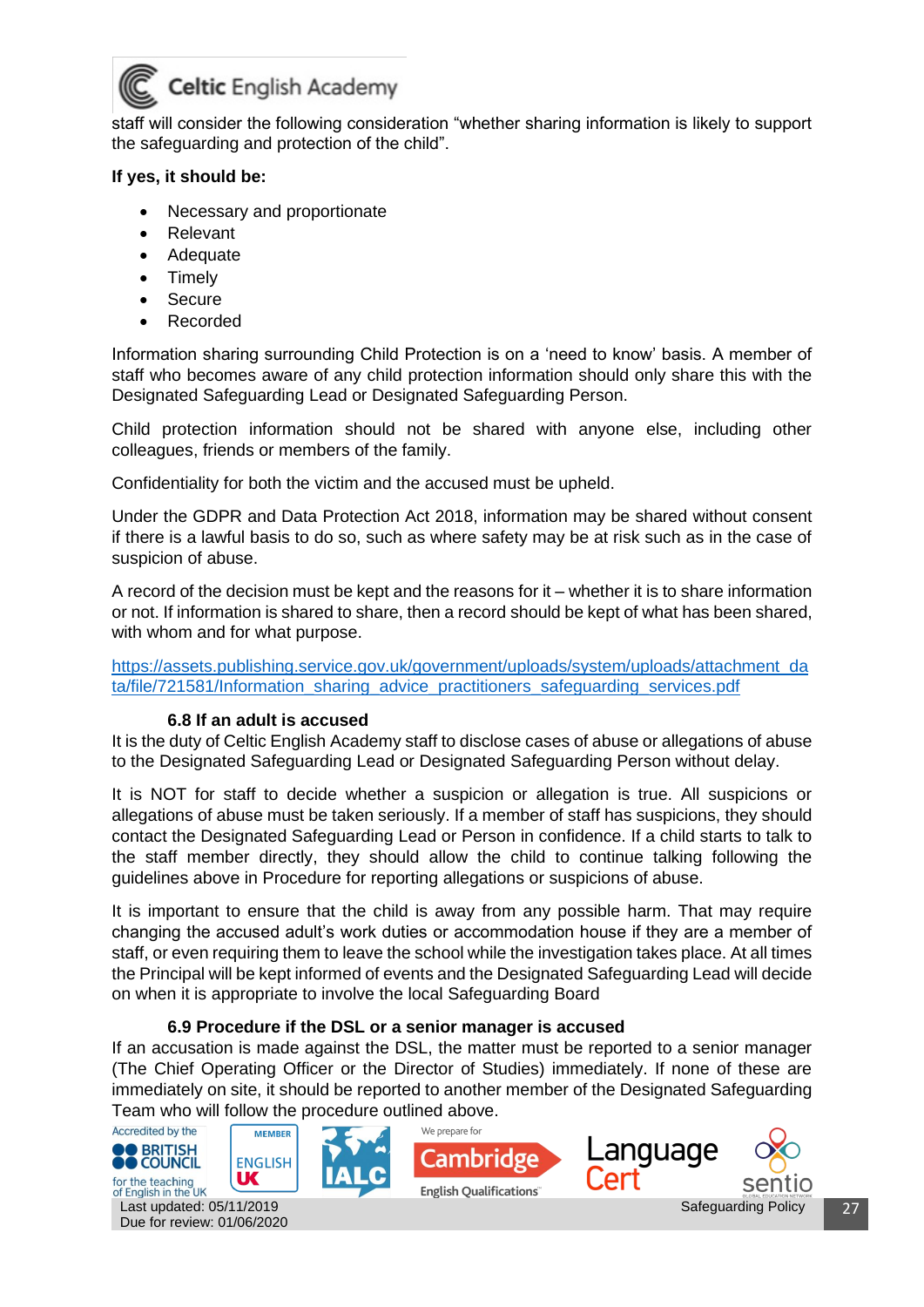

If an accusation is made against a member of the Senior Management Team, the DSL will follow the same procedure, but keeping at least one other member of the Senior Management Team informed.

#### **6.10 Accusations against children**

<span id="page-27-0"></span>It should be recognised that abuse can come from children as well as adults and it is possible that a student under the age of 18 may be accused of abuse against another child. In such a circumstance it is important that the accused is recognised as being vulnerable by being under 18 and must be given all required support by a member of the Designated Safeguarding Team.

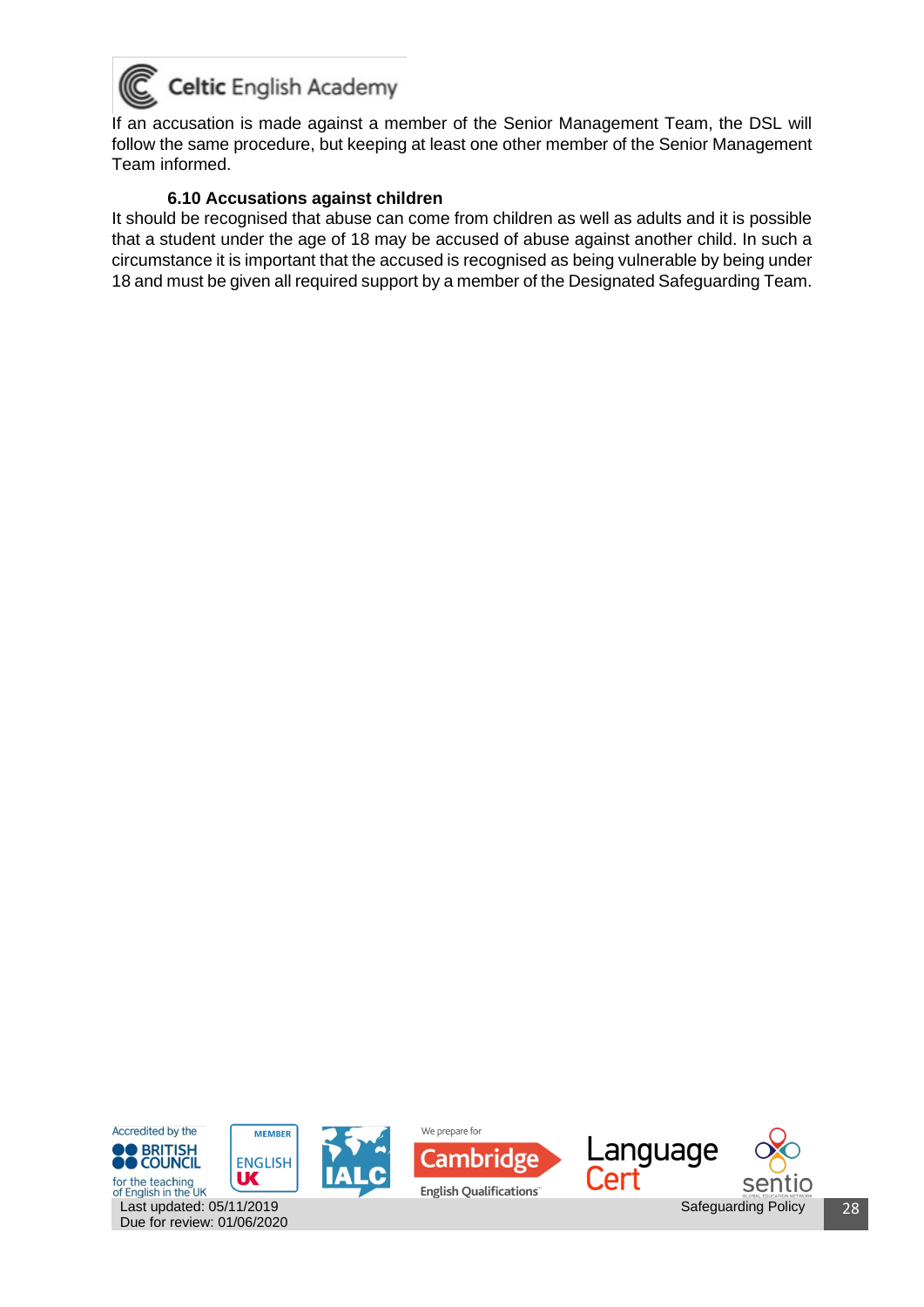<span id="page-28-0"></span>

#### **7.1 Types of abuse**

<span id="page-28-1"></span>There are four main categories of abuse and neglect:

- physical abuse
- emotional abuse
- sexual abuse
- neglect.

Each has its own specific warning indicators, which you should be alert to.

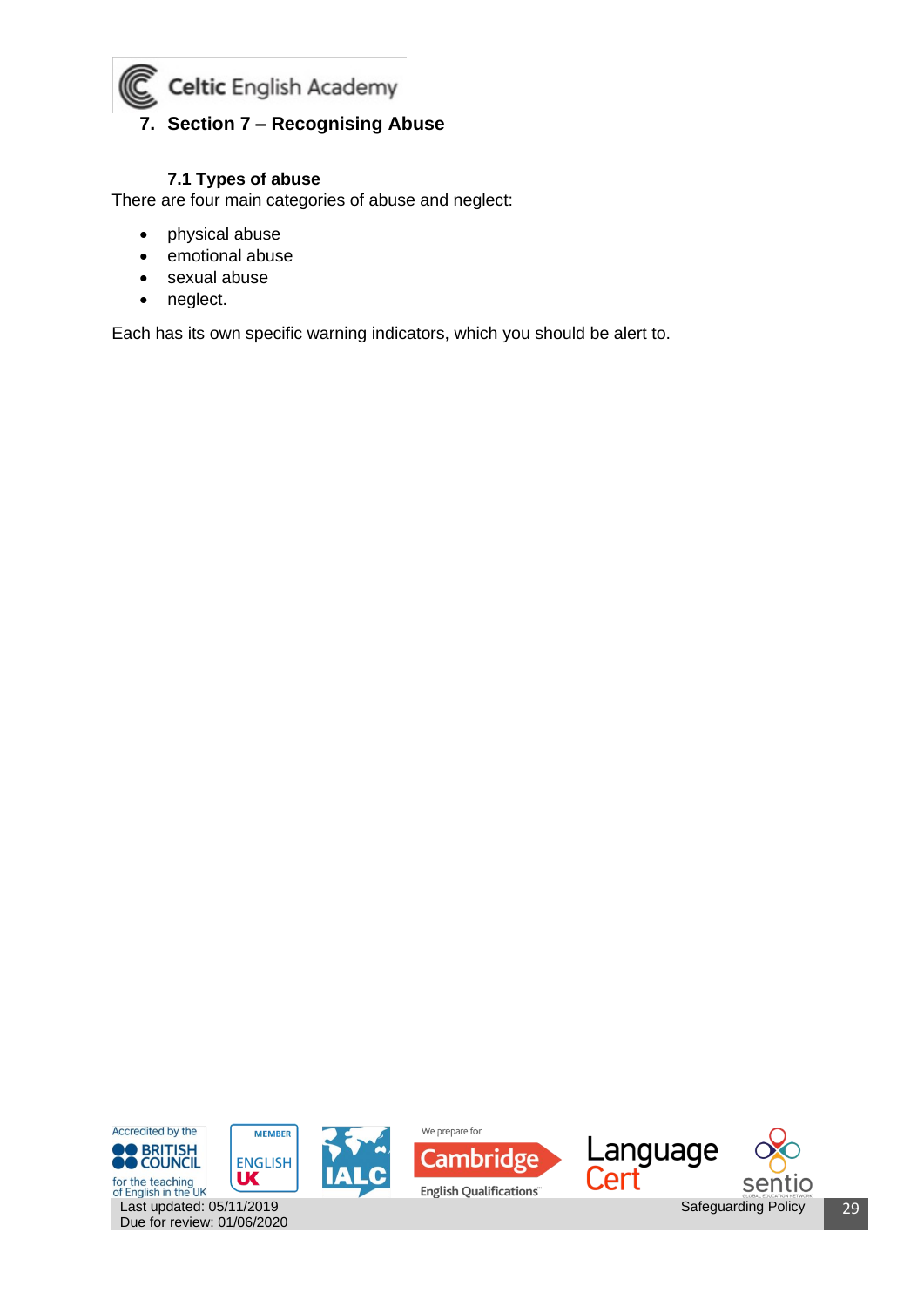

| <b>Sexual Abuse</b>                                                                                                                                                                                                                                                                                                                                                                                                                                                                                                                                                                                                                                                            | <b>Emotional Abuse</b>                                                                                                                                                                                                                                                                                                              |
|--------------------------------------------------------------------------------------------------------------------------------------------------------------------------------------------------------------------------------------------------------------------------------------------------------------------------------------------------------------------------------------------------------------------------------------------------------------------------------------------------------------------------------------------------------------------------------------------------------------------------------------------------------------------------------|-------------------------------------------------------------------------------------------------------------------------------------------------------------------------------------------------------------------------------------------------------------------------------------------------------------------------------------|
| <b>Definition</b>                                                                                                                                                                                                                                                                                                                                                                                                                                                                                                                                                                                                                                                              | <b>Definition</b>                                                                                                                                                                                                                                                                                                                   |
| Sexual abuse is any sexual activity with a child. You should be aware<br>that many children and young people who are victims of sexual<br>abuse do not recognise themselves as such. A child may not<br>understand what is happening and may not even understand that it is<br>wrong. Sexual abuse can have a long-term impact on mental health.                                                                                                                                                                                                                                                                                                                               | Emotional abuse is the persistent emotional maltreatment of a child.<br>It is also sometimes called psychological abuse and it can have<br>severe and persistent adverse effects on a child's emotional<br>development.                                                                                                             |
| <b>Sexual Abuse: Examples</b>                                                                                                                                                                                                                                                                                                                                                                                                                                                                                                                                                                                                                                                  | <b>Emotional Abuse: Examples</b>                                                                                                                                                                                                                                                                                                    |
| Sexual abuse may involve physical contact, including assault by<br>penetration (for example, rape or oral sex) or non-penetrative acts<br>such as masturbation, kissing, rubbing and touching outside clothing.<br>It may include non-contact activities, such as involving children in the<br>production of sexual images, forcing children to look at sexual<br>images or watch sexual activities, encouraging children to behave in<br>sexually inappropriate ways or grooming a child in preparation for<br>abuse (including via the internet). Sexual abuse is not solely<br>perpetrated by adult males. Women can commit acts of sexual<br>abuse, as can other children. | Emotional abuse may involve serious bullying – including online<br>bullying through social networks, online games or mobile phones -<br>by a child's peers.                                                                                                                                                                         |
| May present with any or all of the following:                                                                                                                                                                                                                                                                                                                                                                                                                                                                                                                                                                                                                                  | May present with any or all of the following:                                                                                                                                                                                                                                                                                       |
| Acting in an inappropriate way with objects or peers<br>Nightmares, sleeping problems<br>Becoming withdrawn or clingy<br>Personality changes, seeming insecure<br>Unaccountable fear/dread of particular places or people<br>Changes in eating habits<br>Physical signs such as unexplained soreness around genitals<br>Becoming secretive                                                                                                                                                                                                                                                                                                                                     | Delayed physical or emotional development<br>Shows extreme passivity or aggression<br>Sudden speech disorders<br>Overreaction to mistakes or continual self-depreciation<br>Neurotic behaviour (rocking, hair-twisting, self-mutilation)<br>Signs of radicalisation (see the academy's "Prevent policy" for<br>further information) |

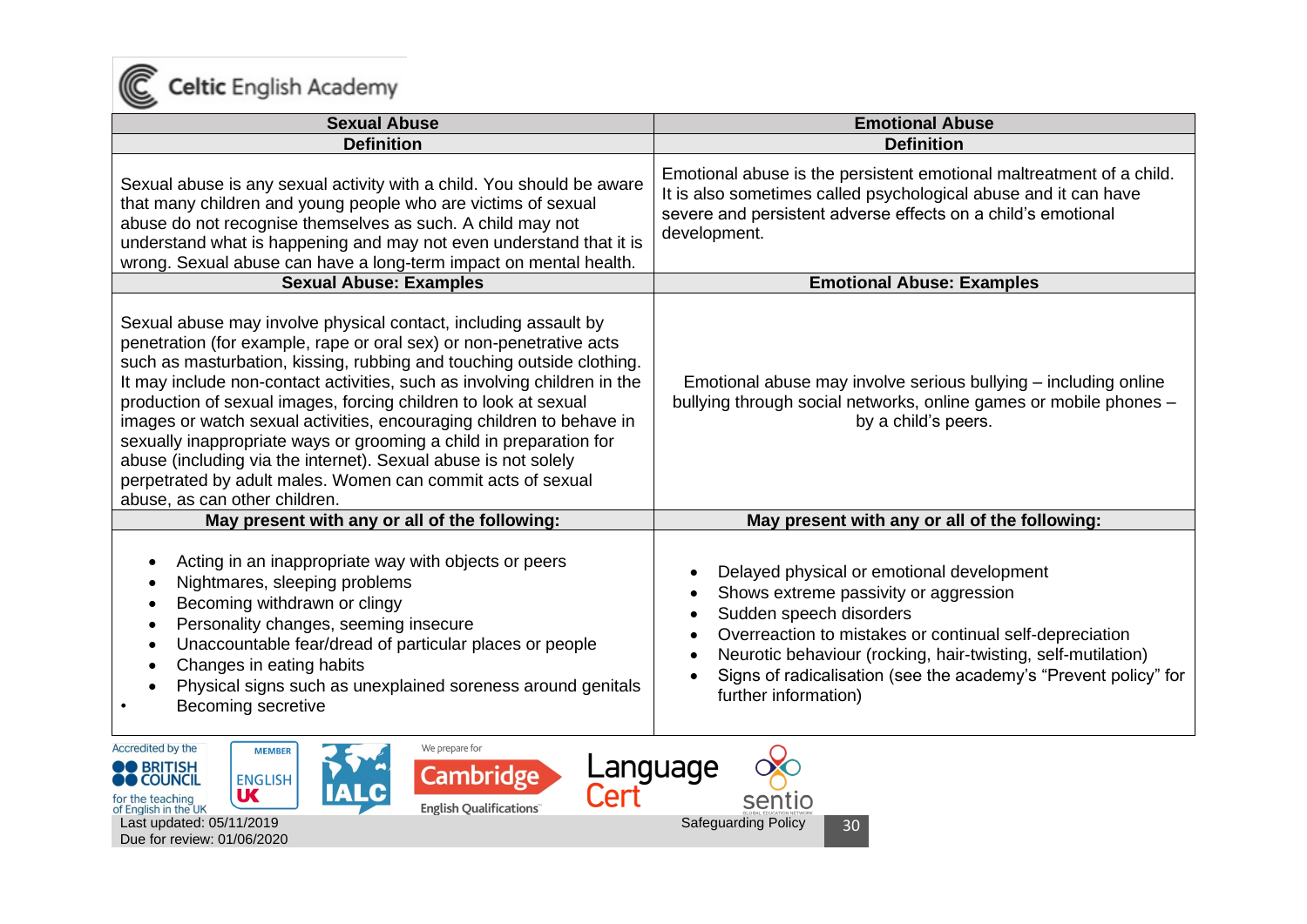

| <b>Physical abuse</b>                                                    | <b>Neglect</b>                                                         |
|--------------------------------------------------------------------------|------------------------------------------------------------------------|
| <b>Definition</b>                                                        | <b>Definition</b>                                                      |
| Physical abuse is deliberately physically hurting a child.               | Neglect is a pattern of failing to provide for a child's basic needs.  |
| <b>Examples</b>                                                          | <b>Examples</b>                                                        |
| It might take a variety of different forms, including hitting, pinching, | whether it be adequate food, clothing, hygiene, supervision or         |
| shaking, throwing, poisoning, burning or scalding, drowning or           | shelter. It is likely to result in the serious impairment of a child's |
| suffocating a child.                                                     | health or development.                                                 |
| May present with any or all of the following:                            | May present with any or all of the following:                          |
| Has unexplained bruises, burns, etc.                                     | Often hungry; may beg or steal food                                    |
| Wearing clothes to cover injuries, even in hot weather                   | Badly dressed in clothes that need washing                             |
| Refusal to undress for sports or join swimming lessons                   | Poor appearance and personal hygiene; unwashed, hair not               |
| <b>Neglect</b>                                                           | brushed                                                                |
| Often hungry, may beg or steal food                                      | Lacks need medical or dental care                                      |
| Badly dressed in clothes that need washing                               | Often tired                                                            |
| Poor appearance and personal hygiene; unwashed, hair not<br>brushed      | Might abuse alcohol or other drugs                                     |
| Lacks needed medical or dental care                                      |                                                                        |
| Often tired                                                              |                                                                        |
| Might abuse alcohol or other drugs                                       |                                                                        |

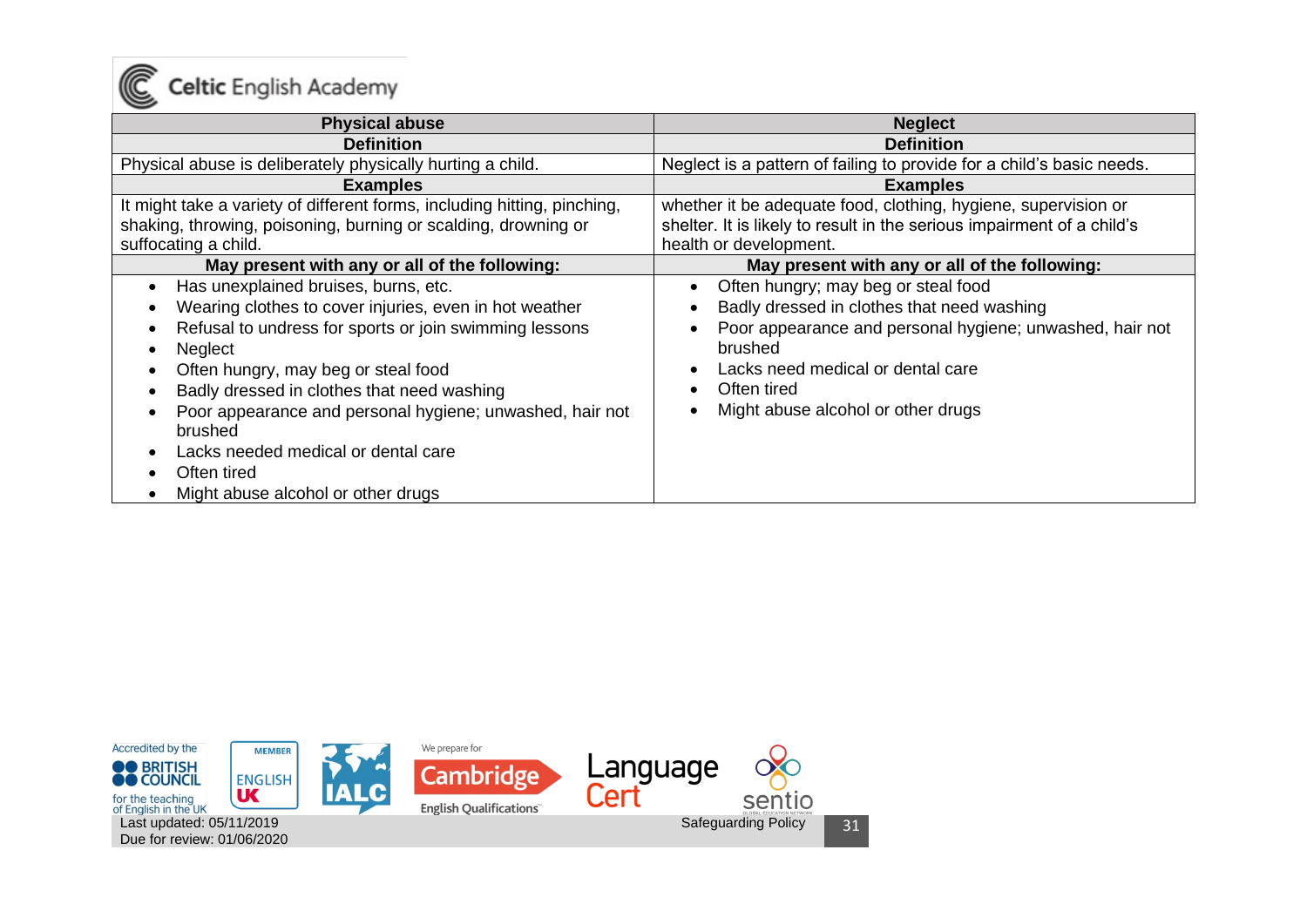

#### <span id="page-31-0"></span>**8. Section 8 Recruitment and Training 8.1 Safer recruitment**

<span id="page-31-1"></span>Celtic English Academy recognises the need that one of the keys of safeguarding is to ensure that when staff are recruited thorough checks are undertaken to assess their suitability to work with children, young and vulnerable adults. It also recognises the needs for and benefit of training new staff as well as ensuring staff are retrained on a regular basis.

| Terminology related to safer recruitment |  |  |
|------------------------------------------|--|--|
|                                          |  |  |

|                              | Recruitment procedures and practices which aim to prevent the appointment                                                                                                                                                                                                                                                                                                                                                                                                                                                                                                                                                                                                                                                                     |  |  |
|------------------------------|-----------------------------------------------------------------------------------------------------------------------------------------------------------------------------------------------------------------------------------------------------------------------------------------------------------------------------------------------------------------------------------------------------------------------------------------------------------------------------------------------------------------------------------------------------------------------------------------------------------------------------------------------------------------------------------------------------------------------------------------------|--|--|
| <b>Safer</b><br>recruitment  | of people who may pose a risk to children; this is an essential part of<br>safeguarding. The robust screening of applicants is proven to act as a<br>deterrent for offenders seeking employment with access to children in order<br>to harm them. Training is widely available (see below).                                                                                                                                                                                                                                                                                                                                                                                                                                                   |  |  |
| <b>Regulated</b>             | The term most commonly used to describe roles where a suitability/criminal<br>records check is required by law - the Accreditation UK Handbook uses the<br>phrase 'roles involving responsibility for or substantial access to under 18s'.<br>In broad terms regulated activity is any position that has direct contact with<br>children, or a position which manages staff who work with children. Any<br>person that is engaged in 'regulated activity' as defined by the Safeguarding<br>Vulnerable Group Act 2006 (England & Wales) and parallel laws in Scotland<br>and Northern Ireland requires an enhanced disclosure check. This also<br>applies to existing employees who move from a post that is not regulated to<br>one that is. |  |  |
| activity                     | Regulated activities most applicable to ELT providers are:<br>Teaching<br>$\bullet$<br>leisure programme supervision<br>general care or supervision (e.g. by a group leader, homestay host or<br>residential staff);<br>when they are carried out frequently (once a week or more), intensively (four<br>times or more in a 30-day period) or overnight.<br>Regulated activity also includes any activity of any kind carried out by an                                                                                                                                                                                                                                                                                                       |  |  |
|                              | individual visiting a school frequently or intensively, for or in connection with<br>the school, and which gives the individual opportunity to have unsupervised<br>contact with children.<br>Checks made to identify any known reasons a person would be                                                                                                                                                                                                                                                                                                                                                                                                                                                                                     |  |  |
|                              | considered unsuitable to work with under 18s, such as criminal records<br>checks.                                                                                                                                                                                                                                                                                                                                                                                                                                                                                                                                                                                                                                                             |  |  |
| <b>Suitability</b><br>checks | In the UK, there are three primary criminal record disclosure services:<br>DBS (Disclosure and Barring Service),<br>$\bullet$<br><b>Disclosure Scotland</b><br>AccessNI.                                                                                                                                                                                                                                                                                                                                                                                                                                                                                                                                                                      |  |  |
|                              | All services provide parallel checks as they conduct searches through police<br>records (the Police National Computer and other data sources) and maintain                                                                                                                                                                                                                                                                                                                                                                                                                                                                                                                                                                                    |  |  |









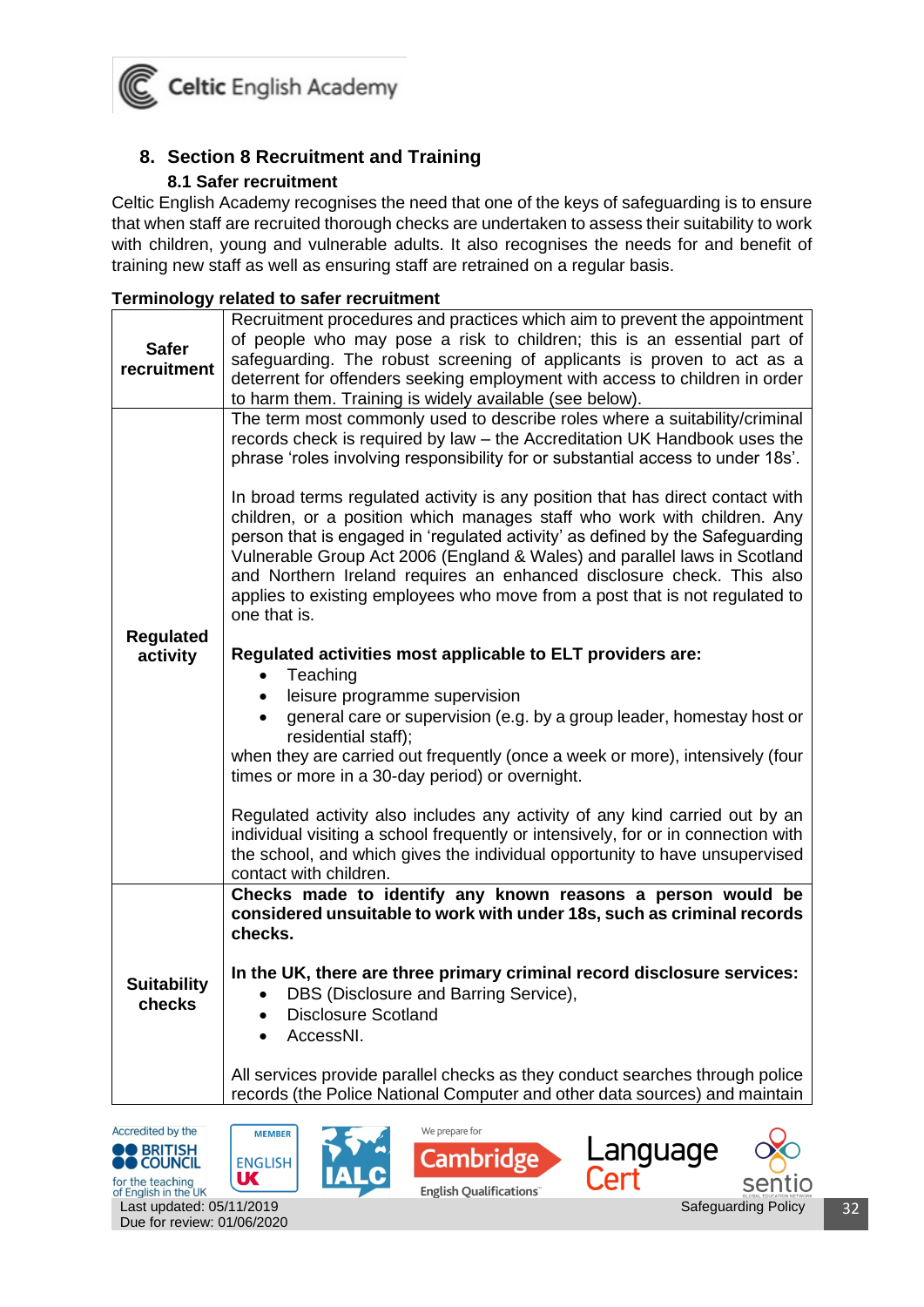

the barred lists for individuals assessed as unsuitable to work with children and/or vulnerable adults. The DBS cannot currently access criminal records overseas. **There are four types of checks in the UK:** • **Basic** – checks for unspent convictions only (available through Disclosure Scotland). **Standard** – checks for spent and unspent convictions, cautions, reprimands and final warnings. **Enhanced** – includes the same as the standard check plus any additional information held by local police that is reasonably considered relevant to the workforce being applied for (adult, child or 'other' workforce). ('Other' workforce means those who don't work with children or adults specifically, but potentially both, e.g. taxi drivers. In this case, the police will only release information that's relevant to the post being applied for.) **Enhanced with list checks** – this is like the enhanced check but includes a check of the DBS barred lists. Generally, it can take about eight weeks to get a DBS check, but it can take considerably longer at times of higher demand.

#### **Recruitment Stage 1: Pre-Interview Stage**

Recruitment materials for roles will include reference to the organisation's commitment to safeguarding, and inform applicants that:

- References will be followed up
- All gaps in CVs must be explained satisfactorily
- Proof of identity and (where applicable) qualifications will be required
- Reference requests will ask specifically whether there is any reason that they should not be engaged in situations where they have responsibility for, or substantial access to, persons under 18
- Appropriate suitability checks will be required prior to confirmation of appointment

#### **Stage 2: Interview Stage**

At interview stage questions on dealing with problems specific to children are asked.

#### **Stage 3: Offer of employment**

Upon recruitment, references are followed up and an application made for an enhanced DBS check. At this stage a barred person check and/ or an overseas police check may also be carried out.

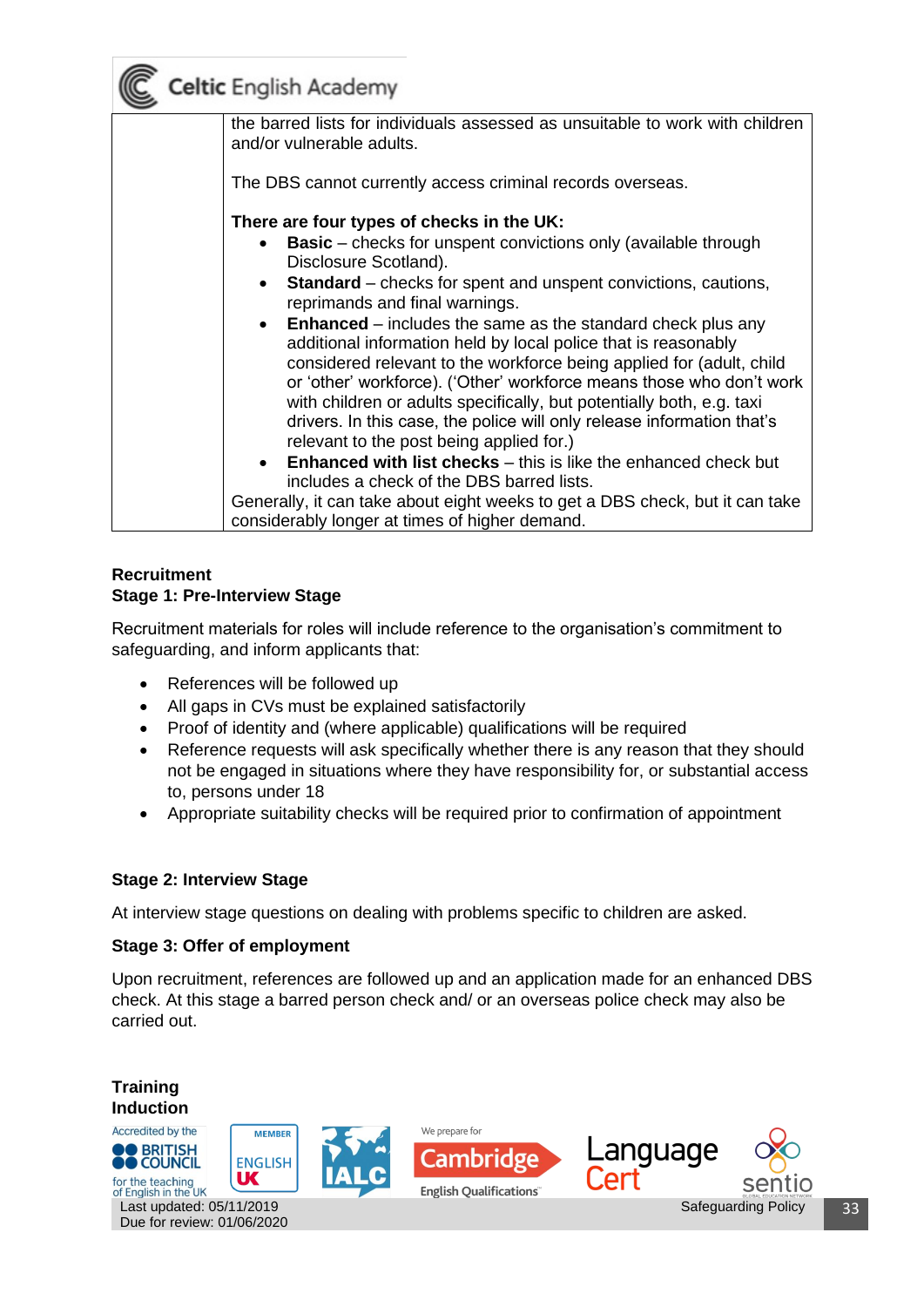

Upon induction, staff members are:

- Made aware of the safeguarding policy and the DSSs
- Requested to undertake Level 1 online training or attend an in-house training session
- Required to fill in a self-declaration form, if still awaiting the result of a DBS check
- Made aware of their responsibilities in reporting missing students from class (teachers only)

#### **Delayed DBS Checks**

The DBS check can sometimes take a while to be returned, under these circumstances, the following steps should be taken:

- References should be scrutinised again and followed up with a phone-call to check their reliability
- Additional references may be requested
- A barred list check should be performed to identify if the individual has been barred from working with children
- Where appropriate an overseas police check should be sought
- The individual should be risk assessed using the pro-forma in appendix 1 which should be personalised for the individual
- The individual should be allocated duties which do not involve supervision of under 18s on their own
- The individual should be allocated a workspace with other members of staff who have been DBS checked
- The individual may be restricted from certain activities/ areas of the academy in which under 18 students may be present

#### **Failed DBS checks**

Due for review: 01/06/2020

In the case that a DBS check is failed, the DBS Failure Policy should be followed:

**Step 1:** The nature of the offence should be considered. If it relates to an offence involving children or calls into question the suitability of the individual to work with children, young or vulnerable adults then employment should not be continued, or the job offer rescinded.

**Step 2:** If the offence is not one which involves children or calls into question the individual's suitability to work with children, young adults and vulnerable adults, the following job-related factors should be taken into account:

- Does the post involve direct contact with students or the public?
- What level of supervision will the post-holder receive?
- What level of trust is involved? Will the nature of the job present any opportunities for the post-holder to re-offend in the place of work?
- Does the post involve any contact with under 18s or other vulnerable groups?
- The assessment is also likely to include consideration of the following factors relating to the individual's offence(s):
- The seriousness of the offence(s) and relevance to the safety of other employees, students, research subjects, the public etc.
- The length of time since the offence(s) occurred.

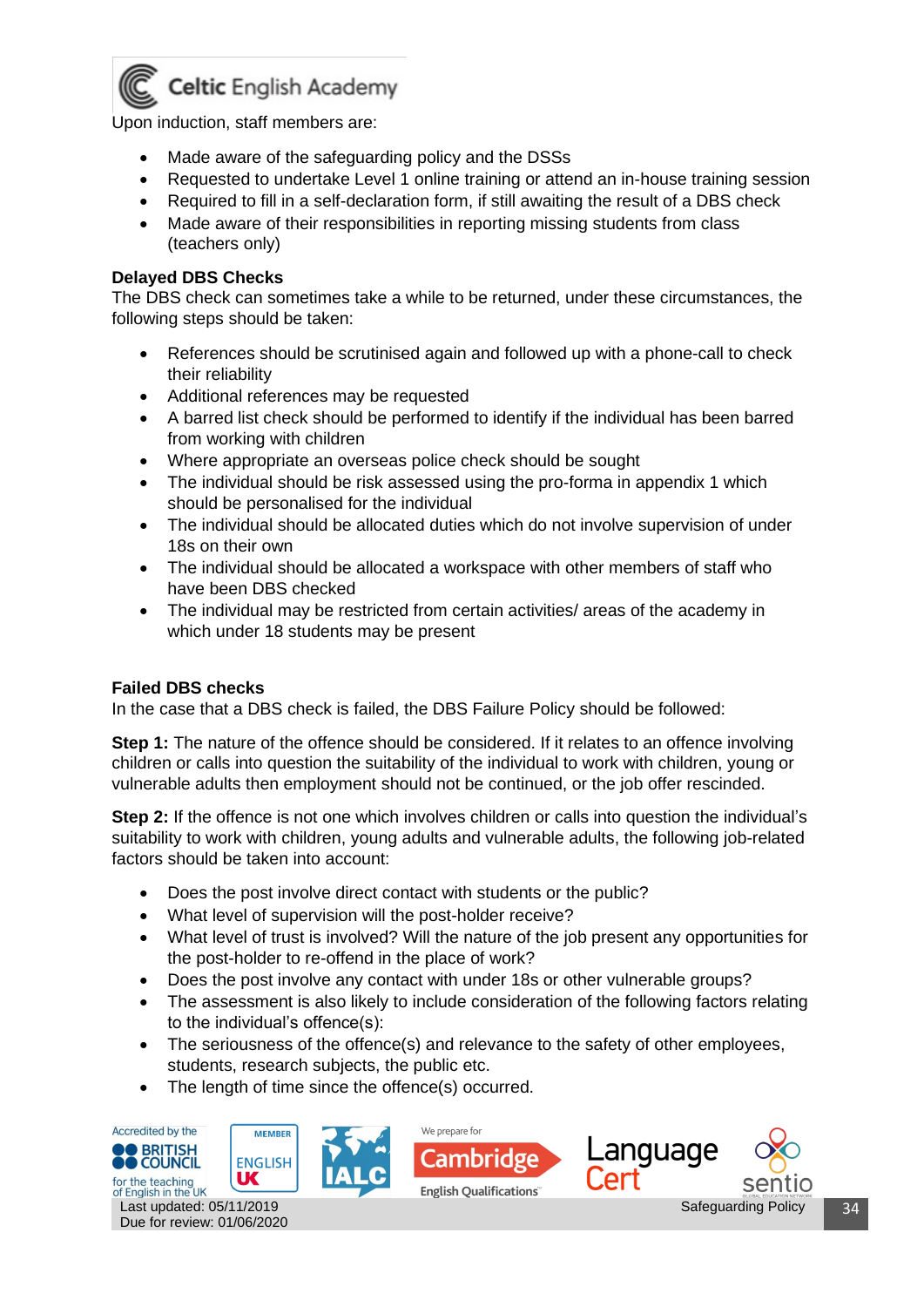

- Relevant information offered by the applicant about the circumstances that led to the offence(s)
- The degree of remorse, or otherwise, expressed by the applicant, and their motivation to change.
- Whether the offence has since been decriminalised.

The full checklist can be found in appendix 2.

**Step 3:** Having considered carefully and thoroughly all these matters and obtained any further information from relevant bodies such as the Local Safeguarding Children Board or probation service, a decision can then be taken as to whether the individual should be appointed.

If the decision is to continue employment, then a risk assessment must be undertaken.

If the decision is not to continue employment, a letter will be sent to the individual confirming the reasons for this decision.

The above process will also be followed in the event of an unspent criminal conviction coming to light after the formal offer of employment has been made or during employment. In such cases, the company would reserve the right to withdraw the offer of appointment where appropriate or terminate employment.

#### **Record Keeping**

There is a central database of enhanced DBS checks and their issue dates for all staff, including information on any level 1, 2 or 3 training completed.

#### **8.2 Training**

- <span id="page-34-0"></span>• The DSL is responsible for training of staff. The Chief Executive Officer is responsible for ensuring that the training needs of the DSL and secondary DSL are met.
- The DSL is responsible for ensuring that safeguarding training carried out at the start of the programme (including returning members of staff) and refresher training carried out during the programme should the need arise.
- External training is arranged by the Centre Manager.

| Level   | Who                                                                                                                                                                                                               |
|---------|-------------------------------------------------------------------------------------------------------------------------------------------------------------------------------------------------------------------|
| Level 1 | All staff who working on the Junior Summer Programme including,<br>but not limited to, Activity leaders and Teachers are required to<br>undertake Level 1 training online course and attend in house<br>training. |
| Level 2 | The Junior Summer Programme DoS                                                                                                                                                                                   |
| Level 3 | The DSL, secondary DSL and the Chief Executive Officer                                                                                                                                                            |

#### **Maintaining Awareness**

A 'Safeguarding Awareness' poster is displayed in each of the three buildings to communicate to all staff and students who the DSSs and who the primary and secondary DSL are what to do if faced with a concern, allegation or disclosure.

#### **Training of Group leaders**

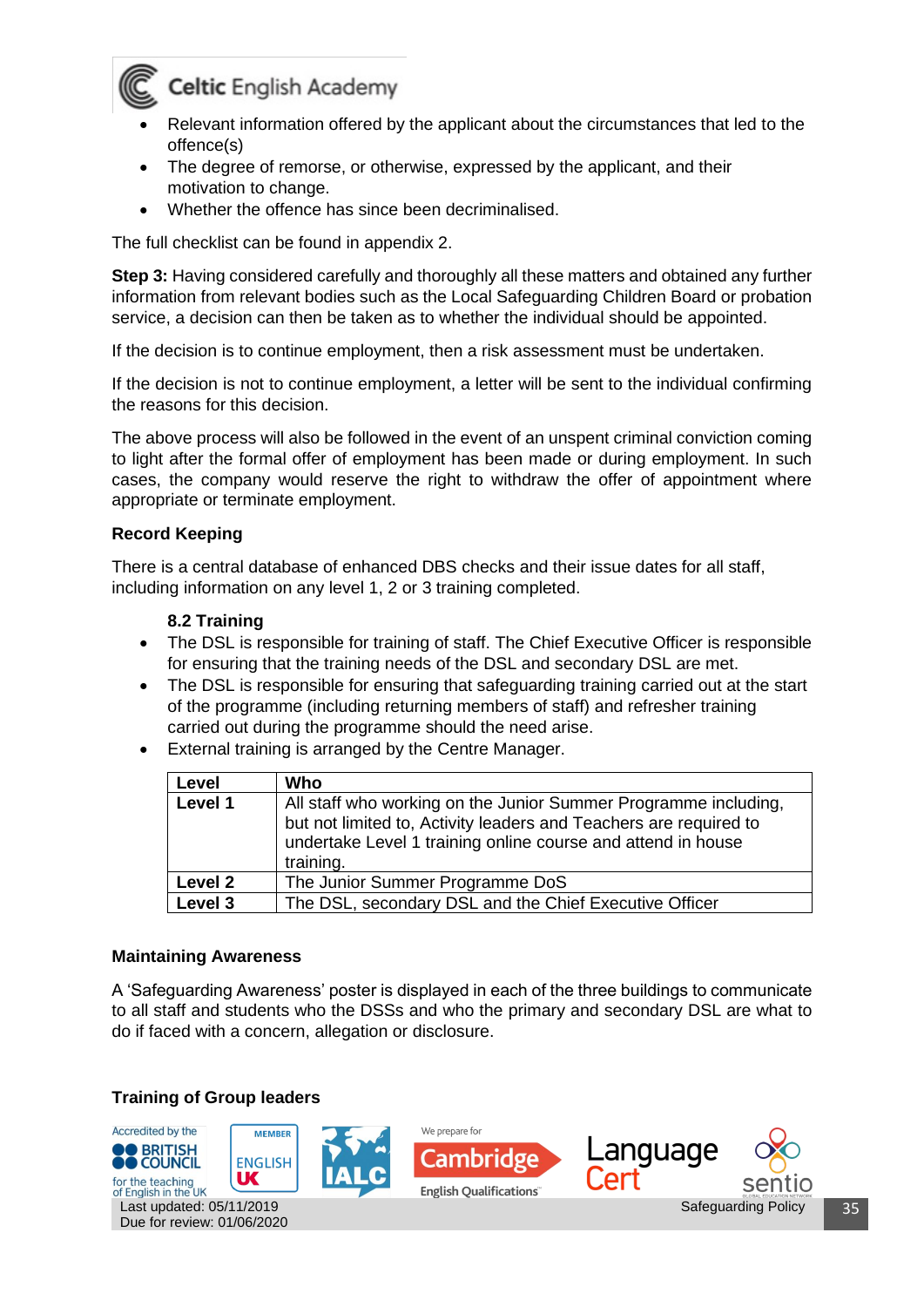

Group leaders are briefed prior to the commencement of the course on the academy's safeguarding policy and given the contact details of the DSL and our code of conduct.

#### <span id="page-35-0"></span>**9. Section 9 - Online safety for students 9.1 E-Safety Advice**

Using the internet and other technology is a useful way for students to practice their English. However, there are also some dangers involved in using the internet. We provide these rules for our students to make sure that they stay safe online:

- Do not disclose any personal information
- Remember that once information or photographs are posted online, they can exist forever
- Although you may post something for your friends to see, the whole world may end up seeing it
- If you receive inappropriate pictures or messages by text or email that make you uncomfortable, this is cyber bullying, NOT a joke
- If someone is sending you inappropriate texts, messages, emails, or photos, tell a member of staff
- Remember that people you meet online may not be who they say they are
- Never access any illegal or inappropriate sites
- Try not to spend too much time on the internet as this can be bad for your health
- You are not advised to view or share extreme political material.

#### <span id="page-35-1"></span>**10.Section 10 – Prevent**

#### **10.1 Introduction to Prevent**

<span id="page-35-2"></span>Prevent is a government strategy to reduce the likelihood of people becoming involved in violent extremism and/or in supporting terrorism. Prevent applies to all forms of extremism; racism, far-right ideology, religious, homophobia and it involves everyone (staff, students, homestays).

The Prevent duty is an important tool in safeguarding learners. Prevent in Wales is coordinated by the Wales Extremism and Counter Terrorism Unit (WECTU).

Celtic English Academy understands its responsibilities under the Counter Terrorism and Security Act 2015 to prevent people of all ages being radicalised or drawn into terrorism and seeks to meet its obligations in the ways shown below.

We have always recognised our duties in promoting multi-cultural environment where respect for and tolerance of others' beliefs is required.

#### **10.2 Sources**

- <span id="page-35-3"></span>• Prevent Duty Guidance for Further Education Institutions in England and Wales – March 2015
- Revised Prevent Duty Guidance for England and Wales July 2015
- Revised Prevent Duty Guidance for England and Wales Information about Prevent elearning training package published. - March 2016
- *Industry specific/best practice guidance*
- Accreditation UK Handbook 2016-17 (criteria M1 and W4)



Last updated: 05/11/2019 Due for review: 01/06/2020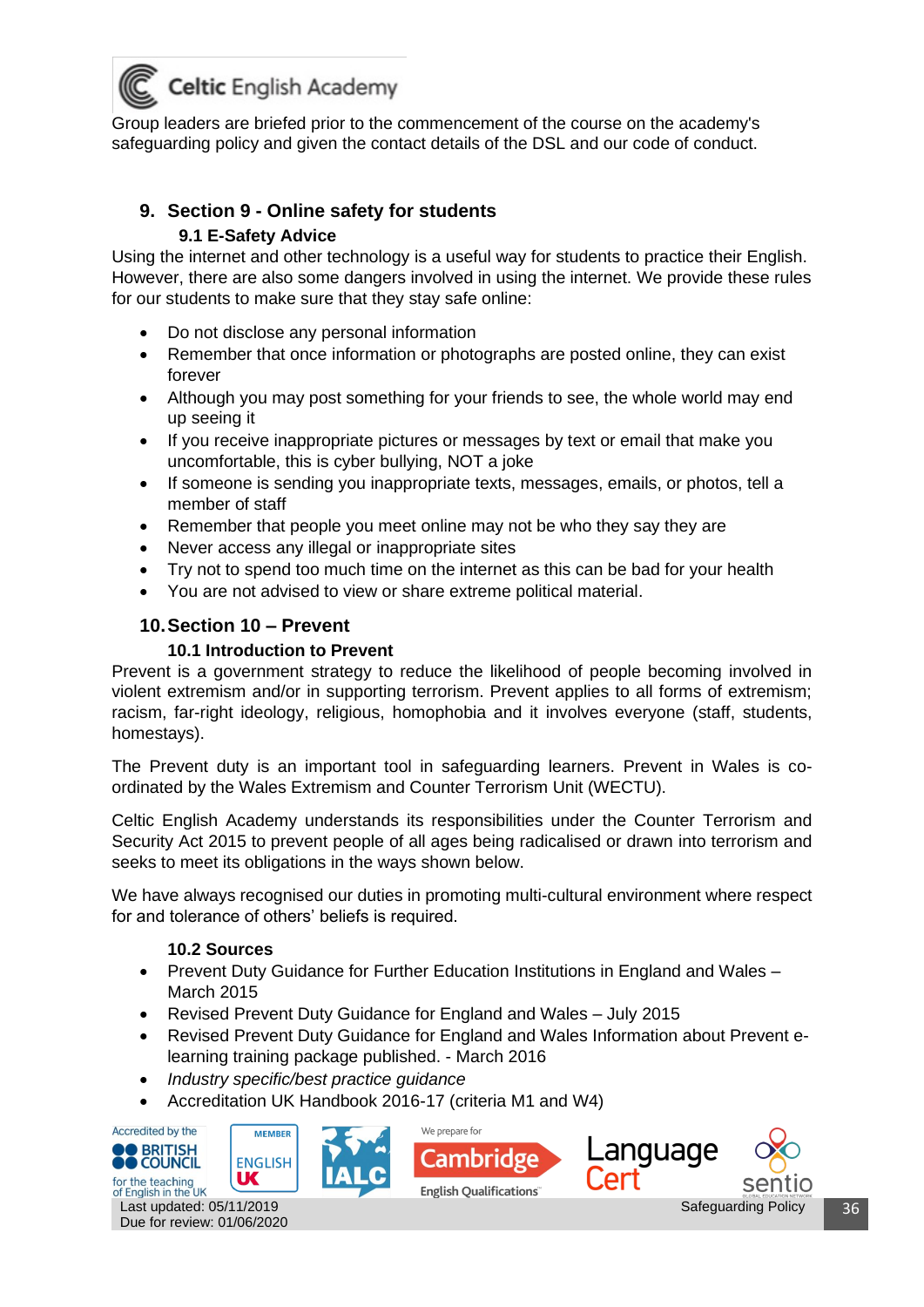• The Prevent Strategy – Guidance for English UK member centres – November 2015

#### **10.3 Understanding terminology**

<span id="page-36-0"></span>We use the following definitions of terminology related to Prevent duty and are committed to transmitting these definitions to staff, students, homestays, group-leaders and any other adults involved in the school:

| <b>Radicalisation</b> | An act or process of making a person more radical or favouring of<br>extreme or fundamental changes in political, economic or social<br>conditions, institutions or habits of mind.                                                                                                                      |
|-----------------------|----------------------------------------------------------------------------------------------------------------------------------------------------------------------------------------------------------------------------------------------------------------------------------------------------------|
| <b>Extremism</b>      | Holding extreme political or religious views which may deny right to any<br>group or individual. Can be expressed in vocal or active opposition to<br>core British values (see below). Extremism can refer to a range of views<br>e.g. racism, homophobia, right-wing ideology, any religious extremism. |
| <b>Core British</b>   | Democracy, the rule of law, individual liberty, and respectful tolerance                                                                                                                                                                                                                                 |
| values                | of different faiths or beliefs.                                                                                                                                                                                                                                                                          |

#### **10.4 Understanding the risk of extremism**

<span id="page-36-1"></span>We understand that the following situations can cause extremism to arise and are committed to transmitting knowledge of these risks to all staff involved in the school:

- Staff, students and other adults (group leaders, homestay providers, etc.) may arrive at the school already holding extremist views.
- Whilst staff, students and other adults are attending the school they may be influenced by a range of factors: global events, peer pressure, media, family views, extremist materials (hardcopy or online), inspirational speakers, friends or relatives being harmed, social networks, etc.
- People who are vulnerable are more likely to be influenced. Vulnerability could stem from a range of causes, including loss of identity or sense of belonging, isolation, exclusion, mental health problems, sense of injustice, personal crisis, victim of hate crime or discrimination, and bereavement.

#### **10.5 Counteracting risks**

#### <span id="page-36-2"></span>**In order to minimise the risk of extremism we are committed to the following:**

- Promoting a safe and supporting international environment via clear expectations of accepted behaviours and those that will not be tolerated (including radicalisation and extremism).
- Promoting core British values through notices around the school, discussions on British culture and traditions on arrival and via curriculum. We do this to educate how things are in the UK, as we appreciate that views may be different in different countries.
- Countering acceptance of extremism without question, especially of online material.
- Challenging radical or extremist views in any context, formal or informal, via stated procedures. This challenging should take place immediately and reference should be made to the international environment of the school, stating that tolerance is expected. Any serious concerns should be reported.

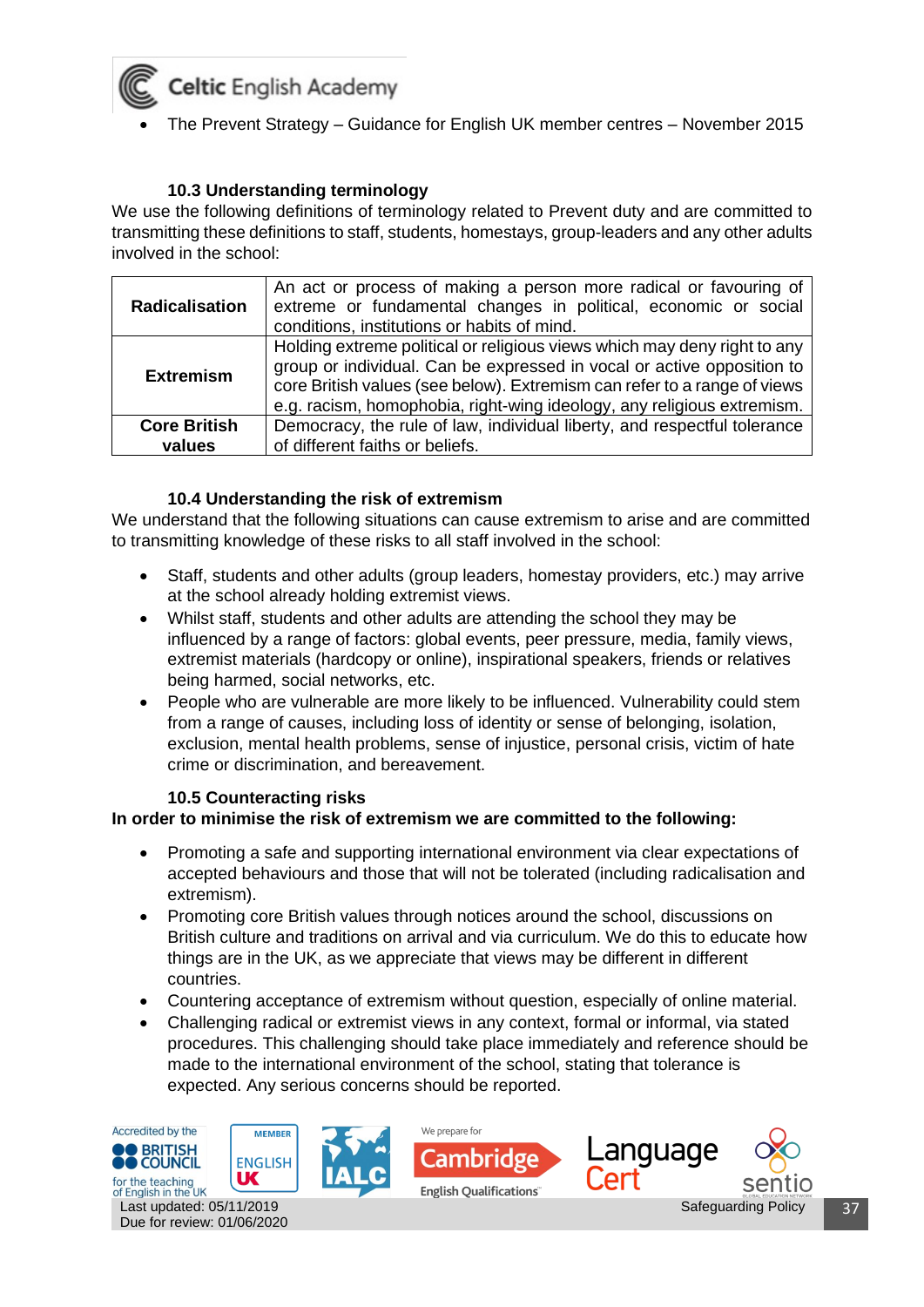

- Being ready to react when particular world or local events cause upset and there is a greater likelihood of conflicting feelings being expressed.
- Having clear rules on accessing extremist/terrorist websites and on using social media to exchange extremist/terrorist views.
- Ensuring that staff providers are encouraged to get to know students, their home circumstances and friendship groups, therefore making it easier to spot changes in behaviour.
- Ensuring that staff providers are observant and vigilant in noticing any signs of radical or extremist behaviour.
- Working together with all staff to support any students identified as vulnerable.

#### **10.6 Training and awareness**

<span id="page-37-0"></span>Celtic English Academy understands the importance of training and is committed to making all staff, students, group leaders and sub-contractors aware of their Prevent duty. This is done by:

- Ensuring that all members of staff complete online Prevent training
- Covering the following Prevent information in the staff newsletter and emails on a regular basis:

Context and expectations, their duty to implement the policy Ideas on how to promote core British values and critical awareness Terminology and risks associated with radicalisation and extremism

#### **10.9 How to identify and support vulnerable students**

#### <span id="page-37-1"></span>**Signs that may cause concern**

We recognise the following as signs that may cause concern:

- Students talking about exposure to extremist materials or views
- Changes in behaviour, e.g. becoming isolated
- Fall in standard of work, poor attendance, disengagement
- Changes in attitude, e.g. intolerant of differences/having a closed mind
- Asking questions about certain topics (e.g. connected to extremism)
- Offering opinions that appear to have come from extremist ideologies
- Attempts to impose own views/beliefs on others
- Use of extremist vocabulary to exclude others or incite violence
- Accessing extremist materials online or via social network sites
- Overt new religious practices
- Drawings or posters (e.g. in accommodation) showing extremist ideology/views/symbols

#### **How and when to react to concerns**

Celtic English Academy is committed to ensuring that all adults involved in the school know who to contact (and how to contact them) in the event of a concern. All adults should be

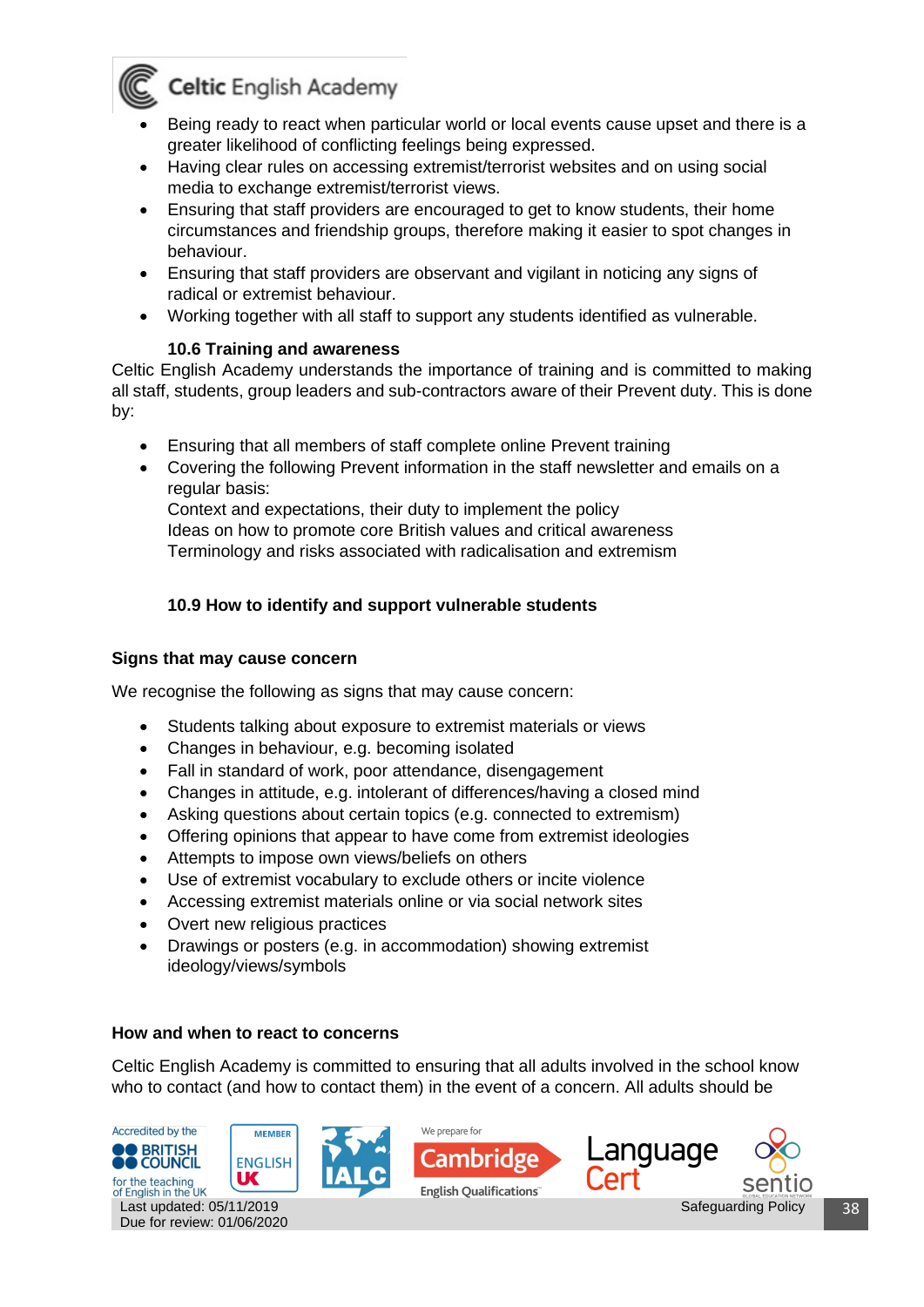

encouraged to report any concern or incident, however small, and reassured that all concerns will be dealt with sensitively and carefully.

All concerns will be dealt with promptly and confidentially by one of the three named staff members in this policy. The contact at the local authority will be informed and records kept of all correspondence.

Further Information can be found in CEA's Prevent Policy.

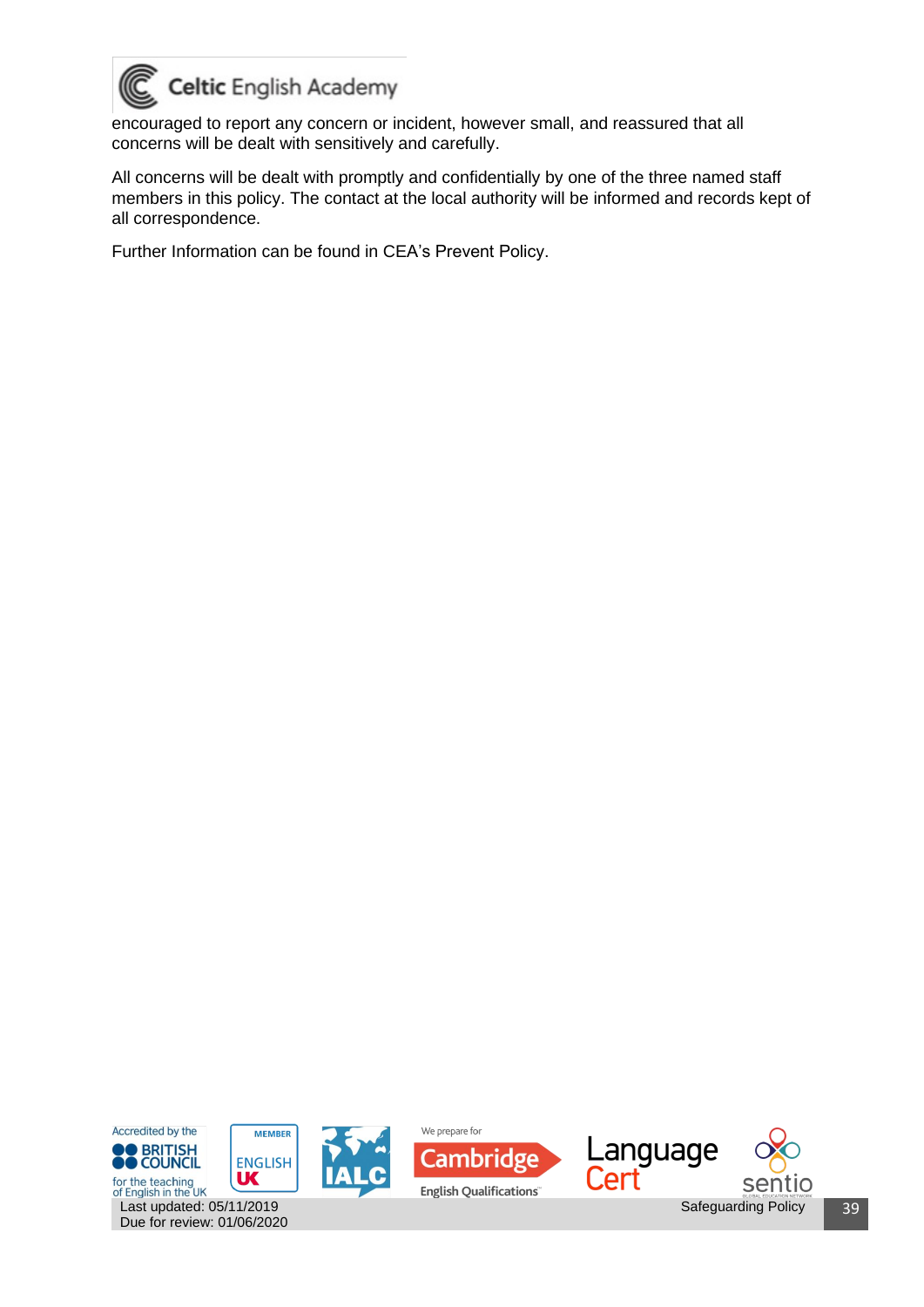

#### **11.Appendix 1: Risk Assessment**

Risk Assessment for Staff who are awaiting DBS clearance

| Identifying the hazards-assessing the risk                      | Risk rating | Control measures - reducing the risk                                                                                                                                                                   | Outcome |
|-----------------------------------------------------------------|-------------|--------------------------------------------------------------------------------------------------------------------------------------------------------------------------------------------------------|---------|
| Staff have been working abroad which causes difficulties in the |             |                                                                                                                                                                                                        |         |
| DBS checking process                                            |             |                                                                                                                                                                                                        |         |
| Offences abroad have not been taken into consideration          | Medium      | Request a Police Check from the country in which the<br>candidate/ employee has been working                                                                                                           | Low     |
| The candidate/ employee does not have the requisite             |             |                                                                                                                                                                                                        | Low     |
| documents to carry out a check                                  | Medium      | Carry out a Barred List (List 99) check                                                                                                                                                                |         |
| <b>Teaching - Classrooms</b>                                    |             |                                                                                                                                                                                                        |         |
| Teacher has exclusive access to under 18 students               | Medium      | Deploy teacher against adult classes                                                                                                                                                                   | Low     |
|                                                                 | Medium      | If it is not possible to deploy teacher against adult classes,<br>ensure that there is another member of staff located in close<br>proximity to the classroom who has passed the vetting<br>procedure. | Low     |

<span id="page-39-0"></span>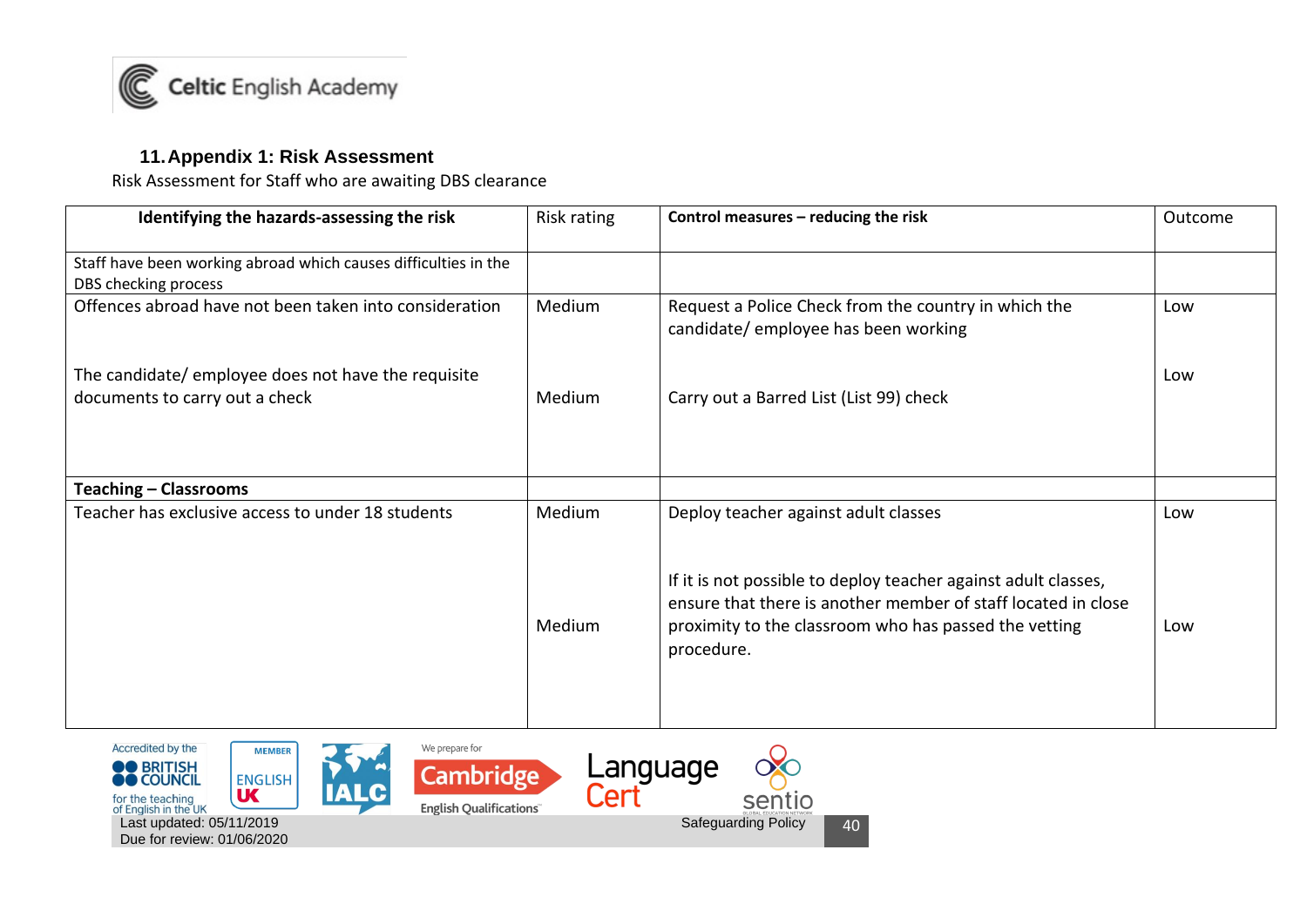

| <b>Outside Class times</b>                                                                                                                       |        |                                                                                                                                                                                                                                                             |     |
|--------------------------------------------------------------------------------------------------------------------------------------------------|--------|-------------------------------------------------------------------------------------------------------------------------------------------------------------------------------------------------------------------------------------------------------------|-----|
| The member of staff may try to access student<br>accommodation                                                                                   | Medium | Brief staff members involved that they are not to access<br>student flats/ rooms. Ensure the staff member does not have<br>access to any keys to enter any flats.                                                                                           | Low |
| The member of staff may have access to individual<br>students during social activities.                                                          | Medium | Ensure students participate in groups during social activities.<br>Ensure members of staff who have fully passed vetting<br>procedures are part of the activity so that the member of staff<br>who is waiting for clearance is not working on his/ her own. | Low |
| The member of staff may have access to students who are<br>unwell and confined to their bedrooms during activities or<br>need medical attention. | Medium | Do not allocate these duties to the staff member.                                                                                                                                                                                                           | Low |
| <b>Breaktimes</b>                                                                                                                                |        |                                                                                                                                                                                                                                                             |     |
| The staff member could have individual access to under 18<br>students during breaktimes.                                                         | Medium | Ensure vetted members of staff are available during<br>breaktimes and any unvetted members of staff are not left<br>unsupervised during breaktimes.                                                                                                         | Low |
| <b>Additional Risks to Assess</b>                                                                                                                |        |                                                                                                                                                                                                                                                             |     |
|                                                                                                                                                  |        |                                                                                                                                                                                                                                                             |     |

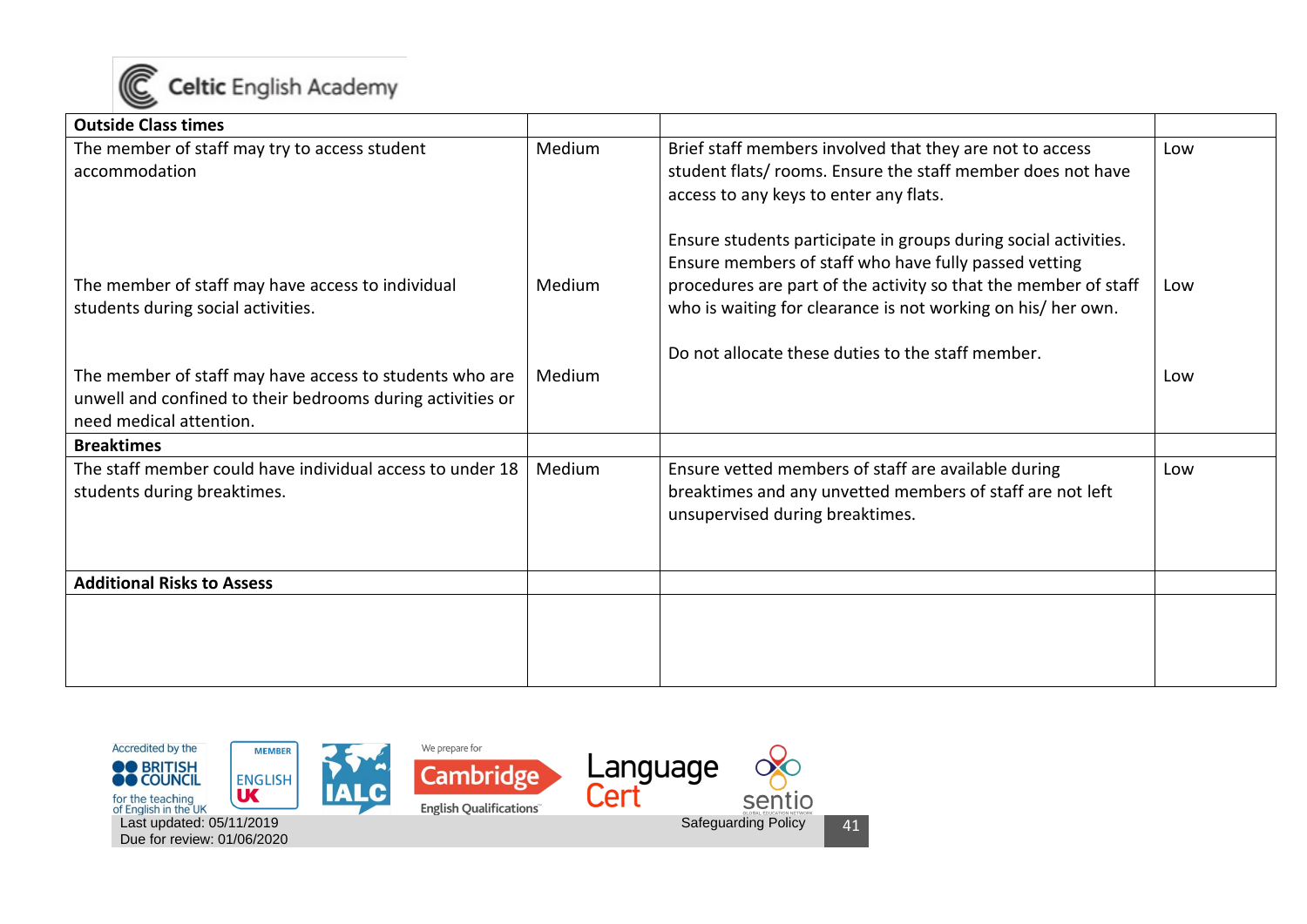

#### **12.Appendix 2: Full DBS Failure Checklist**

**DBS Failure**: Process check list

| $\boldsymbol{N}$ | <b>Vulnerability/Risk Area</b>                                                                                                                                           | <b>Answer from candidate</b> | Evidence to be relied upon to sup- | <b>Initial</b> |
|------------------|--------------------------------------------------------------------------------------------------------------------------------------------------------------------------|------------------------------|------------------------------------|----------------|
| ο                |                                                                                                                                                                          |                              | port this decision                 |                |
| $\mathbf 1$      | Leadership<br>Are the HR Officer/Line managers/DSL<br>aware of DBS Outstanding and Failure<br>Procedure and their responsibilities?                                      |                              |                                    |                |
| $\overline{2}$   | <b>References</b><br>Have the appropriate references been<br>obtained and scrutinised?                                                                                   |                              |                                    |                |
| 2a               | <b>References</b><br>Are the references acceptable? (Any ref-<br>erence to the employee not suitable for<br>working with Under 18's?)                                    |                              |                                    |                |
| $\mathbf{3}$     | <b>Self-Declaration</b><br>Was the employee open and honest con-<br>cerning any convictions? Spent or un-<br>spent.                                                      |                              |                                    |                |
| 4                | <b>DBS/List 99 Result</b><br>Does the conviction relate to children?<br>Yes - Terminate employment/Withdraw<br>offer of employment<br>No - Continue with risk assessment |                              |                                    |                |
| 5 <sup>5</sup>   | <b>Contact</b><br>Does the post involve direct contact with<br>students or the public?                                                                                   |                              |                                    |                |
| 6                | <b>Supervision</b><br>$\sim$ $\sim$ $\sim$ $\sim$ $\sim$ $\sim$ $\sim$<br>Accrodited by the                                                                              |                              |                                    |                |

<span id="page-41-0"></span>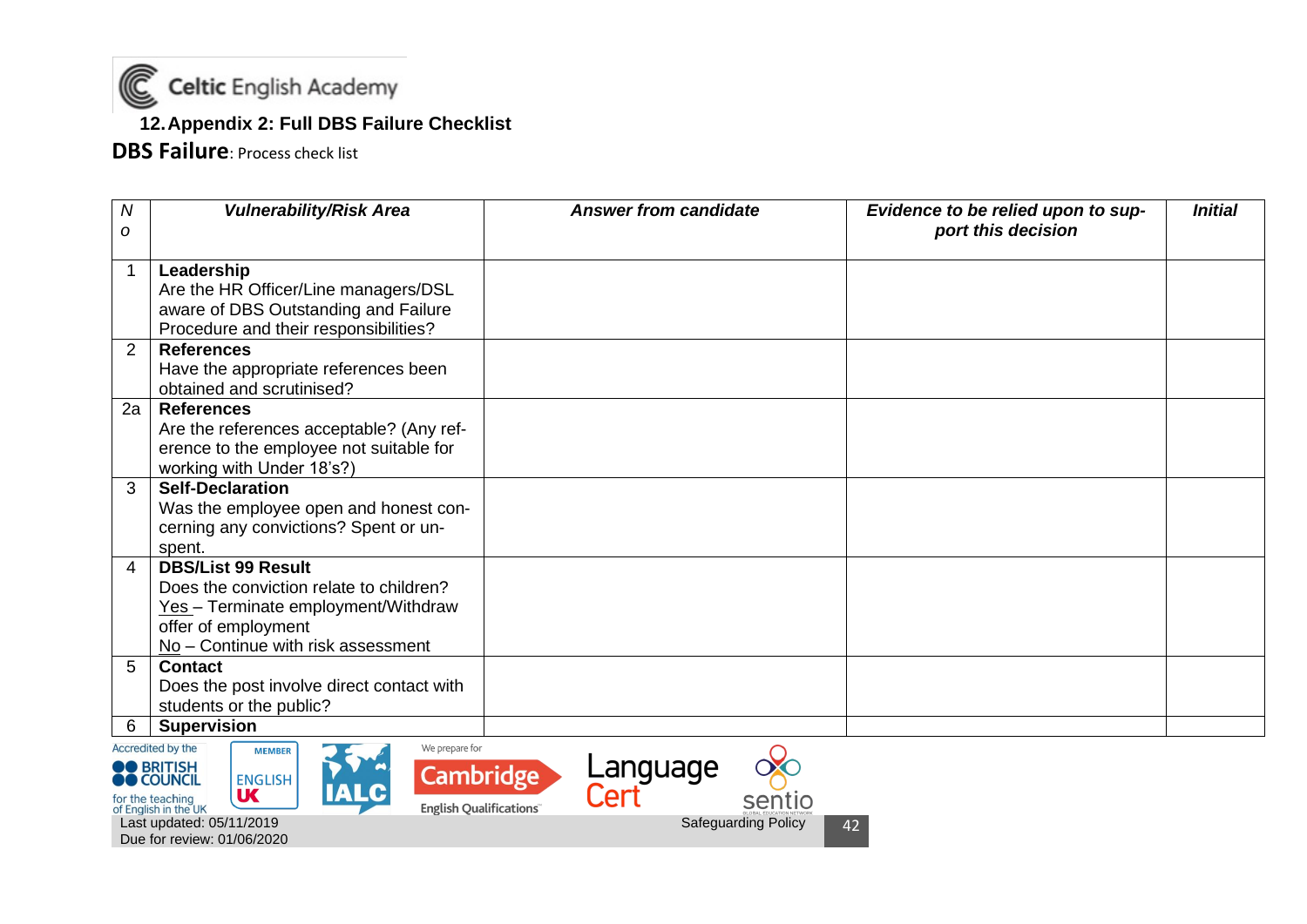

|                 | What level of supervision will the post-     |  |  |
|-----------------|----------------------------------------------|--|--|
|                 | holder receive?                              |  |  |
| $\overline{7}$  | <b>Trust</b>                                 |  |  |
|                 | What level of trust is involved? Will the    |  |  |
|                 | nature of the job present any opportuni-     |  |  |
|                 | ties for the post-holder to re-offend in the |  |  |
|                 | place of work?                               |  |  |
| 8               | <b>Financial/Value</b>                       |  |  |
|                 | Does the post involve any direct respon-     |  |  |
|                 | sibility for finance or items of value?      |  |  |
| 9               | <b>Under 18s</b>                             |  |  |
|                 | Does the post involve any contact with       |  |  |
|                 | under 18s or other vulnerable groups?        |  |  |
| 10              | Relevance/seriousness                        |  |  |
|                 | The seriousness of the offence(s) and rel-   |  |  |
|                 | evance to the safety of other employees,     |  |  |
|                 | students, research subjects, the public      |  |  |
|                 | $etc.$ ;                                     |  |  |
| 11              | <b>Time</b>                                  |  |  |
|                 | The length of time since the offence(s)      |  |  |
|                 | occurred;                                    |  |  |
| 12 <sup>°</sup> | <b>Honesty</b>                               |  |  |
|                 | Relevant information offered by the appli-   |  |  |
|                 | cant about the circumstances that led to     |  |  |
|                 | the offence(s) being committed, for exam-    |  |  |
|                 | ple, the influence of domestic or financial  |  |  |
|                 | difficulties:                                |  |  |
| 13              | <b>Remorse</b>                               |  |  |
|                 | The degree of remorse, or otherwise, ex-     |  |  |
|                 | pressed by the applicant, and their moti-    |  |  |
|                 | vation to change;                            |  |  |